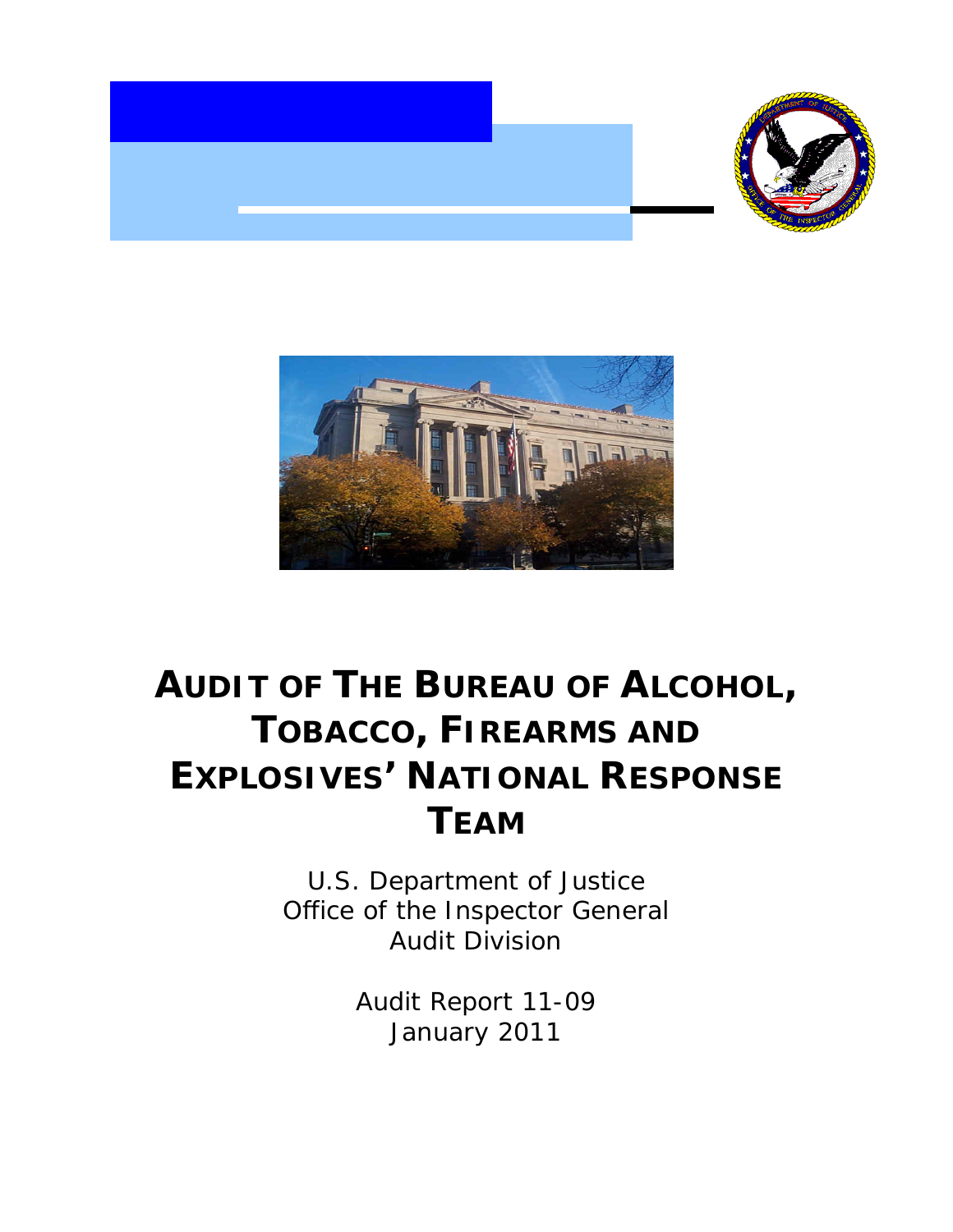# **AUDIT OF THE BUREAU OF ALCOHOL, TOBACCO, FIREARMS AND EXPLOSIVES' NATIONAL RESPONSE TEAM**

#### **EXECUTIVE SUMMARY**

In 1978, the Bureau of Alcohol, Tobacco, Firearms and Explosives (ATF) established its National Response Team (NRT) to assist other federal, state, and local law enforcement agencies in determining the cause and origin of major arson and explosives incidents. Since its inception, the NRT has provided assistance in over 700 investigations, including the 1993 World Trade Center bombing, the 1995 Oklahoma City federal building bombing, and the September 11, 2001, terrorist attacks.

As of September 2010, the NRT consisted of 3 team leaders, 16 full-time members, and 112 part-time members from throughout ATF. An activated team normally consists of approximately 15 agents and attempts to arrive at a fire or explosion scene within 24 hours after receiving the initial request for assistance and stays at the site for 3 to 7 days. While on-scene, the NRT assists other federal, state, and local agencies in sifting through debris to obtain evidence related to the explosion or fire, identifying the seat of the blast or the origin of the fire, and conducting interviews. The NRT responded to 63 incidents between fiscal years (FY) 2007 and 2009.

#### **OIG Audit Approach**

The objectives of this audit were to: (1) examine ATF's use of the NRT, including its effectiveness; and (2) examine the management of the NRT Program.

To accomplish these objectives, we reviewed ATF documentation associated with the NRT, including information on the incidents for which the NRT was deployed between FYs 2007 and 2009. We interviewed over 50 ATF officials, including the ATF Acting Director, the Executive Assistant Director, the Chief of the Arson and Explosives Enforcement Branch, and key NRT personnel.

In addition, we performed audit work analyzing the use of the NRT at five ATF field divisions: (1) Chicago, Illinois; (2) Dallas, Texas; (3) Houston, Texas; (4) Louisville, Kentucky; and (5) Philadelphia, Pennsylvania; as well as at the Jacksonville, Florida, Field Office of the Tampa, Florida, Field Division. Further, we observed the NRT at an activation related to a series of church fires in eastern Texas.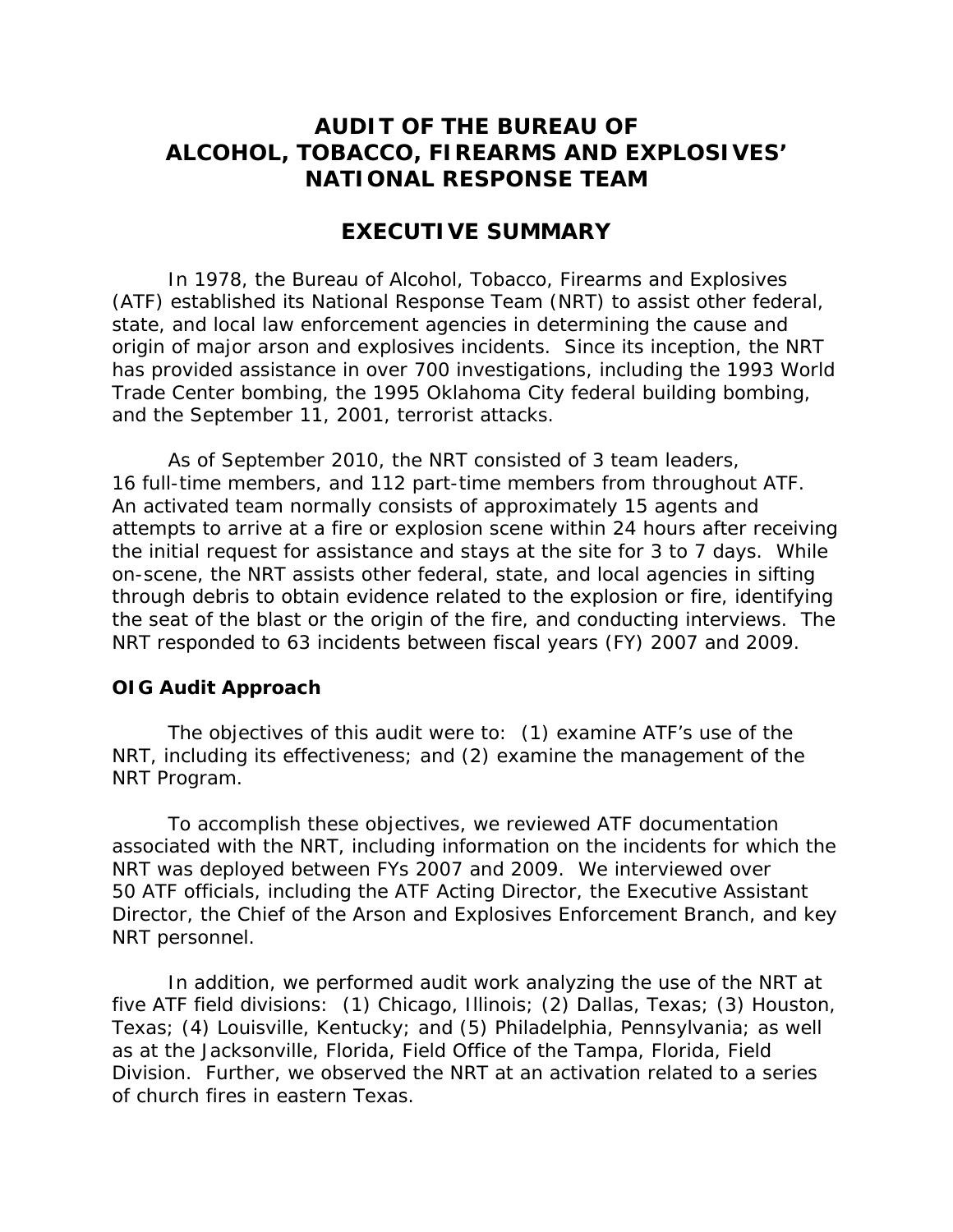To obtain feedback on the effectiveness of the investigative support provided by the NRT, we surveyed representatives from 49 state and local law enforcement and fire department agencies who worked with the NRT during our review period. Moreover, we conducted telephone interviews with senior management in ATF's 25 field divisions for their insight on the utilization of the NRT, the use of NRT equipment, and recent changes to the NRT Program. Appendix I contains a more detailed description of our audit objectives, scope, and methodology.

#### **Results in Brief**

We found that the NRT Program brings valuable expertise and experience to large-scale arson and explosives investigations. Many of the ATF officials we interviewed commented on the NRT's expertise and professionalism, and many state and local agency representatives who worked with the NRT stated that their agencies could not have completed their investigations without the assistance of the NRT, or that they could not have completed the investigations as thoroughly or as efficiently.

On the other hand, our audit identified weaknesses relating to the utilization, effectiveness, and management of the NRT Program. Our review of ATF data revealed that some ATF field divisions did not request NRT assistance often. We found that ATF field divisions requested NRT assistance on 63 of the 631 cases that met the criteria for the NRT's assistance. Nine field divisions did not use the NRT at all between FYs 2007 and 2009, and three field divisions only used the team one time during those 3 years.

We also found that ATF does not review the NRT's utilization statistics and therefore is unaware of how often, or how infrequently, certain field divisions use the NRT as an investigative resource. Further, while ATF sends satisfaction surveys to the state and local agencies that work with the NRT, the response rate on these surveys is limited, and ATF performs no follow-up on the surveys.

In addition, we identified other areas in need of improvement within the management of the NRT Program. For example, we determined that ATF's policies and regulations relating to the NRT Program, such as the requirement to perform routine inspections of NRT response vehicles and hazardous materials (hazmat) equipment, were not being followed. The failure to perform these types of inspections could hinder the effectiveness of the NRT's operations or endanger the safety of NRT members because inoperable or missing equipment may not be identified and addressed before the NRT activation. Further, NRT management was not monitoring the use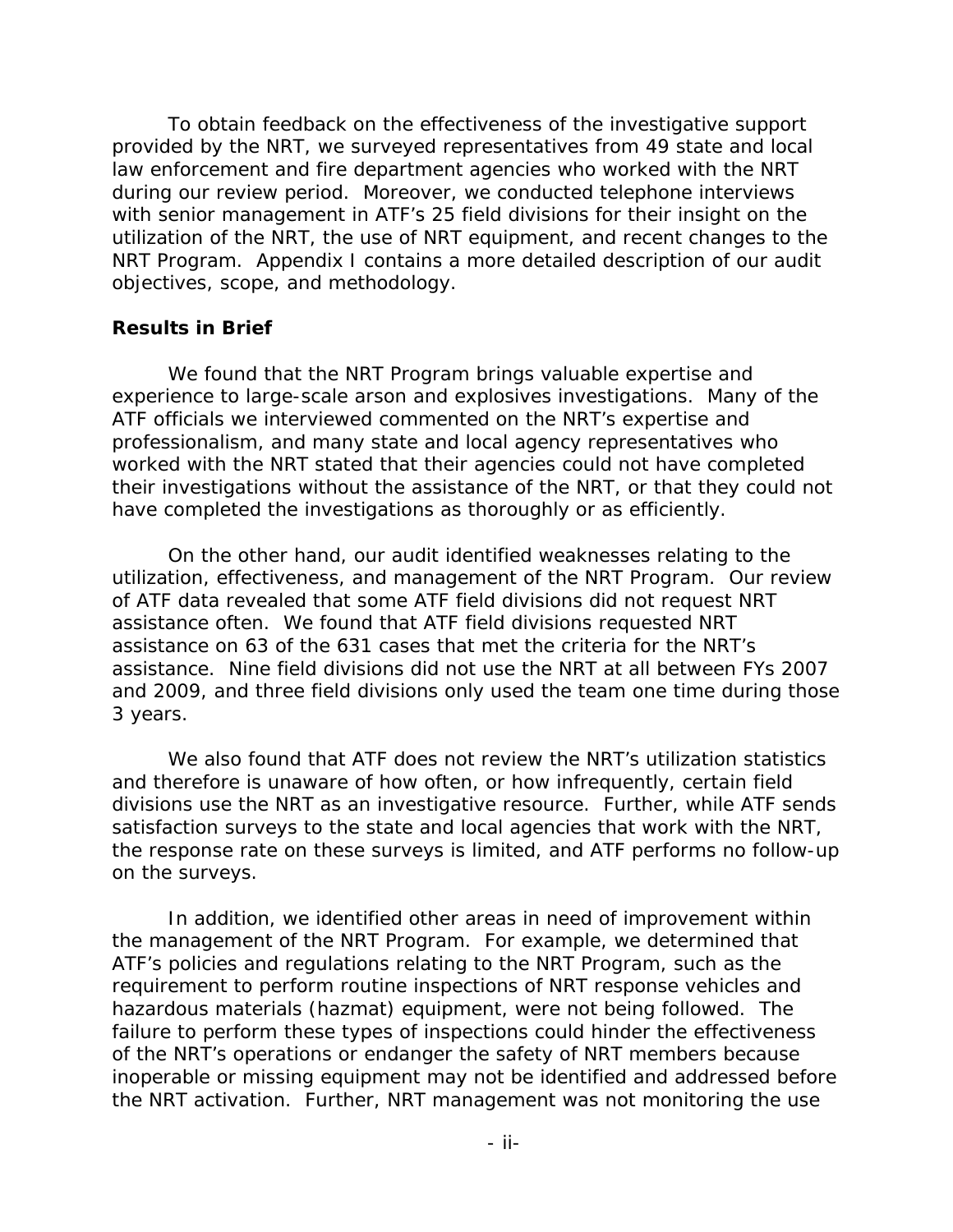of the vehicles and equipment and therefore did not have basic information

 to make informed decisions about adding or replacing existing equipment. We also found problems in the supervision and oversight of the NRT Program, including frequent turnover in NRT management positions, inadequate interaction between NRT Program management and team members, and ATF's inability to provide basic program information such as accurate data on NRT activations. We also found that these problems resulted in low morale among NRT members.

In our report, we make 10 recommendations to improve the effectiveness of the NRT Program. Our full report contains more detailed information on the results of our review, and the remaining sections of this Executive Summary provide a further description of our audit findings.

## **Background**

During our review period, between FYs 2007 and 2009, the NRT was located within the ATF's Office of Enforcement Programs and Services, under the direct supervision of the Arson and Explosives Programs Division, Arson and Explosives Enforcement Branch. At that time the NRT was divided into four regions: (1) Midwest, (2) Northeast, (3) Southeast, and (4) West. Each region was headed by an NRT team leader who generally was responsible for NRT activations in the leader's respective jurisdiction. The 4-region structure was in place until October 1, 2009, when the Northeast region was removed – resulting in 3 regions: (1) Central, (2) Eastern, and (3) Western.

# **Utilization and Effectiveness of the NRT**

State and local law enforcement agencies can contact the local ATF field division to request assistance when the investigation of an arson or explosives incident extends beyond locally available resources. The local ATF field division then determines whether to involve the NRT, after considering its own capabilities to handle the incident.

Although ATF does not require field divisions to use the NRT for particular incidents, ATF provides guidance on the types of incidents that warrant the use of the NRT. Specifically, according to the NRT Handbook, the field division Special Agent in Charge determines the priority status of a particular incident based on the following criteria: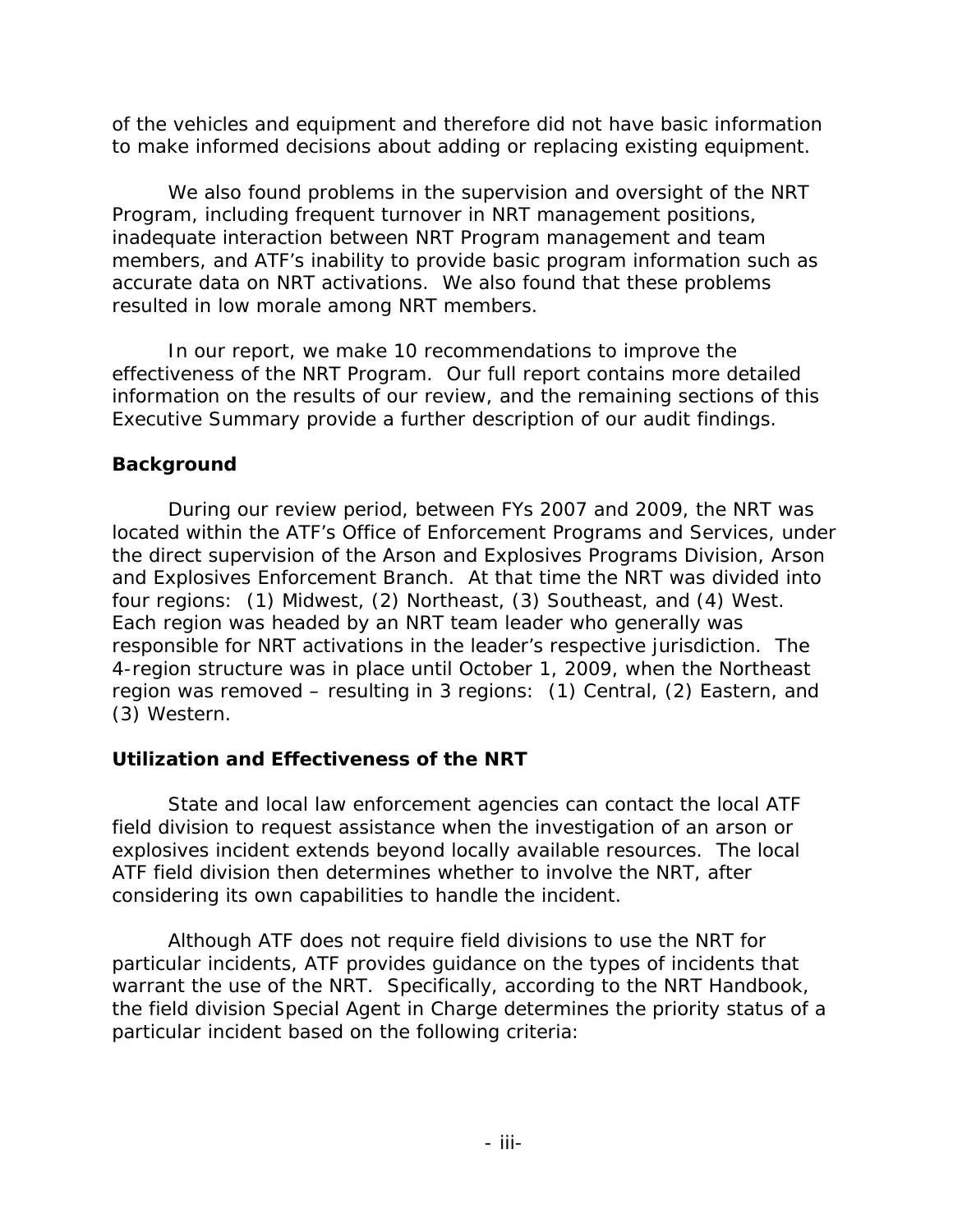- **Priority 1:** The incident involves commercial or industrial property with estimated damages of \$1 million or more, or at least 1 death, or more than 10 injuries.
- **Priority 2:** The incident involves commercial or industrial property with estimated damages up to \$1 million and at least 1 to 10 injuries.
- **Priority 3:** The incident involves any property with estimated damages of less than \$1 million and no deaths or injuries. Unless the Special Agent in Charge presents compelling reasons to the contrary (such as the incident is beyond the capabilities of the local office, is a hazmat scene, or has a significant impact on the community), the NRT will not be activated.

To determine the extent of NRT utilization, we obtained ATF data for all arson and explosives cases between FYs 2007 and 2009 from ATF's N-FORCE system.<sup>1</sup> Using this data, we determined the number of cases that met the criteria for using the NRT and the number of cases in which the NRT actually assisted on an investigation, called Priority 1 cases. $2$  During our review period we found that at least 631 ATF investigations met the Priority 1 status criteria to activate the NRT, and the NRT participated in 63 investigations.

The number of NRT activations varied by field division. We found that nine ATF field divisions never used the NRT. In the nine field divisions that did not request NRT assistance between FYs 2007 and 2009, each had Priority 1 cases for which they could have activated the NRT, as illustrated in the following exhibit. ATF officials explained that field managers consider several variables when evaluating each fire or explosives incident to determine if the NRT's services are needed. As a result, ATF management stated that the NRT would not be used on all Priority 1 cases.

 $\overline{a}$ 

<sup>&</sup>lt;sup>1</sup> N-FORCE tracks ATF investigations, contains various case-related data, and collects information on the investigative tools, such as the NRT, that were used during the course of an investigation.

 $2$  For the purpose of our analysis, we considered the arson and explosives cases meeting the Priority 1 criteria as those for which the field division could have requested the NRT's assistance. We limited our analysis to Priority 1 incidents because we believe investigations falling under this category involve significant incidents on which field divisions are more likely to request the NRT's assistance.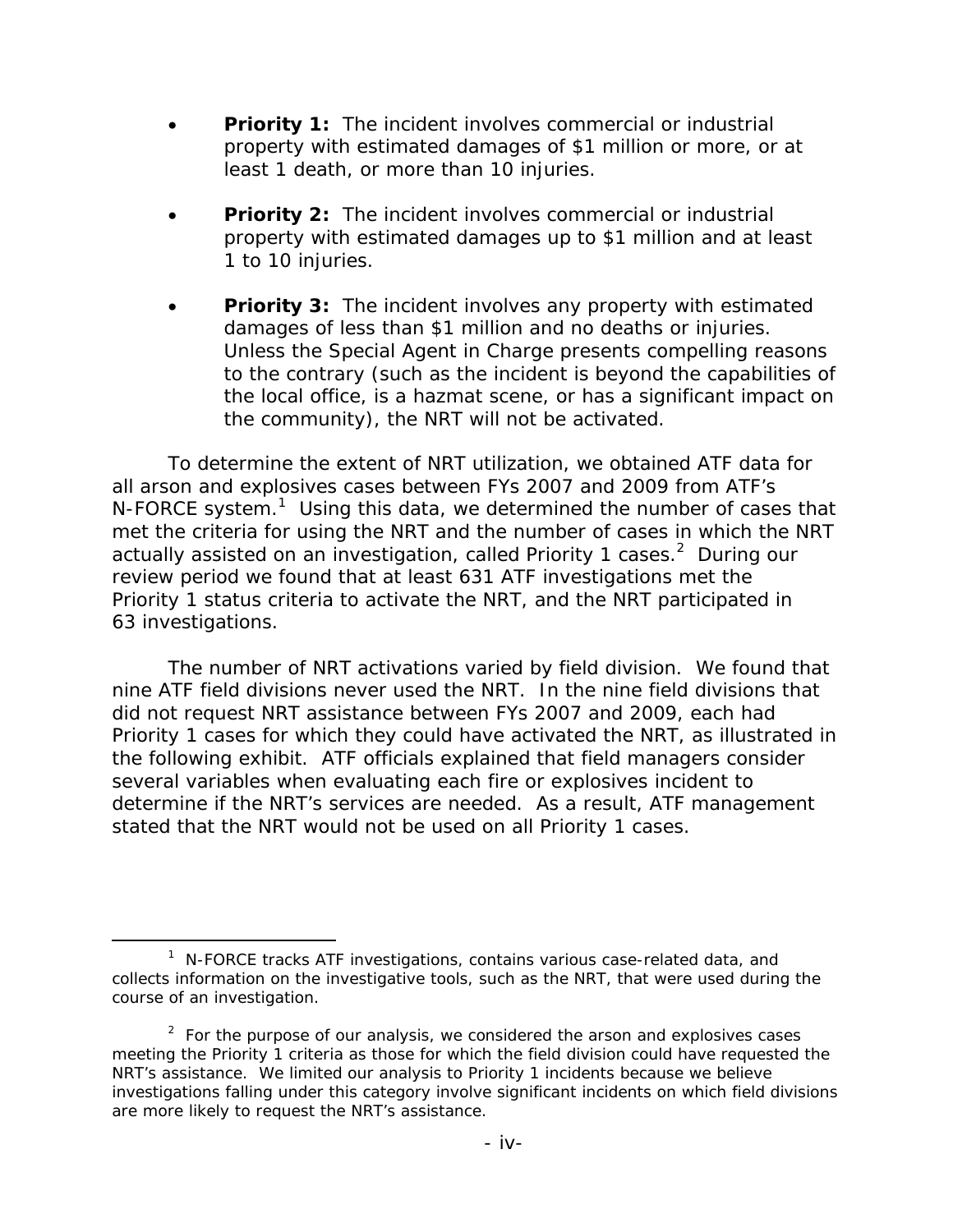

We also determined that ATF does not routinely perform similar analyses to compare the actual use of the NRT to the number of potential uses in each field division. We believe this type of analysis could be used by ATF management for assessing the use of the NRT among field divisions. For example, this type of review could identify field divisions that may not be using the NRT to its full potential and for other offices this type of review may identify best practices that could be shared within ATF. Therefore, we recommend that ATF regularly conduct analyses similar to those we performed.

We interviewed ATF officials to better understand the varied use of the NRT by field divisions and were provided various explanations to help account for the uneven use. For example, ATF officials said that some state and local agencies, particularly those in large cities, have the resources and expertise to conduct arson and explosives investigations without the investigative support of the NRT. Another factor affecting the use of the NRT is the creation and use of Division Response Teams in certain field divisions. These teams consist of agents within the field division who can respond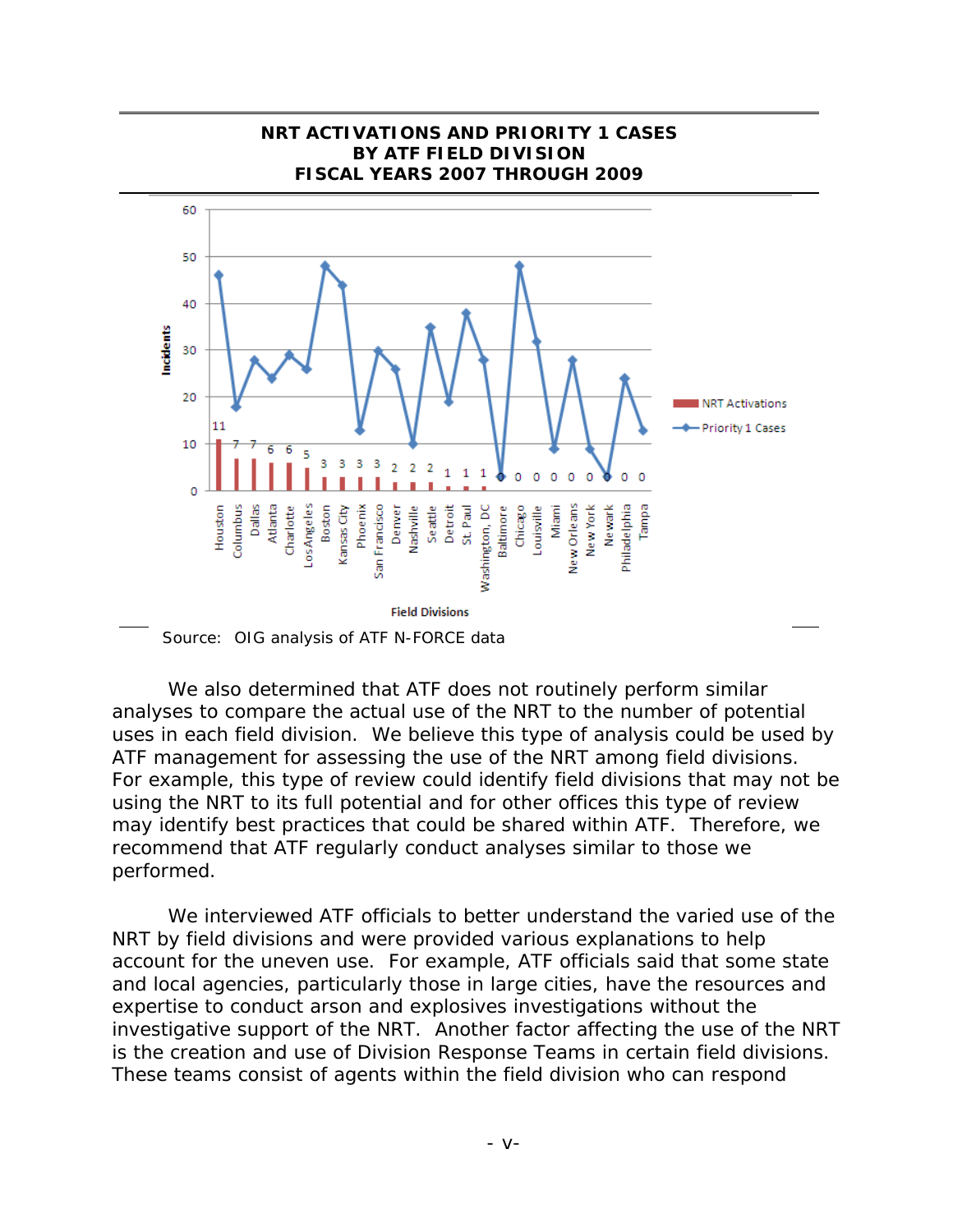when large arson and explosives incidents occur within the division's geographical jurisdiction.

However, we also interviewed officials from 49 state and local agencies who worked with ATF's NRT, and 10 respondents said that they had little to no knowledge of the NRT prior to the fire or explosion we discussed with them. $3$  In addition, two local officials who had experience with the NRT told us that they believed that responding authorities in rural areas may be relatively unaware of the existence of the NRT and its capabilities for assistance in major arson and explosives investigations.

We found from our interviews that the investigative support provided by the NRT generally was considered to be very effective. We interviewed officials at ATF headquarters, as well as senior management from the 25 ATF field divisions, and full-time and part-time NRT members. We also surveyed 49 state and local agencies regarding the effectiveness of the NRT. Generally, these individuals praised the assistance provided by the NRT and spoke of the team's thoroughness and expertise. Specifically, representatives from 46 of the state and local agencies interviewed said that they either could not have completed their investigations without the NRT or they could have completed the investigations but that without the NRT's assistance it would have taken more time and strained the agencies' resources.

Yet, we found that the Arson and Explosives Programs Division has not established performance measures by which to assess the effectiveness of the NRT. ATF does solicit feedback through a survey to the state and local law enforcement agencies that requested the NRT's assistance. However, of the 63 NRT activations occurring during our review period, only 15 surveys were completed and returned to ATF by state and local agencies, and ATF did not follow up with the agencies that did not respond. NRT members also told us that the feedback that is obtained is not forwarded to the team. The team members believed that receiving such information would aid them in providing the best possible assistance while on-scene.

We believe ATF should pursue a higher return rate for the satisfaction surveys to help gauge the NRT's effectiveness and improve the support it is providing. Additionally, the Arson and Explosives Programs Division should share the results of the surveys with NRT members to give the team information on how to improve the on-site assistance provided to state and local agencies. We also believe ATF should establish metrics by which to

 $\overline{a}$ 

 $3$  Some of these state and local representatives explained that although they had little or no prior knowledge of the NRT, they contacted ATF about the fire or explosion when it occurred and ATF officials informed them of the NRT's existence.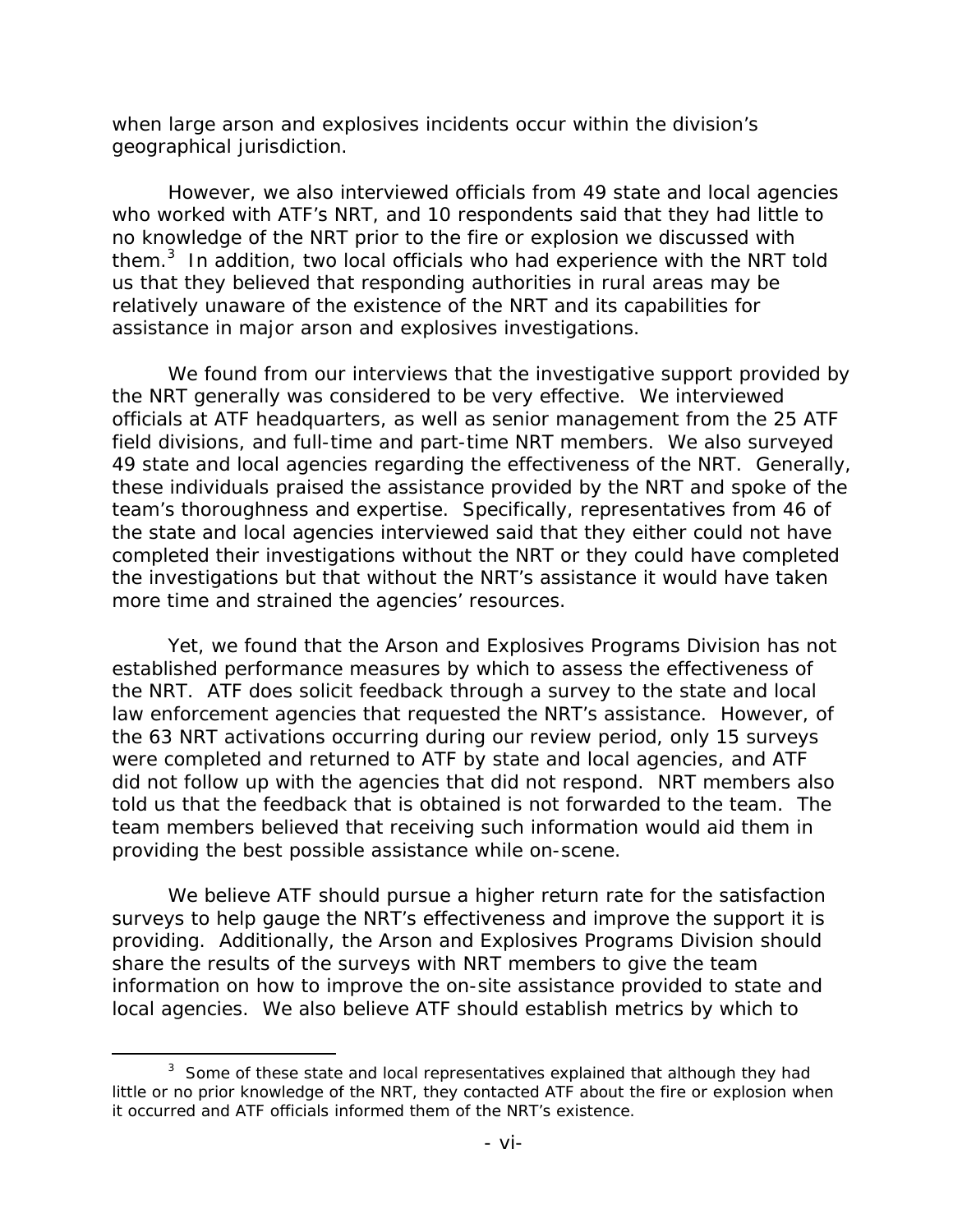assess the effectiveness of the NRT and to help identify the strengths and weaknesses of the NRT.

### **Management of the NRT**

To examine the management of the NRT, we interviewed NRT members and headquarters officials, including NRT Program management, and we also observed an NRT team on the scene of an activation. As discussed below, our review revealed several weaknesses in the management of the NRT Program.

## *Adherence to Program Guidance*

The NRT Handbook formally establishes the NRT Program's standards and procedures. Our review revealed instances in which NRT Program management did not ensure that members were adhering to these established guidelines. For example, the NRT Handbook states that the Arson and Explosives Enforcement Branch Chief, with assistance from NRT team leaders, will conduct annual internal reviews of each NRT region. The Arson and Explosives Enforcement Branch Chief informed us that he never performed any of these internal reviews. The three current NRT team leaders told us that they were unaware if the reviews were performed and had never assisted in a review of another team.

In addition, the NRT Handbook states that NRT team leaders must ensure that all NRT response vehicles and equipment are inspected annually and that vehicle maintenance and equipment inventory records are maintained. The NRT must also abide by hazmat-related regulations set forth by the Occupational Safety and Health Administration (OSHA) for the inspection of hazmat equipment. These regulations require the documentation of monthly inspections of hazmat-related respiratory aids.

Between 1997 and 2004, the Arson and Explosives Programs Division spent nearly \$7 million to purchase 40 NRT response vehicles. Between 2005 and 2006, the Arson and Explosives Programs Division purchased eight hazmat trailers containing equipment, such as self-contained breathing apparatuses and protective suits, for nearly \$515,000. Yet, according to NRT members, required inspections of the response vehicles, hazmat trailers, and equipment were not being performed. The failure to perform routine inspections can impede the effectiveness of the NRT because the NRT may arrive on the scene with inoperable equipment. Moreover, improperly maintained hazmat equipment could jeopardize the safety of individuals using that equipment.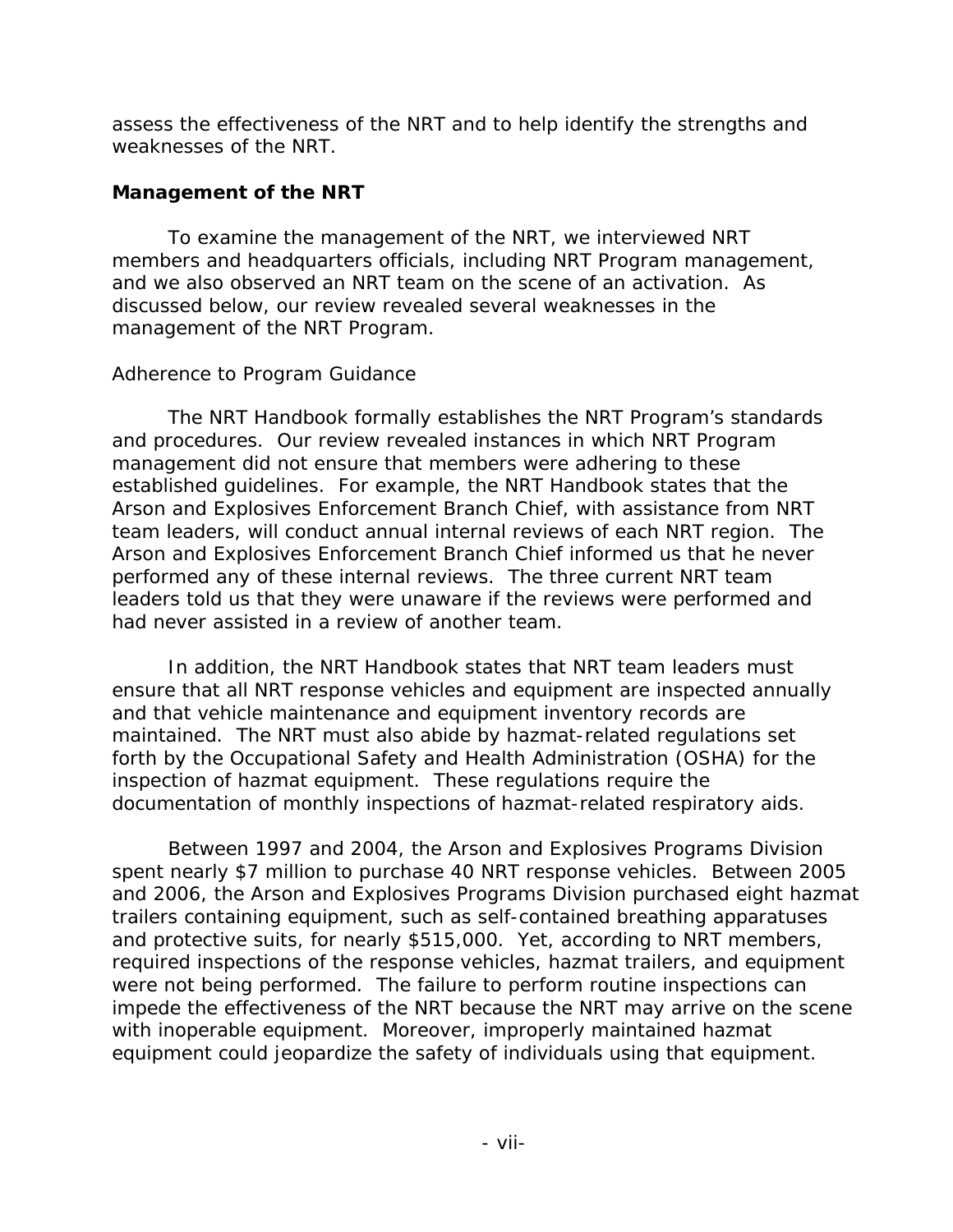At the time of our fieldwork, ATF also did not require staff to maintain usage logs for NRT response vehicles and hazmat trailers. Some ATF offices did maintain such records on their own, and we reviewed the available vehicle usage logs. During our review period, there were three NRT activations involving a hazmat scene, and a hazmat trailer was used in only one of those instances. The NRT response vehicles were primarily used for community events, such as parades, response vehicle demonstrations, and career fairs.

According to NRT Program officials, the NRT Handbook is outdated and ATF is in the process of updating it. Recently, NRT management created an inspection checklist for hazmat equipment and implemented a requirement for monthly inspections of hazmat equipment. In addition, in June 2010 the Arson and Explosives Enforcement Branch issued a policy directive requiring all field divisions to maintain a vehicle usage log for the NRT response vehicles.

#### *Program Oversight and Changes*

In April 2010 ATF initiated an organizational restructuring, and the NRT Program was transferred from the Office of Enforcement Programs and Services to the Office of Field Operations. Prior to April 2010, ATF officials informed us of weaknesses in communication between the NRT Program and the Office of Field Operations. We found that before the ATF's organizational change, on-scene communication from the NRT about its operations, procedures, and methodology generally was shared within the Office of Enforcement Programs and Services but was not always passed on to the Office of Field Operations. ATF headquarters officials told us that they believe that the recent restructuring will resolve the communication issues that we identified.

ATF made other programmatic changes to the NRT Program during our review period. For example, in FY 2009 ATF headquarters restructured the NRT from four regions to three to align with the Office of Field Operations' regional structure. This restructuring resulted in the elimination of one NRT team leader position. In addition, several part-time members left the NRT as a result of the restructuring.

#### *Management Turnover*

Our audit also revealed frequent turnover in NRT management positions. Since 2001, seven individuals have served as Chief in the Arson Explosives and Enforcement Branch, resulting in a lack of consistency and continuity in program oversight.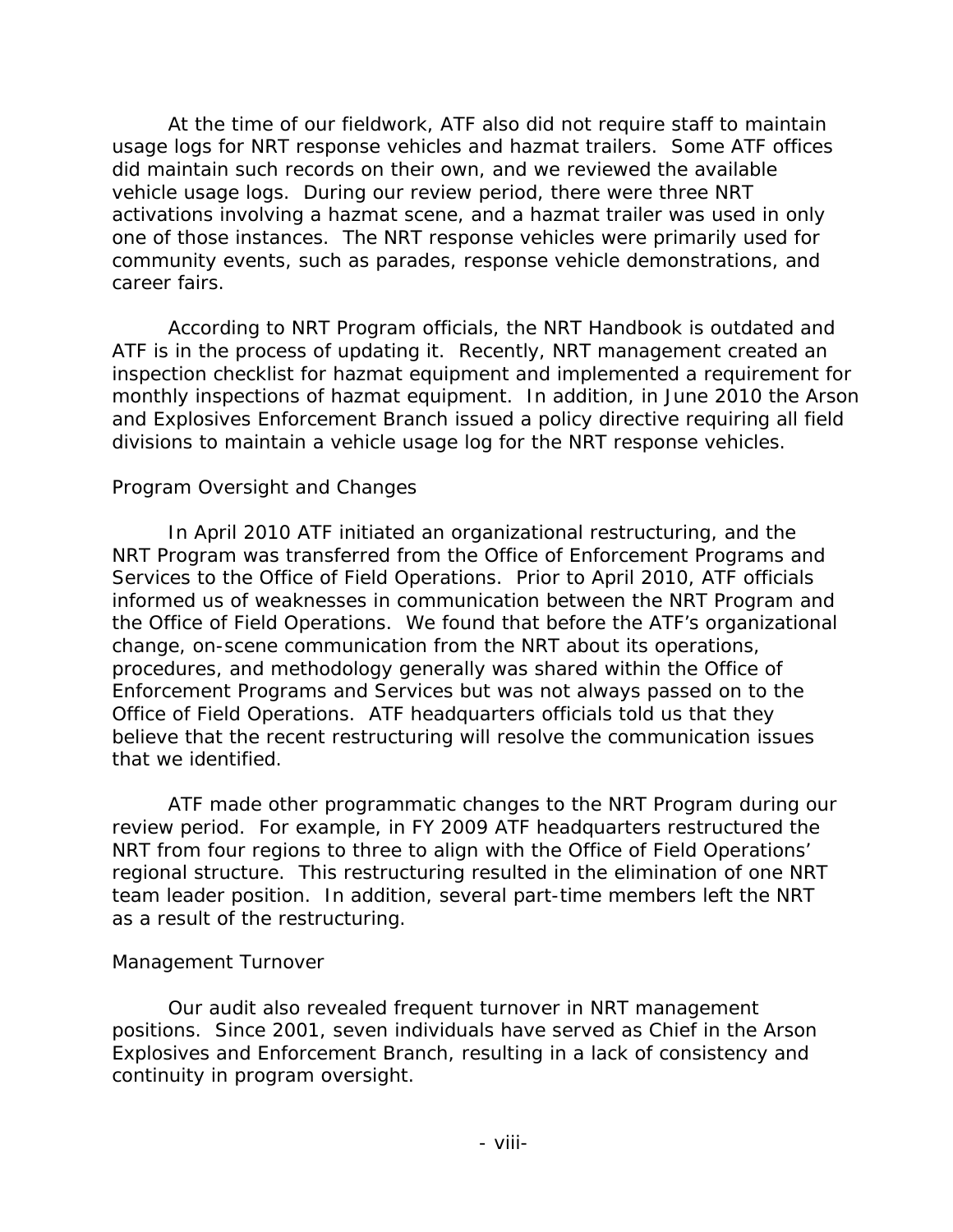#### *Inability to Provide Basic Program Information*

We believe that basic information on NRT Program activity should be maintained and readily available to those responsible for overseeing the program. However, NRT management was unable to provide us with basic historical information regarding the program, such as a listing of past NRT members or information on the history of NRT activations.

The Arson and Explosives Enforcement Branch established its own manual mechanism to track NRT activations. However, the number of activations identified through this manual process did not reconcile with the number of activations reflected in N-FORCE. ATF executive management expressed concern with this internal tracking mechanism and stated that the NRT Program should rely on N-FORCE to report statistics.

#### *Limited Management Involvement*

The Chief of the Arson and Explosives Enforcement Branch in Washington, D.C. oversees the NRT Program and is the first-line supervisor for the NRT team leaders and full-time members. However, the full-time NRT members commented to us that they had little contact with NRT managers in ATF headquarters and expressed concerns that management conducted performance evaluations without interacting with them. In addition, the NRT full-time members said that NRT management had rarely been on-site during an NRT activation, which would provide an opportunity to witness first-hand the work performed on-scene, interact with the NRT members, and obtain face-to-face feedback regarding the program.

NRT Program officials acknowledged that it has been difficult for headquarters officials in Washington D.C. to manage the full-time members who are stationed throughout the country. To resolve this issue, in April 2010 ATF changed the position description of the NRT team leaders to be supervisory in nature. As a result, the NRT team leaders stationed in the field are responsible for directly supervising the full-time members. We believe that this will help ensure that the full-time members have first-line supervisors who have regular interaction with them.

#### *Low NRT Member Morale*

During our interviews with NRT members, many discussed the management issues described above and stated that these issues caused low morale among the team members and negatively affected their confidence in NRT management. These problems caused some members to remove themselves from the NRT, while other NRT members told us that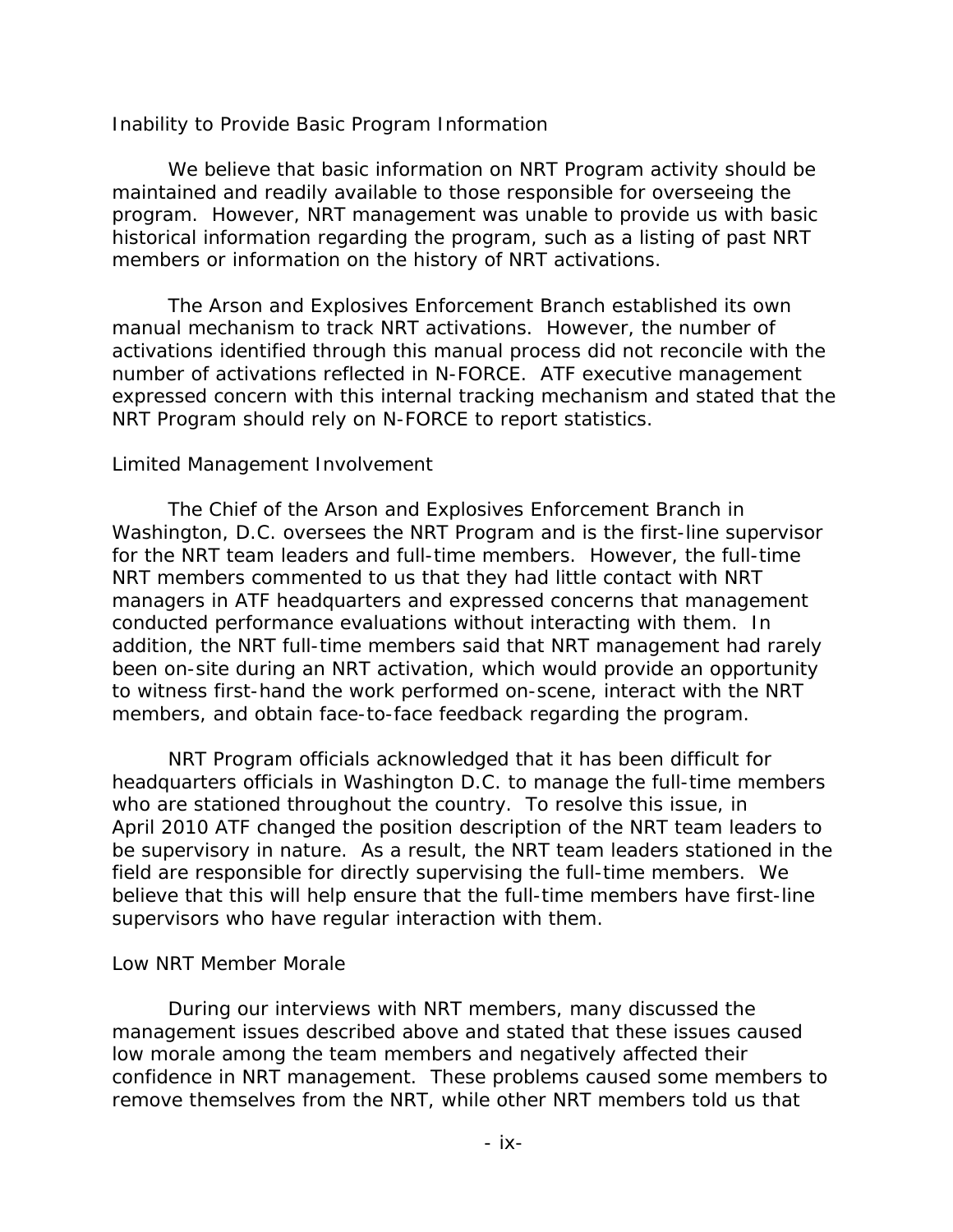they will consider leaving the NRT if the current conditions persist. We discussed these issues with ATF executive managers who said they were aware of the low morale and lack of confidence in management. They explained that they believed the transfer of the Arson and Explosives Programs Division, including the NRT Program, to the Office of Field Operations would improve morale and overall program management.

#### **Conclusion and Recommendations**

Overall, we found that the NRT assisted state and local agencies in the investigation of large-scale fire and explosives incidents and that the agencies receiving the assistance appreciated the support from the NRT Program. Representatives from 46 of 49 state and local agencies we interviewed said that either their agencies would not have been able to complete the investigation without the NRT's assistance or that the investigation would not have been completed as effectively and efficiently.

However, ATF is not ensuring the NRT is being used to its full potential, and it does not routinely perform analysis on the use of the team by field divisions. We also believe ATF needs to improve its process for assessing the effectiveness of the NRT. Although ATF sends surveys to state and local agencies that have worked with the NRT, only a small number of the surveys are returned. Further, there is no mechanism to collect NRT-related feedback from the field divisions, nor does ATF have internal metrics by which to measure the NRT's effectiveness.

Our evaluation of ATF's management of the NRT Program revealed weaknesses. Although regulations associated with NRT equipment require regular inspections of response vehicles and hazmat trailers, ATF was not performing these inspections. In addition, at the time of fieldwork, ATF did not require staff to maintain usage logs for the NRT response vehicles and hazmat trailers. We believe ATF should regularly inspect the response vehicles and trailers and monitor their use. We also believe that ATF should complete its efforts to update the NRT Handbook that ATF officials have identified as outdated.

We identified other issues associated with the oversight of the NRT Program, including communication weaknesses, turnover in NRT management positions, the inability to provide basic program information, and low morale among the NRT team members. ATF executive management stated they believed that recent organizational changes will help address these concerns.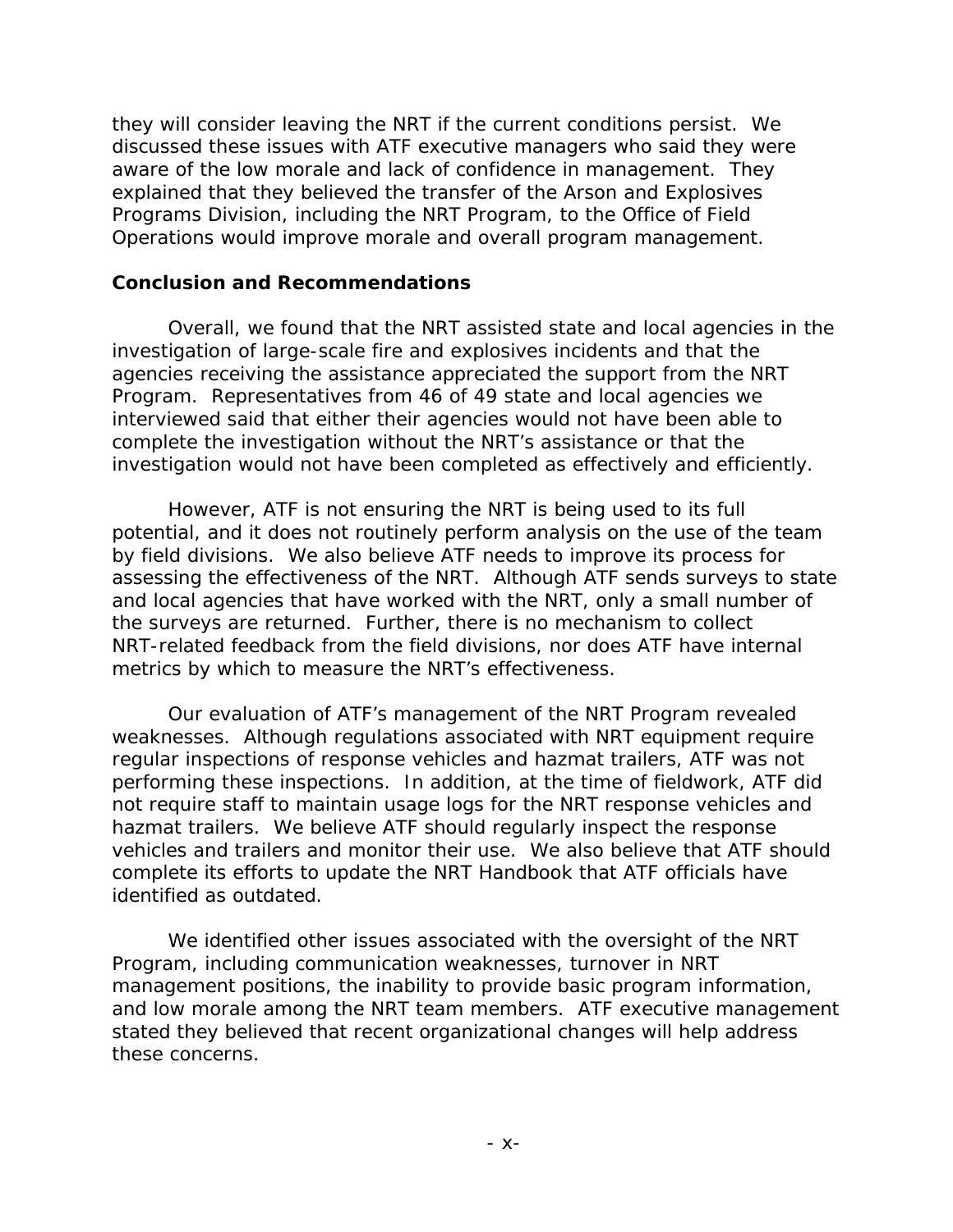In our report, we make 10 recommendations to improve the management of the NRT Program, including regular evaluations of the usage of the NRT, increase awareness of the NRT through enhanced outreach to state and local agencies, update the NRT Handbook, and comply with requirements for equipment inspections.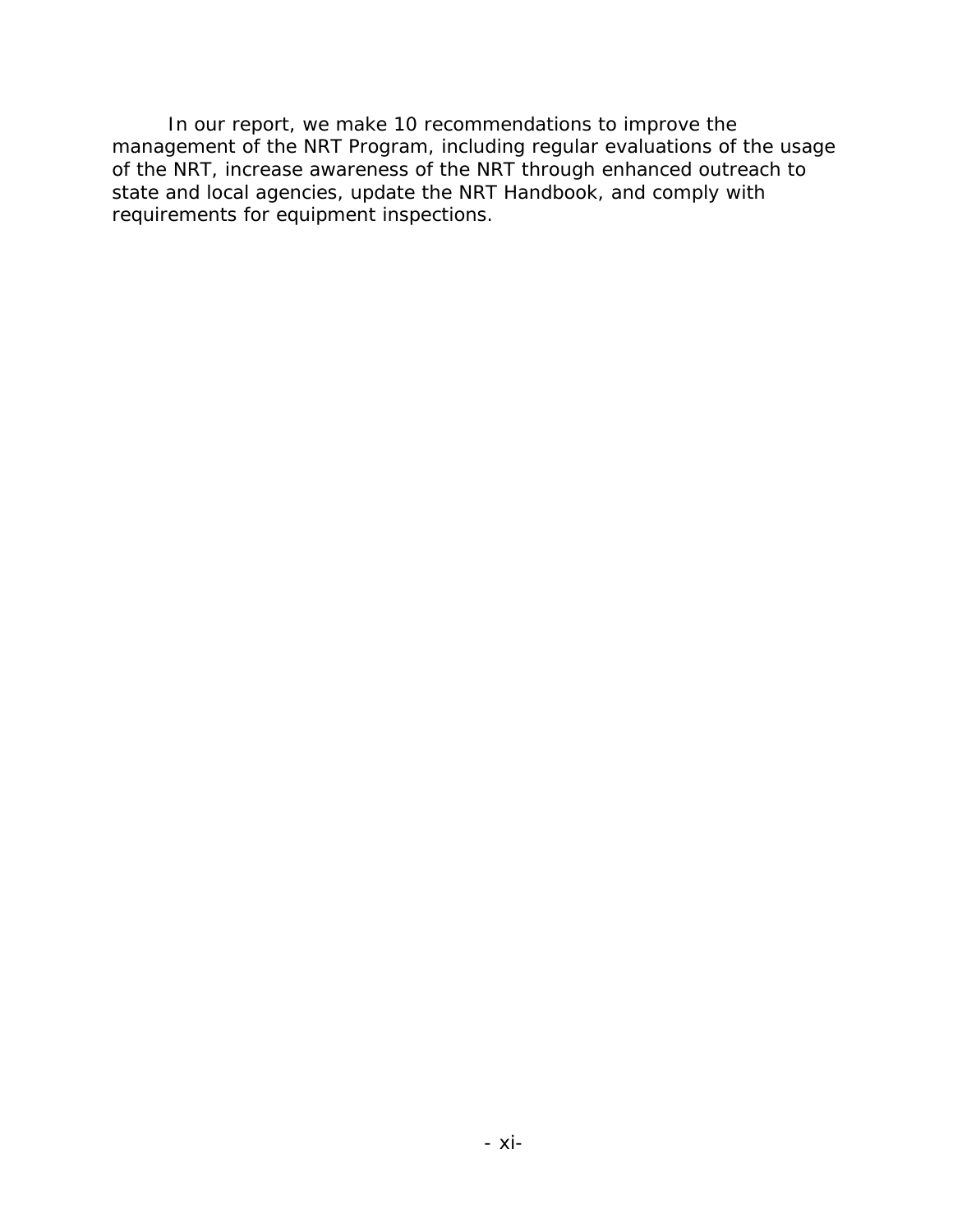# **AUDIT OF THE BUREAU OF ALCOHOL, TOBACCO, FIREARMS AND EXPLOSIVES' NATIONAL RESPONSE TEAM**

# **TABLE OF CONTENTS**

| L.                                                                                            |  |
|-----------------------------------------------------------------------------------------------|--|
|                                                                                               |  |
|                                                                                               |  |
|                                                                                               |  |
|                                                                                               |  |
|                                                                                               |  |
| Non-Compliance with Policies and Regulations  16                                              |  |
|                                                                                               |  |
|                                                                                               |  |
|                                                                                               |  |
|                                                                                               |  |
|                                                                                               |  |
|                                                                                               |  |
| STATEMENT ON COMPLIANCE WITH LAWS AND REGULATIONS 30                                          |  |
| APPENDIX I - OBJECTIVES, SCOPE, AND METHODOLOGY  31                                           |  |
| APPENDIX II - CURRENT MAP OF ATF FIELD DIVISIONS 33                                           |  |
| APPENDIX III - LOCATIONS OF NRT RESPONSE VEHICLES 34                                          |  |
| APPENDIX IV - LOCATIONS OF NRT HAZMAT TRAILERS  35                                            |  |
| APPENDIX V - THE BUREAU OF ALCOHOL, TOBACCO, FIREARMS                                         |  |
| APPENDIX VI - OFFICE OF THE INSPECTOR GENERAL<br>ANALYSIS AND SUMMARY OF ACTIONS NECESSARY TO |  |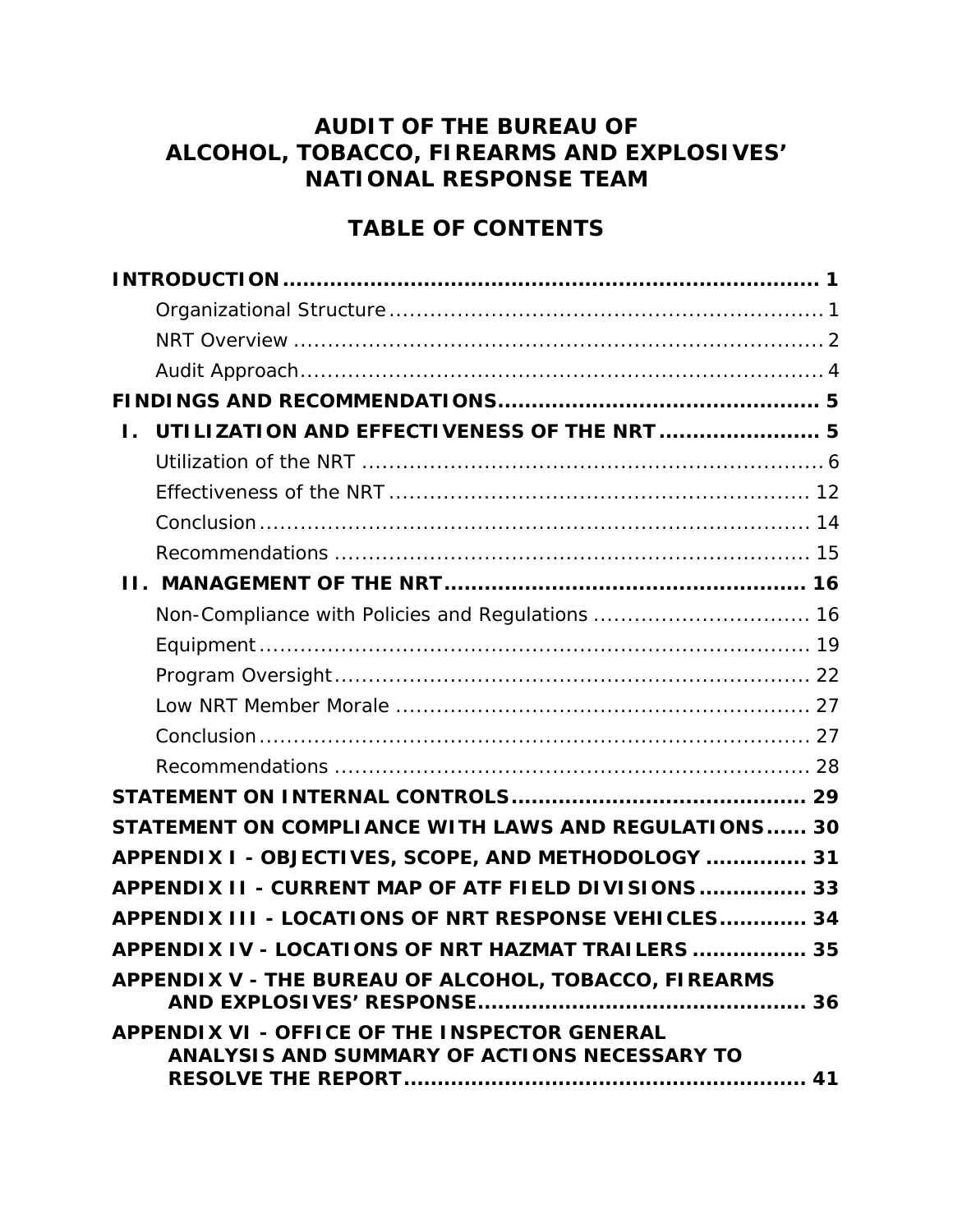# **INTRODUCTION**

In February 1978 the Bureau of Alcohol, Tobacco, Firearms and Explosives (ATF) created the National Response Team (NRT) to assist other federal, state, and local authorities in determining the cause and origin of large-scale arson and explosives incidents that are beyond the capabilities of the initially responding authorities. Specifically, the NRT assists these other agencies in sifting through debris to obtain evidence related to the explosion or fire, identifying the seat of the blast or the origin of the fire, and conducting interviews. As of August 2010, the NRT had assisted on 704 investigations, including the World Trade Center bombing in 1993, the Oklahoma City federal building bombing in 1995, and the September 11, 2001, terrorist attacks.

#### **Organizational Structure**

 $\overline{a}$ 

direction to the 25 ATF field divisions located throughout the United States.<sup>4</sup> ATF headquarters, located in Washington, D.C., provides oversight and ATF headquarters is divided into eight offices that report to the Deputy Director, as reflected in Exhibit I-1.

The NRT Program is part of ATF's Arson and Explosives Programs Division, which in April 2010 was transferred from the Office of Enforcement Programs and Services to the Office of Field Operations. The Office of Enforcement Programs and Services develops and provides program support, policy, and guidance to ATF offices. The Office of Field Operations is responsible for enforcing federal laws and regulations relating to the firearms and explosives industries and is the headquarters office to which all field divisions report. The NRT's organizational transfer is discussed in more detail in Finding II of our report.

<sup>&</sup>lt;sup>4</sup> A map showing the geographical boundaries of the 25 ATF field divisions is contained in Appendix II.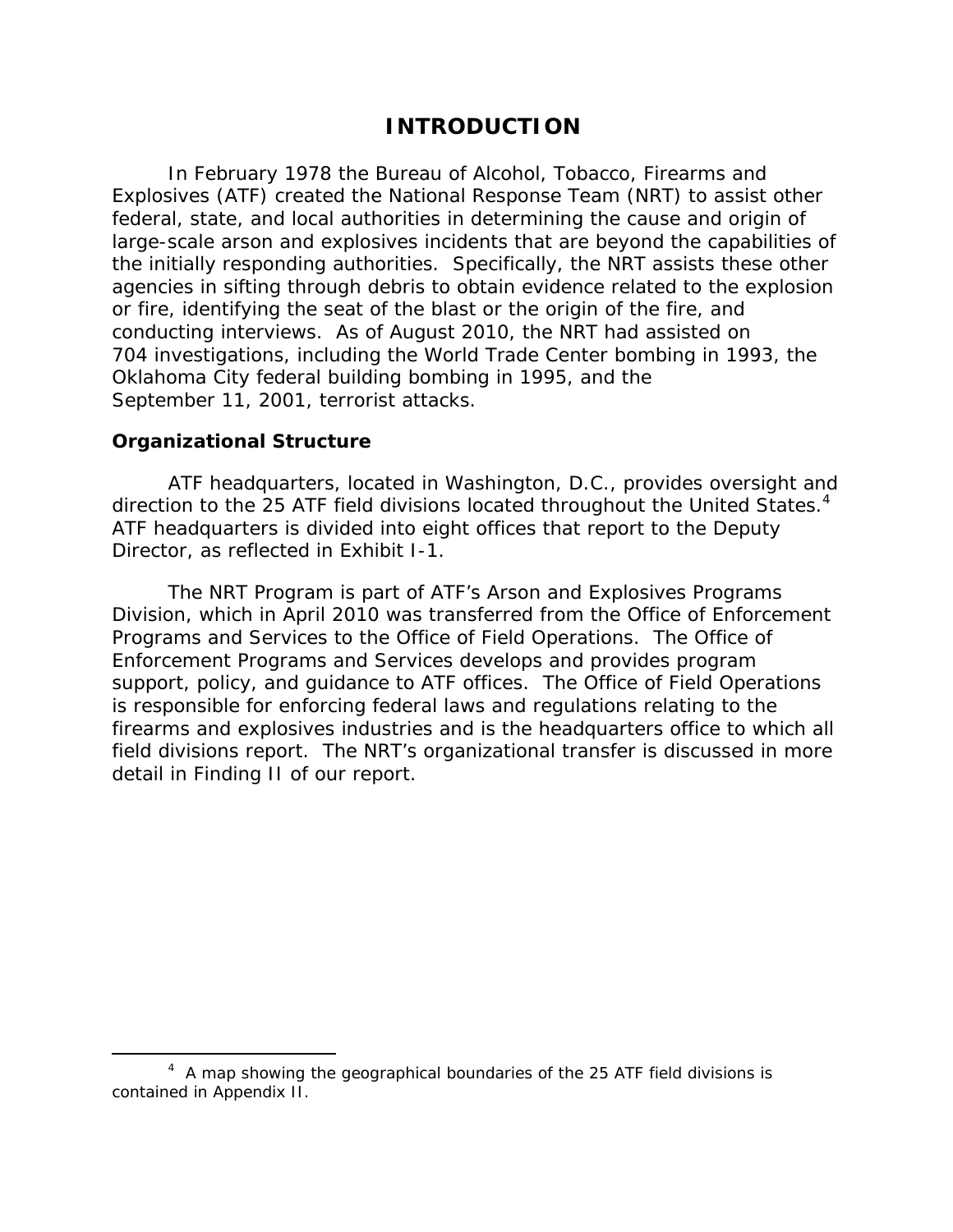**EXHIBIT I-1 CURRENT ATF ORGANIZATIONAL CHART**



Source: ATF

#### **NRT Overview**

ATF created the NRT to establish a highly-experienced cadre of special agents and support personnel who can assist federal, state, and local law enforcement and fire service personnel at the scene of a major fire or explosion that exceeds the capabilities of the initial responding agencies. According to ATF, the NRT can be deployed to a fire or explosion scene within 24 hours of its assistance being requested and stay on the scene for 3 to 7 days.<sup>5</sup> The NRT operates under a handbook (dated February 8, 2000) that discusses the program's structure and formally establishes the program's standards and procedures, such as the requirements for filling NRT positions and the responsibilities of NRT members.

#### *Regional Structure*

 $\overline{a}$ 

When established in 1978, the NRT was divided into two regions  $-$  the East and the West. In 1980 two additional regions were added to the NRT, resulting in a total of four regions: (1) Midwest, (2) Northeast, (3) Southeast, and (4) West.

The NRT maintained this four-region structure until October 1, 2009, when it eliminated the Northeast region to better align with the regional

 $5$  In our report, we refer to the NRT's deployment to a fire or explosion scene as an NRT activation, which ATF commonly refers to as an NRT "call out."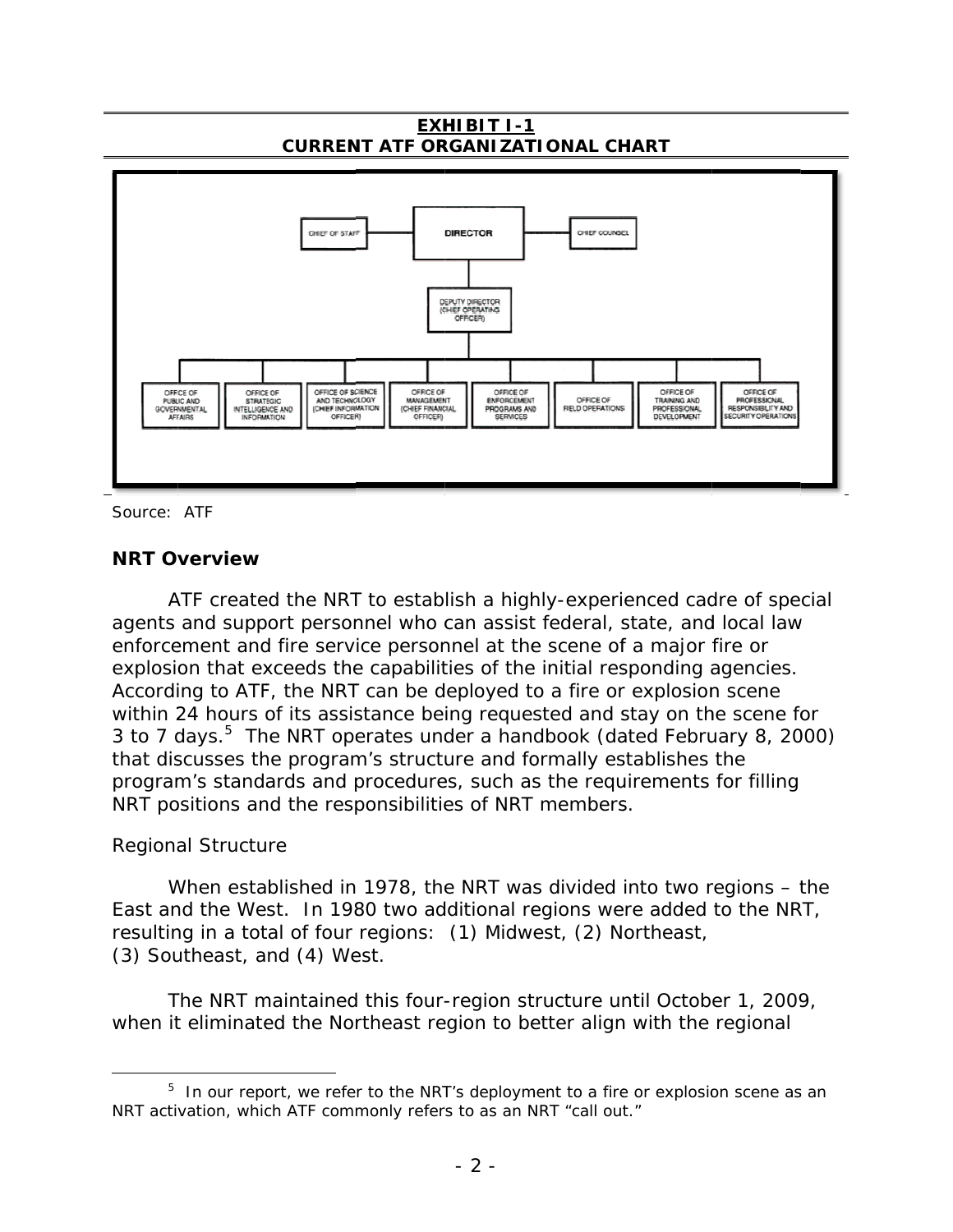structure of ATF's field divisions. Exhibit I-2 shows the current Central, Eastern, and Western regions of the NRT.



Source: ATF

*NRT Personnel* 

As of September 2010, the NRT was comprised of 131 ATF employees, including 3 regional team leaders, 16 full-time team members, and 112 part-time team members.

Each NRT region is headed by a team leader who has a variety of responsibilities. Each team leader generally responds to all NRT activations within the team leader's respective region and to other regions as needed; coordinates the scheduling of the NRT's response to an incident, including the formation of the team; and manages the team while on-scene. The 16 full-time team members, located in ATF field divisions throughout the country, handle NRT-related activities and assist field divisions on other arson and explosives investigations when these team members are not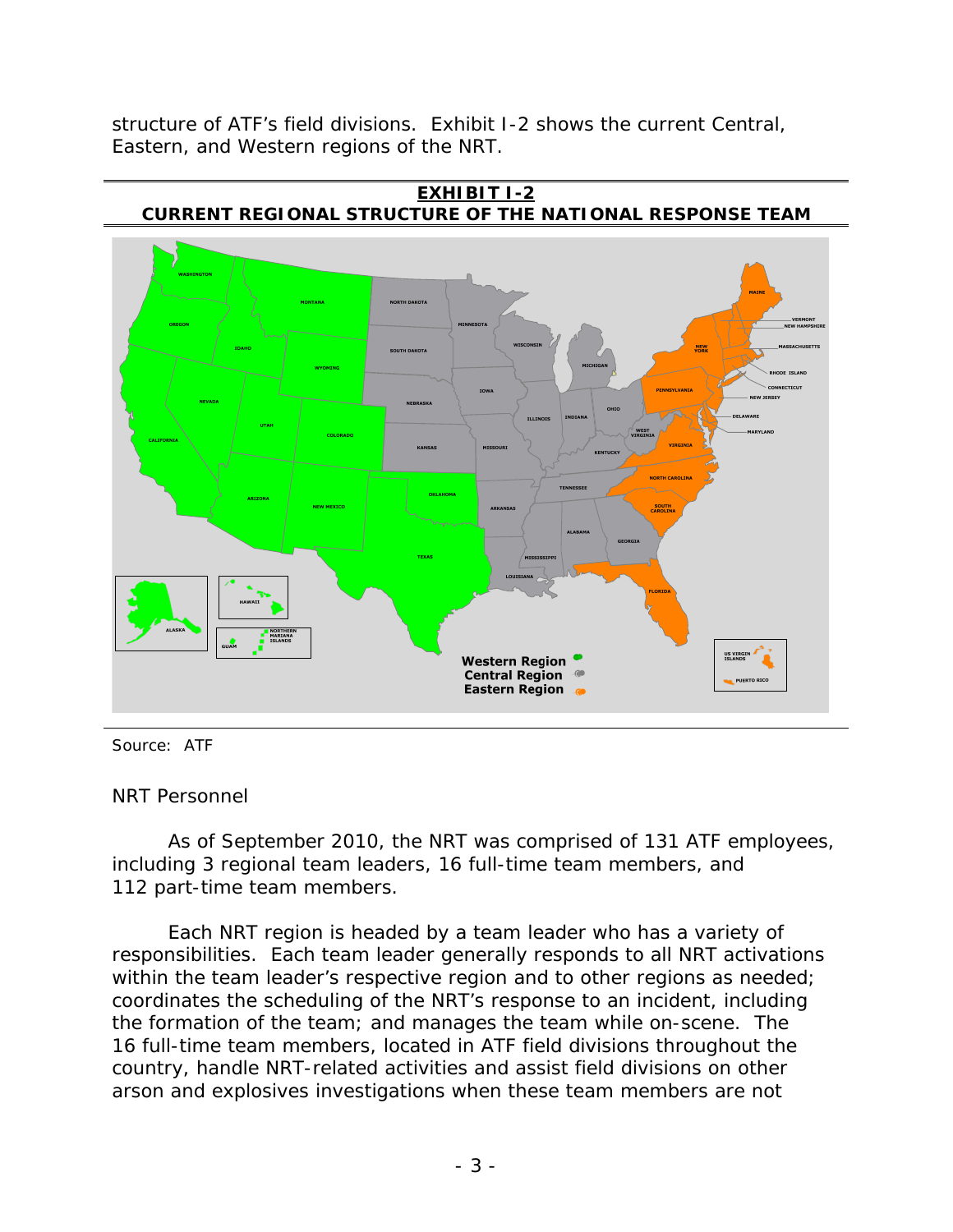otherwise busy with NRT activities. The 112 part-time members, also located in ATF field divisions throughout the country, volunteer for part-time assignment to the NRT. Part-time members assist the NRT depending on their availability; their primary responsibility is to investigate cases for their field division.

When an activated NRT team responds to an incident, the team generally consists of approximately 15 special agents, including a team leader and 2 full-time members, as well as a Team Special Agent in Charge from the field division where the incident occurred. The team leader is responsible for the overall operation of the team, and the Team Special Agent in Charge is responsible for ensuring a coordinated investigative approach between the field division and the NRT. Team members are cross-trained in several disciplines, and each team may include agents who are certified fire investigators, certified explosives specialists, and personnel who serve as explosives enforcement officers, forensic chemists, canine handlers, and medic support.<sup>6</sup>

#### **Audit Approach**

-

The objectives of this audit were to: (1) examine ATF's use of the NRT, including its effectiveness; and (2) examine the management of the NRT Program.

To accomplish these objectives, we reviewed and examined ATF documentation associated with the NRT and observed the NRT while deployed.<sup>7</sup> We also analyzed ATF arson and explosives case data for FYs 2007 through 2009. We interviewed 73 ATF officials, including the Acting Director of ATF, Executive Assistant Director, Chief of the Arson and Explosives Enforcement Branch, field office managers, and members of the NRT. We also obtained feedback from personnel representing 49 state and local agencies who worked with the NRT during our review period.

The results of our review are detailed in Findings I and II. Finding I provides an overview of ATF's utilization of the NRT between FYs 2007 and 2009, as well as our assessment of the NRT's effectiveness. Finding II focuses on the management of the NRT. Further information on the audit objectives, scope, and methodology is contained in Appendix I.

 cause on potential arson investigations. Certified explosives specialists are special agents <sup>6</sup> Certified fire investigators are a group of highly trained special agents who provide technical support, analysis, and assistance in identifying the fire origin and determining the trained in explosives investigations to identify, handle, and destroy explosives.

 $7$  We observed the NRT's response to a series of church fires in eastern Texas.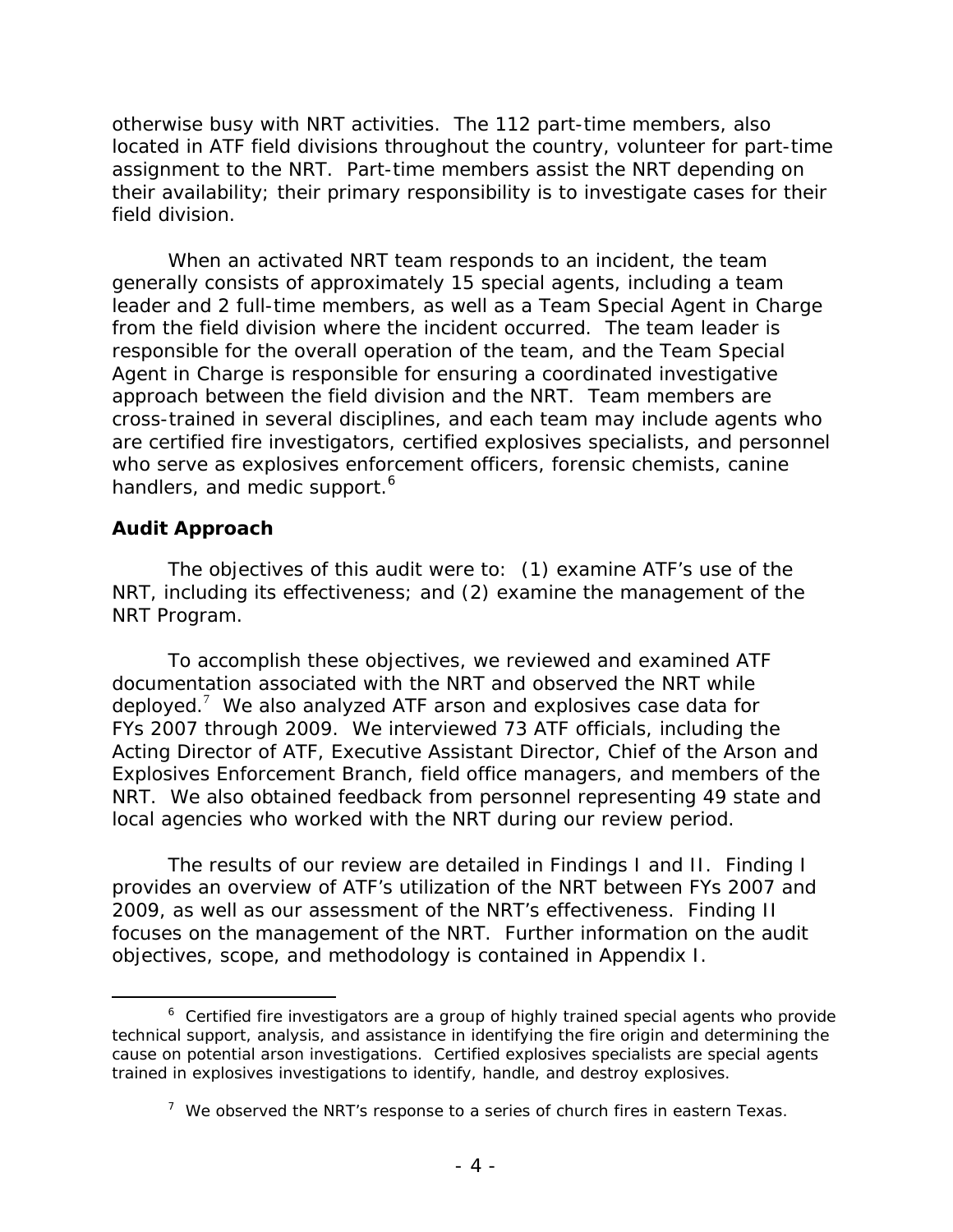# **FINDINGS AND RECOMMENDATIONS**

## **I. UTILIZATION AND EFFECTIVENESS OF THE NRT**

ATF headquarters and field office leadership, as well as personnel from state and local agencies who have received NRT assistance, believe that the NRT Program brings valuable expertise and experience to arson and explosives investigations. However, ATF does not have an adequate means of assessing the utilization and effectiveness of the NRT Program and, as a result, may not be using the NRT to its full potential.

Based upon our examination of ATF case data, we found that between FYs 2007 and 2009 ATF field divisions used the NRT on only 63 (or 10 percent) of at least 631 cases that met the criteria for use of the NRT. Further, 12 of the 25 ATF field divisions either did not use the NRT or only used the NRT once during our review period. ATF does not review these statistics and receives only limited feedback from state and local agencies through the dissemination of a satisfaction survey.

To request assistance when the investigation of an arson or explosives incident extends beyond locally available resources, state and local law enforcement agencies contact the local ATF field division. The local ATF field division then determines whether to involve the NRT. In deciding to activate the NRT, the local ATF field division considers whether it can sufficiently respond to the request using its own capabilities.

The use of the NRT among field divisions varies. Although ATF does not mandate when its field divisions use the NRT, ATF has established specific criteria that must be met prior to a field division requesting NRT assistance. According to the NRT Handbook, the field division Special Agent in Charge determines the priority status of a particular incident based on the following criteria:

- **Priority 1:** The incident involves commercial or industrial property with estimated damages of \$1 million or more, or at least 1 death, or more than 10 injuries.
- **Priority 2:** The incident involves commercial or industrial property with estimated damages up to \$1 million and at least 1 to 10 injuries.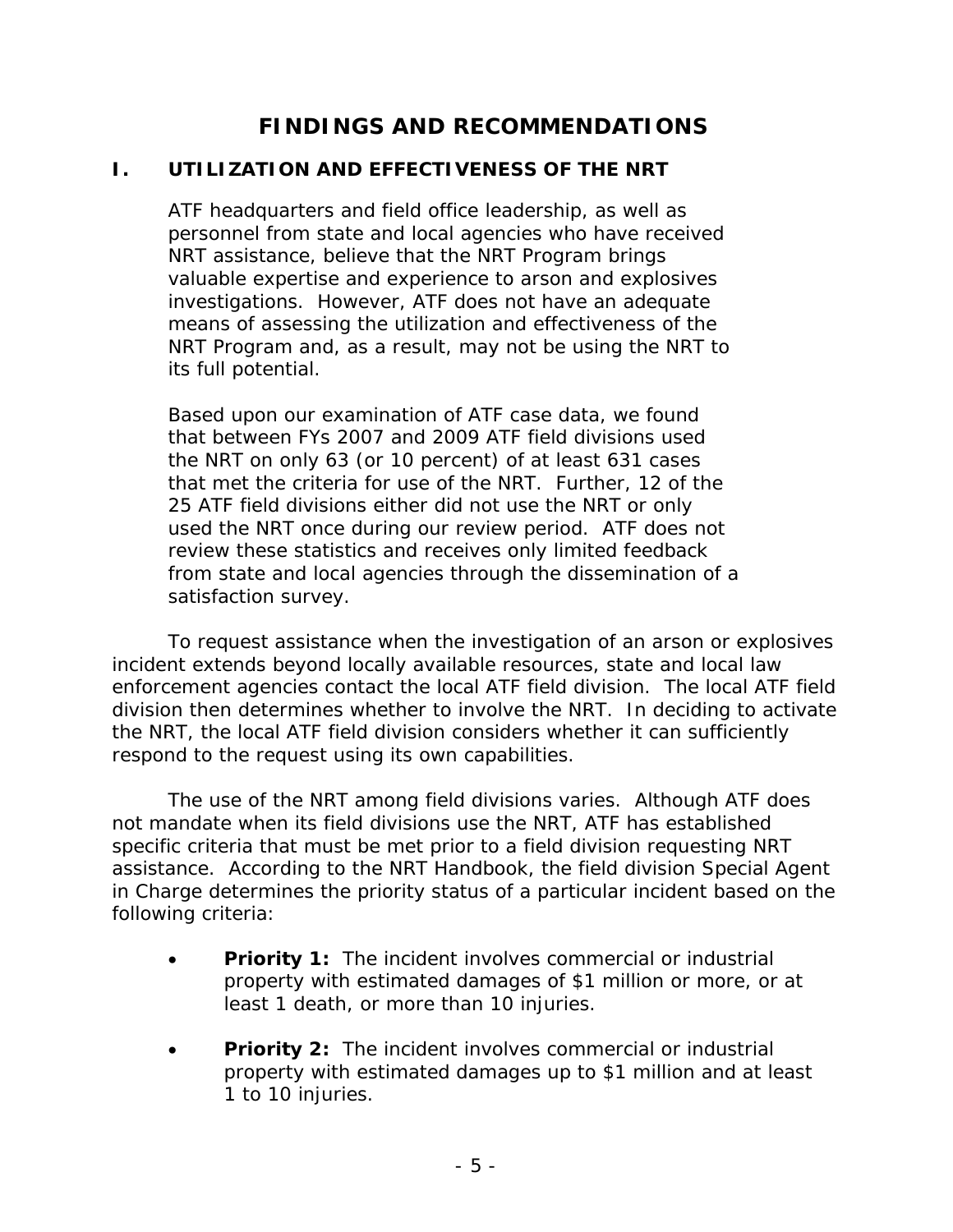**Priority 3:** The incident involves any property with estimated damages of less than \$1 million and no deaths or injuries. Unless the Special Agent in Charge presents compelling reasons to the contrary (such as the incident is beyond the capabilities of the local office, involves hazardous materials, or has a significant impact on the community), the NRT will not be activated.

According to ATF, the NRT primarily responds to Priority 1 incidents. However, the NRT responds to Priority 2 and Priority 3 incidents when the incident is beyond the capability of the state and local agencies and significantly affects the community. The Chief of the Arson and Explosives Enforcement Branch said that, to his knowledge, the NRT has responded to all requests it receives for assistance.

#### **Utilization of the NRT**

To determine the overall utilization of the NRT, we obtained data from ATF's automated case management system, N-FORCE.<sup>8</sup> We examined data on all arson and explosives cases handled by ATF from FY 2007 through FY 2009 to determine: (1) the number of cases that met the criteria for using the NRT and (2) the number of cases where the NRT was activated. For the purpose of our analysis, we considered the arson and explosives cases meeting the Priority 1 criteria as those for which the field division could have requested the NRT's assistance. We limited our analysis to this priority area because investigations within this category involve significant incidents for which field divisions are more likely to request the NRT's assistance. The following sections contain the results of our analysis.

#### *Priority 1 Cases*

 $\overline{a}$ 

According to N-FORCE data for FYs 2007 through 2009, ATF had at least 631 arson and explosives investigations that met the Priority 1 criteria.<sup>9</sup> As shown in Exhibit 1-1, we determined that the number of Priority 1 cases generally declined from FY 2007 to FY 2009 in three of the four NRT regions that were active during the period. Only the Northeast

<sup>&</sup>lt;sup>8</sup> N-FORCE tracks ATF investigations, contains various case-related data, and collects information on the investigative tools, such as the NRT, that were used during the course of an investigation.

<sup>&</sup>lt;sup>9</sup> We could not determine the priority criteria for about 200 additional cases because the necessary information was not contained in N-FORCE for those records. The fields that capture that information are not required to be completed in N-FORCE. One of our recommendations in this report is that ATF modify N-FORCE to require the fields capturing this information are completed.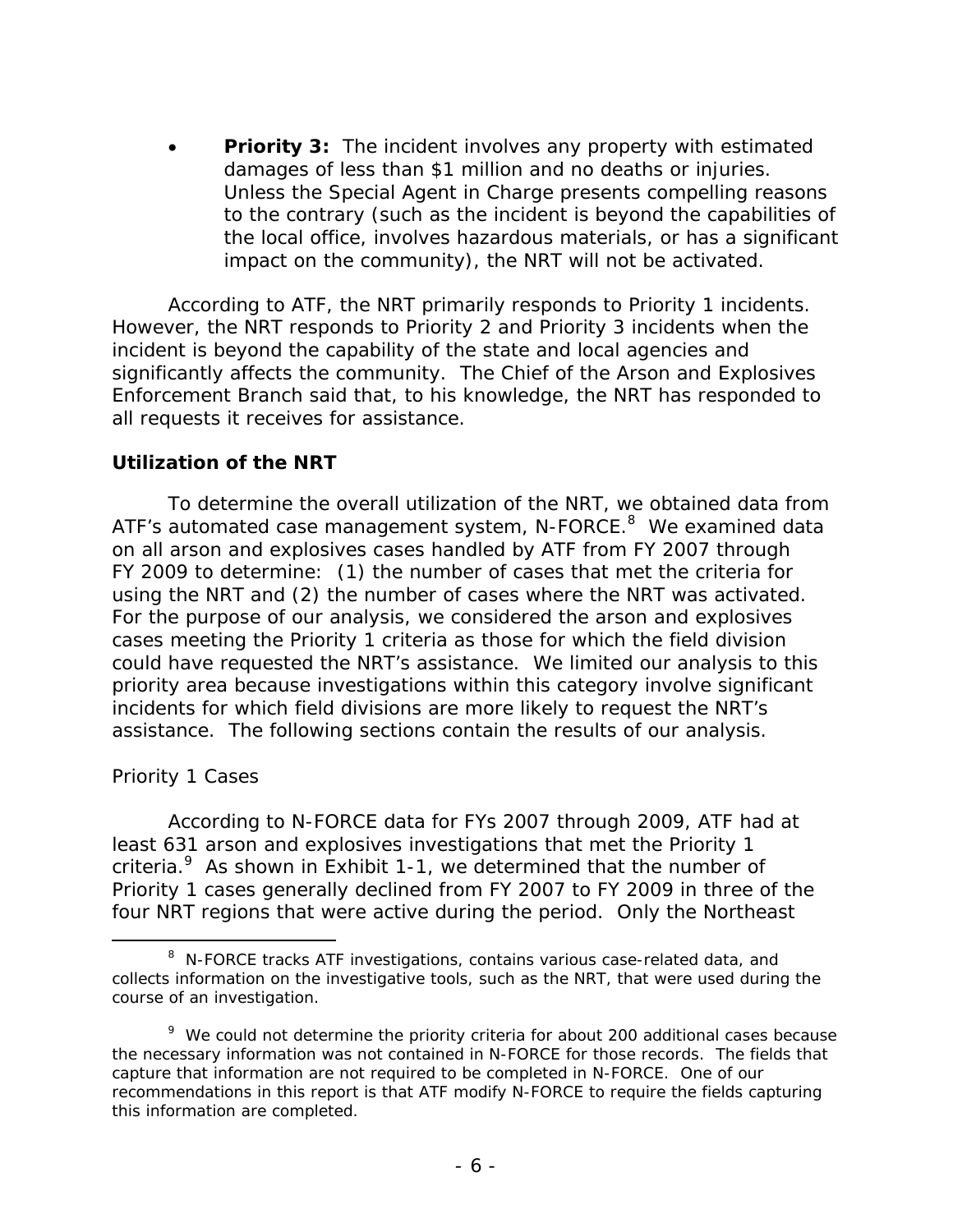region experienced a steady increase in the number of Priority 1 cases. The West region had the highest number of cases that met the Priority 1 criteria, with 204 cases.

| <b>EXHIBIT 1-1</b><br>ATF PRIORITY 1 ARSON & EXPLOSIVES INVESTIGATIONS |                |                |                |                                     |  |  |
|------------------------------------------------------------------------|----------------|----------------|----------------|-------------------------------------|--|--|
| <b>BY NRT REGION</b><br>FISCAL YEARS 2007 THROUGH 2009                 |                |                |                |                                     |  |  |
| <b>Region</b>                                                          | <b>FY 2007</b> | <b>FY 2008</b> | <b>FY 2009</b> | <b>Total</b><br>$(FYs 2007 - 2009)$ |  |  |
| Midwest                                                                | 76             | 61             | 62             | 199                                 |  |  |
| <b>Northeast</b>                                                       | 31             | 38             | 46             | 115                                 |  |  |
| Southeast                                                              | 41             | 36             | 36             | 113                                 |  |  |
| <b>West</b>                                                            | 76             |                | 57             | 204                                 |  |  |
| <b>Totals</b>                                                          | 224            | 206            | 201            | 631                                 |  |  |

Source: OIG analysis of ATF N-FORCE data

We further analyzed the Priority 1 cases by field division. As reflected in Exhibit 1-2, the number of such cases varied widely among field divisions – from a low of 3 Priority 1 cases in both the Baltimore and Newark field divisions to a high of 48 cases in both the Boston and Chicago field divisions.





Source: OIG analysis of ATF N-FORCE data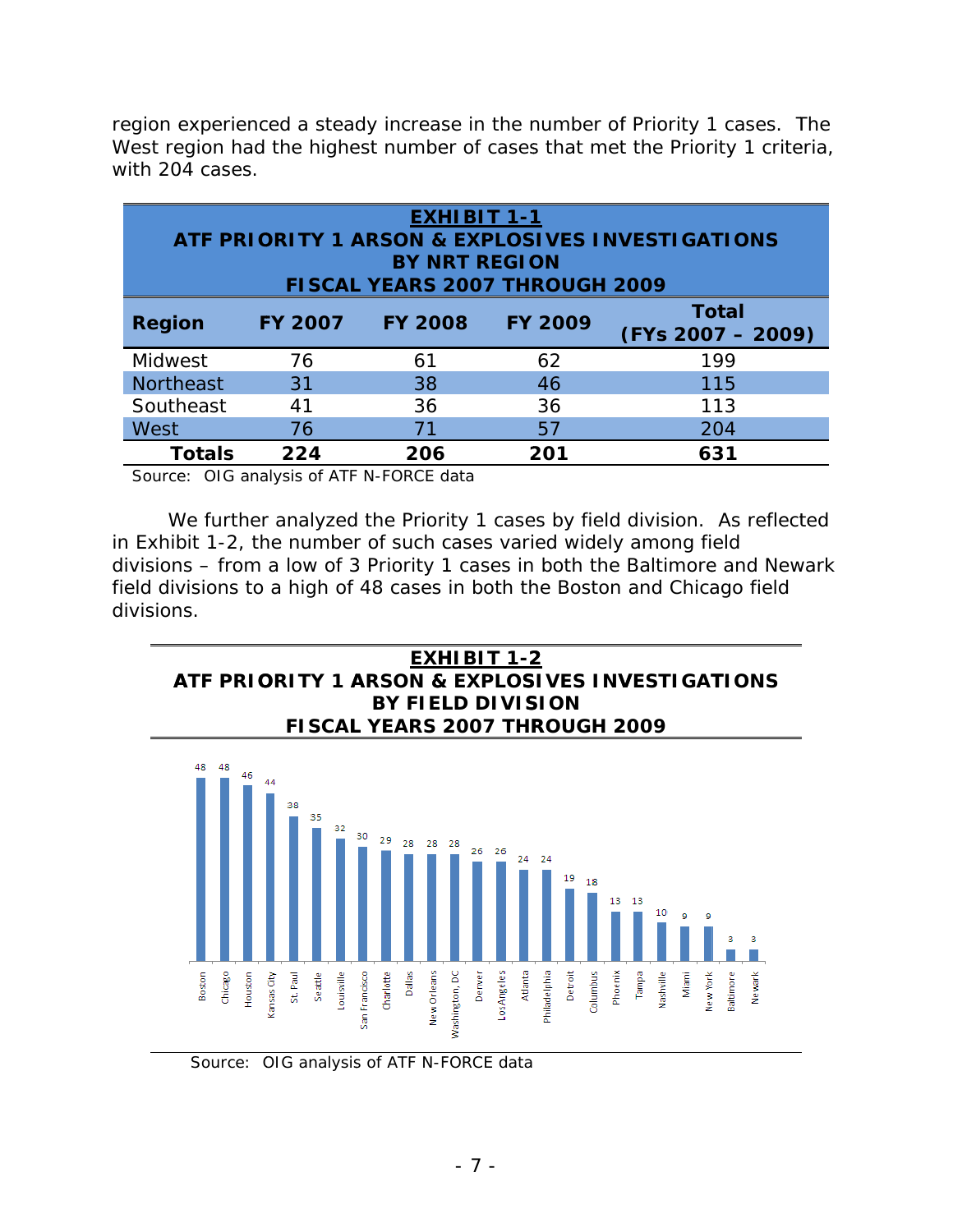#### *NRT Cases*

 $\overline{a}$ 

According to our analysis of N-FORCE data, as reflected in Exhibit 1-3, ATF activated the NRT 63 times during FYs 2007 through 2009. We found that 53 of the 63 NRT activations met the Priority 1 criteria.<sup>10</sup> With the exception of the Southeast region, the number of NRT activations by region remained relatively constant throughout our review period.

The use of the NRT varied widely among the four regions. For example, the field divisions in the West region used the NRT more than the divisions in the other regions. One NRT member explained that the NRT is activated more in the West region because the West region is less-densely populated and covers a large geographical territory with significant distances between metropolitan areas. As a result, local authorities often require assistance in responding to large-scale incidents. In contrast, field divisions in the Northeast region rarely used the NRT. According to a former team leader, the Northeast region contains a significant number of experienced state and local arson investigators who are able to handle large-scale incidents without NRT assistance.

| <b>EXHIBIT 1-3</b><br><b>NRT ACTIVATIONS BY REGION</b> |                |                |                |                                     |  |  |  |
|--------------------------------------------------------|----------------|----------------|----------------|-------------------------------------|--|--|--|
| <b>FISCAL YEARS 2007 THROUGH 2009</b>                  |                |                |                |                                     |  |  |  |
| <b>Region</b>                                          | <b>FY 2007</b> | <b>FY 2008</b> | <b>FY 2009</b> | <b>Total</b><br>$(FYs 2007 - 2009)$ |  |  |  |
| Midwest                                                | 5              | 3              |                | 12                                  |  |  |  |
| <b>Northeast</b>                                       |                |                |                | 4                                   |  |  |  |
| Southeast                                              |                |                | 8              | 14                                  |  |  |  |
| West                                                   | 13             | 10             | 10             | 33                                  |  |  |  |
| Totals                                                 | 21             | 1 Q            | 23             | 63                                  |  |  |  |

Source: OIG analysis of ATF N-FORCE data

We further examined the N-FORCE data to determine, by field division, the number of cases involving the NRT's assistance. As shown in Exhibit 1-4, the utilization of the NRT by field division also varied greatly. For instance, the Houston Field Division used the NRT on 11 of its arson and explosives investigations opened between FYs 2007 and 2009. In contrast, 9 of the 25 field divisions (over one-third) did not use the NRT on any of their arson and explosives investigations, and 3 field divisions only used the NRT on 1 investigation.

 $10$  We were unable to determine the priority status of the other 10 NRT activations because of incomplete information contained in N-FORCE.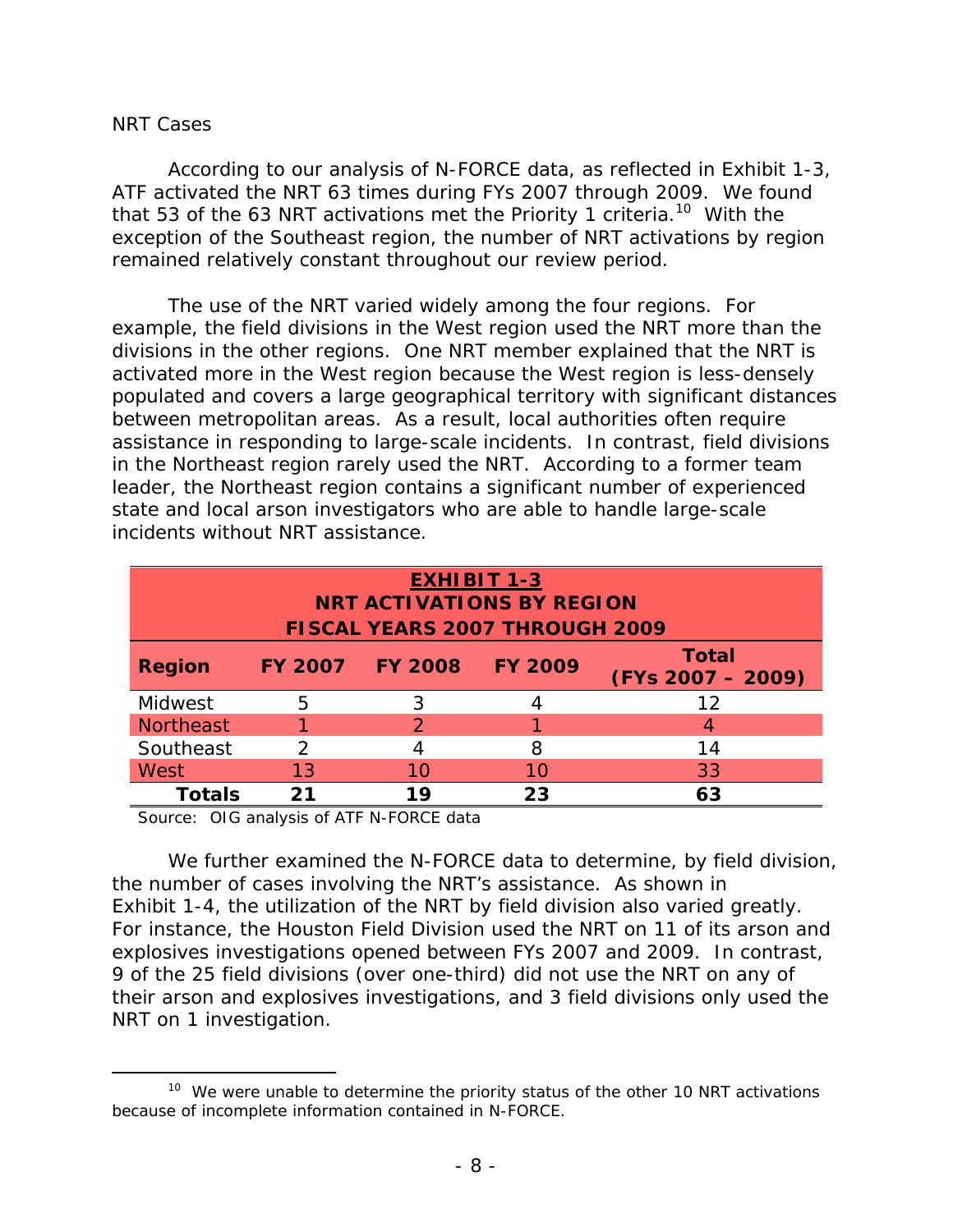

**EXHIBIT 1-4**

Source: OIG analysis of ATF N-FORCE data

We also compared the number of NRT activations to the number of Priority 1 cases by ATF field division, as detailed in Exhibit 1-5. We found that all ATF field divisions used the NRT's assistance on fewer than 50 percent of their Priority 1 cases. As previously mentioned, nine field divisions never used the NRT. However, each of these field divisions had cases that met the criteria for requesting the assistance of the NRT. For example, the Chicago Field Division had 48 Priority 1 cases between FYs 2007 and 2009 but never utilized the NRT. Similarly, the Boston Field Division had 48 Priority 1 cases and utilized the NRT only 3 times. ATF officials explained that field management considers several variables when evaluating each fire or explosives incident to determine if the NRT's services are needed.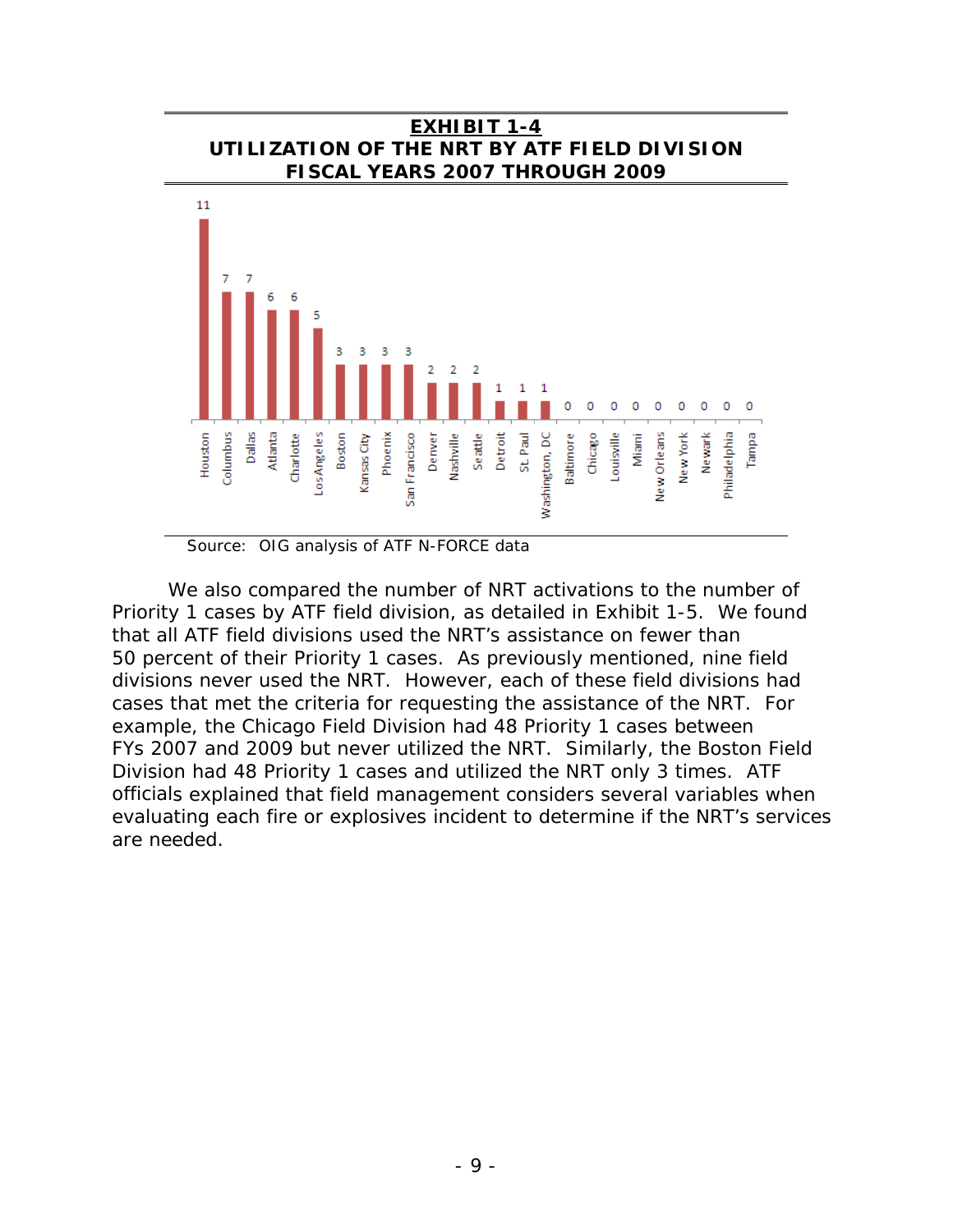

ATF management stated that the NRT is not going to be used on all Priority 1 cases, and the Chief of the Arson and Explosives Enforcement Branch told us that the NRT has responded to all requests it receives for assistance. However, we found that ATF does not routinely perform analyses similar to those we performed. In particular, ATF does not identify the number of times field divisions use the NRT compared to the number of cases on which the NRT's assistance could have been requested. We believe this type of analysis could be used by ATF management as one of its tools for assessing the use of the NRT among field divisions. For example, this type of review could identify field divisions that may not be using the NRT to its full potential and for other offices this type of review may identify best practices that could be shared within ATF. Therefore, we recommend that ATF regularly conduct analyses similar to those we performed.

We interviewed various ATF officials, both at ATF headquarters and in the field divisions, who provided explanations contributing to the varied utilization of the NRT by ATF field divisions. These officials said that one reason for the unequal use of the NRT is that some state and local agencies have the capability to conduct such investigations without the assistance of the NRT. In particular, ATF officials stated that major cities have the funding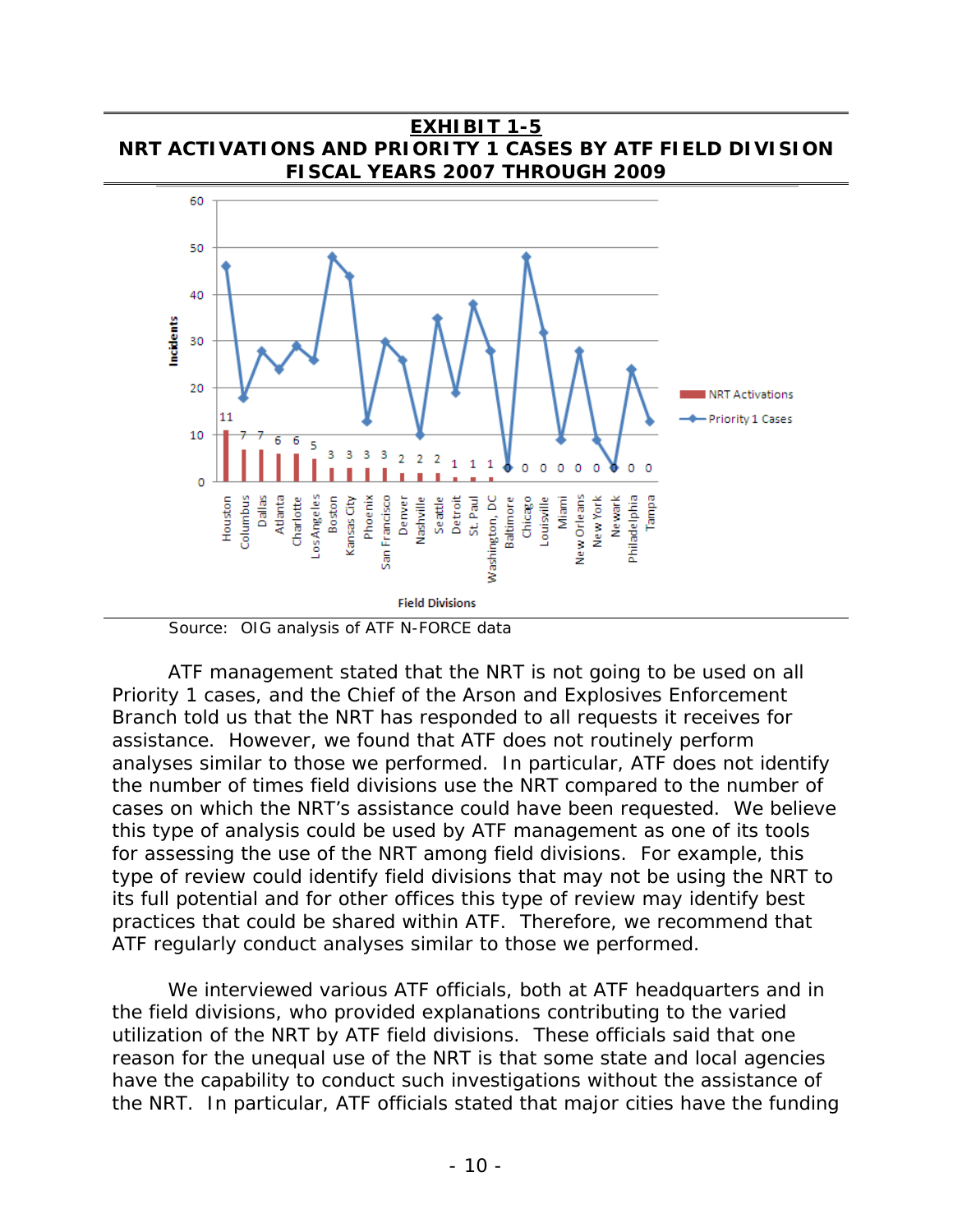and resources available to train their own arson and explosives investigators who, in turn, are able to handle large-scale incidents. As a result, according to ATF, many state and local agencies are becoming self-sufficient in their capabilities to investigate arson and explosives scenes without the assistance of the NRT.

investigation can be handled by local ATF personnel.<sup>11</sup> Another contributing factor to the uneven use of the NRT is the creation and use of Division Response Teams (DRT) within some ATF field divisions. While these teams are not mandated by ATF, some field divisions established formal DRTs to respond to large arson and explosives incidents. Similar to the NRT, the DRTs are manned with certified fire investigators and certified explosives specialists. As a result, some field division Special Agents in Charge explained that they use their DRT when they believe the

ATF headquarters officials also stated that some Special Agents in Charge are reluctant to use the NRT because they fear it will make their respective field division appear incapable of managing and investigating arson and explosives incidents adequately. In surveying senior management from every field division, we found that some officials preferred to use their own agents because doing so provided these agents with an opportunity to gain experience. Other field management officials stated that instead of requesting the full cadre of the NRT, they request assistance from the NRT team leaders or full-time NRT members located in their divisions and manage the investigation locally.

In addition to the feedback received from ATF officials, we interviewed officials from 49 state and local agencies that worked with ATF's NRT. Ten said that they had little to no knowledge of the NRT prior to the incident we discussed with them.<sup>12</sup> Further, two local officials who had previous experience with the NRT told us that they believed responding authorities in rural areas may be relatively unaware of the existence of the NRT and its capabilities for assistance in major arson and explosives investigations. Without knowledge of the NRT, these agencies are unlikely to contact ATF to request the NRT's assistance if a major fire or explosion occurs.

 $\overline{a}$ 

 mechanism for tracking a field division's use of its DRT. Therefore, we could not analyze  $11$  ATF does not require field divisions to establish DRTs and does not have a whether field divisions with DRTs have a lower usage rate of the NRT for Priority 1 investigations.

 $12$  Some of these state and local representatives explained that although they had little or no prior knowledge of the NRT, they contacted ATF about the fire or explosion when it occurred and ATF officials informed them of the NRT's existence.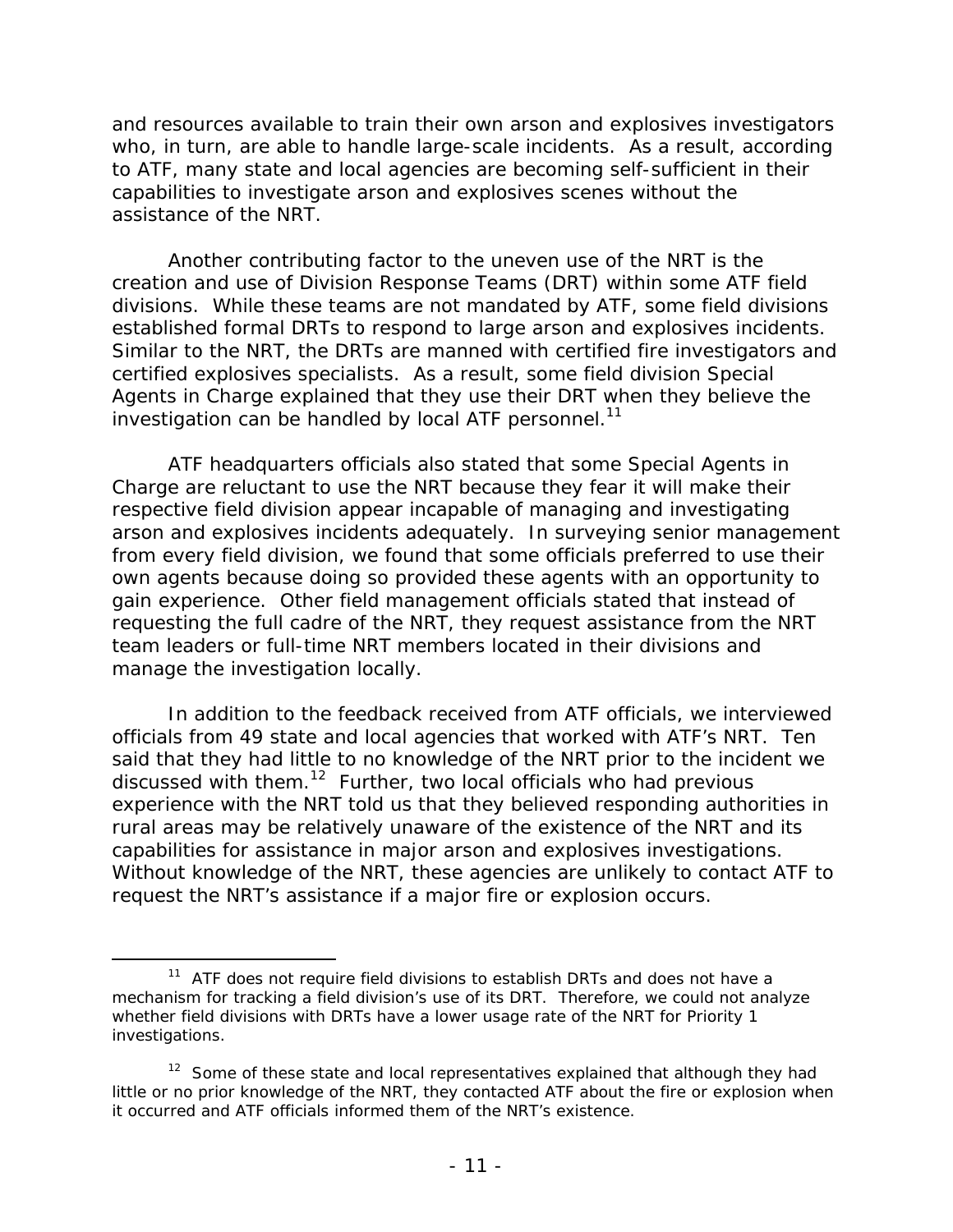We believe that the explanations provided by ATF officials may help account for the uneven use of the NRT by field divisions. However, we recommend that ATF increase its outreach efforts on the NRT's capabilities to help increase awareness among state and local agencies so that the NRT can be called upon by those state and local agencies that currently may not be aware of the assistance offered by the NRT.

#### **Effectiveness of the NRT**

We interviewed ATF officials and NRT members to determine how ATF measures the effectiveness of the NRT. Based on these interviews, we believe that ATF does not have an adequate mechanism to routinely evaluate the NRT using objective metrics. However, ATF distributes satisfaction surveys to the state and local agencies that receive the NRT's assistance. Between FYs 2007 and 2009, the Arson and Explosives Programs Division distributed 63 surveys but only received 15 completed responses (or 24 percent). Despite the low response rate, the division did not follow up with the non-responding agencies in an effort to increase its response rate.

On a quarterly basis, the Arson and Explosives Programs Division compiles and analyzes the responses from the completed surveys it receives. However, according to NRT members, the Arson and Explosives Programs Division rarely shares the results with NRT members.

To obtain further information about the satisfaction with the assistance the NRT provides, we interviewed ATF headquarters officials, field division management, NRT members, and representatives from state and local agencies that requested the services of the NRT. During these interviews, we inquired about the utility and value of the NRT, including the capabilities of the team members and the usefulness of NRT equipment. We also asked officials for any suggested areas of improvement for the NRT. The following sections detail these individuals' opinions of the NRT's effectiveness.

#### *ATF Headquarters Officials*

We interviewed 25 ATF headquarters officials during our audit and asked them about the effectiveness of the NRT. The majority of the officials responded favorably about the NRT and praised the work of the team. One official stated that the team can handle unique arson investigations because it is composed of highly-trained individuals with multiple years of experience. Another official commented that NRT team members are very motivated.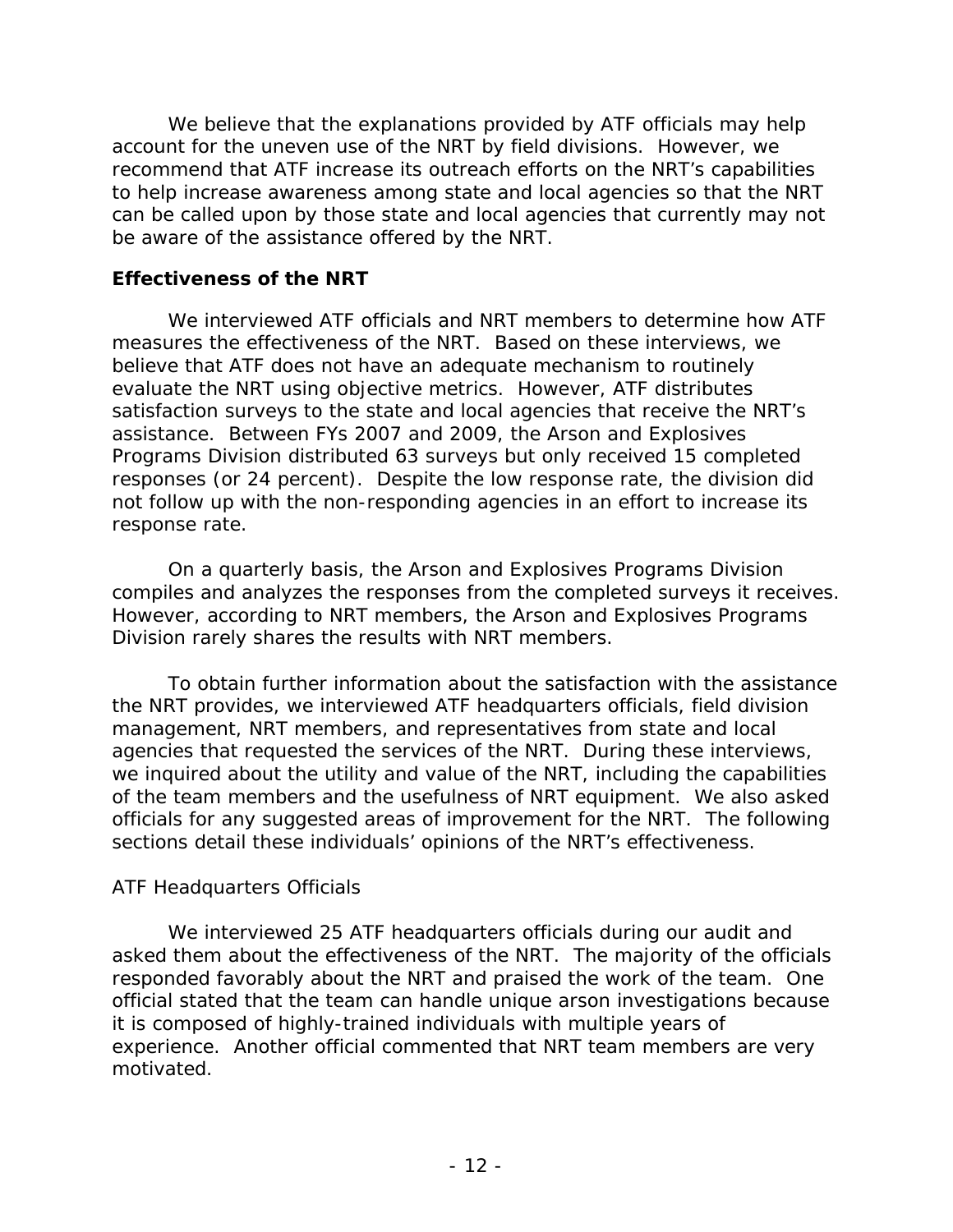#### *Field Division Management*

We interviewed each ATF field division's management regarding the effectiveness of the NRT. Similar to the headquarters officials, field managers recognized the significant work performed by the NRT and commended the NRT's expertise and professionalism. Numerous field managers described exceptional cooperation between the NRT and its state and local counterparts and referred to positive feedback received from state and local agencies. One field manager said that "the NRT is the crown jewel of ATF operations and they do a phenomenal job." Another stated that "the NRT is the best asset that any law enforcement agency has."

Some field managers provided suggestions for improving the NRT. For example, one field manager suggested that the NRT provide training to field divisions' Assistant Special Agents in Charge so that they will have an understanding of NRT activations.

#### *NRT Members*

We also interviewed 24 NRT members regarding the effectiveness of the NRT. They expressed the view that the NRT is a valuable program that brings expertise and experience to arson and explosives investigations. Several NRT members stated that the NRT is "the best program" in ATF.

However, some NRT members stated that they would like to receive feedback from the completed state and local agency satisfaction surveys and believed this feedback would assist the NRT in ensuring that it provides the most effective assistance possible. Additionally, the NRT members stated that the program could benefit from certain improvements, including a more proactive headquarters component overseeing the NRT Program and updated equipment. These concerns related to the management of the NRT are discussed in Finding II of this report.

#### *State and Local Officials*

We spoke with representatives from 49 state and local law enforcement agencies or fire departments who worked with the NRT between FYs 2007 and 2009. We asked these individuals about the NRT's performance and their satisfaction with the NRT's assistance. In general, the state and local agency representatives offered praise and accolades for the NRT. In particular, representatives from 46 of the 49 agencies stated that their agencies could not have completed their investigations without the assistance of the NRT, or that they could have completed the investigations but not as thoroughly or as efficiently.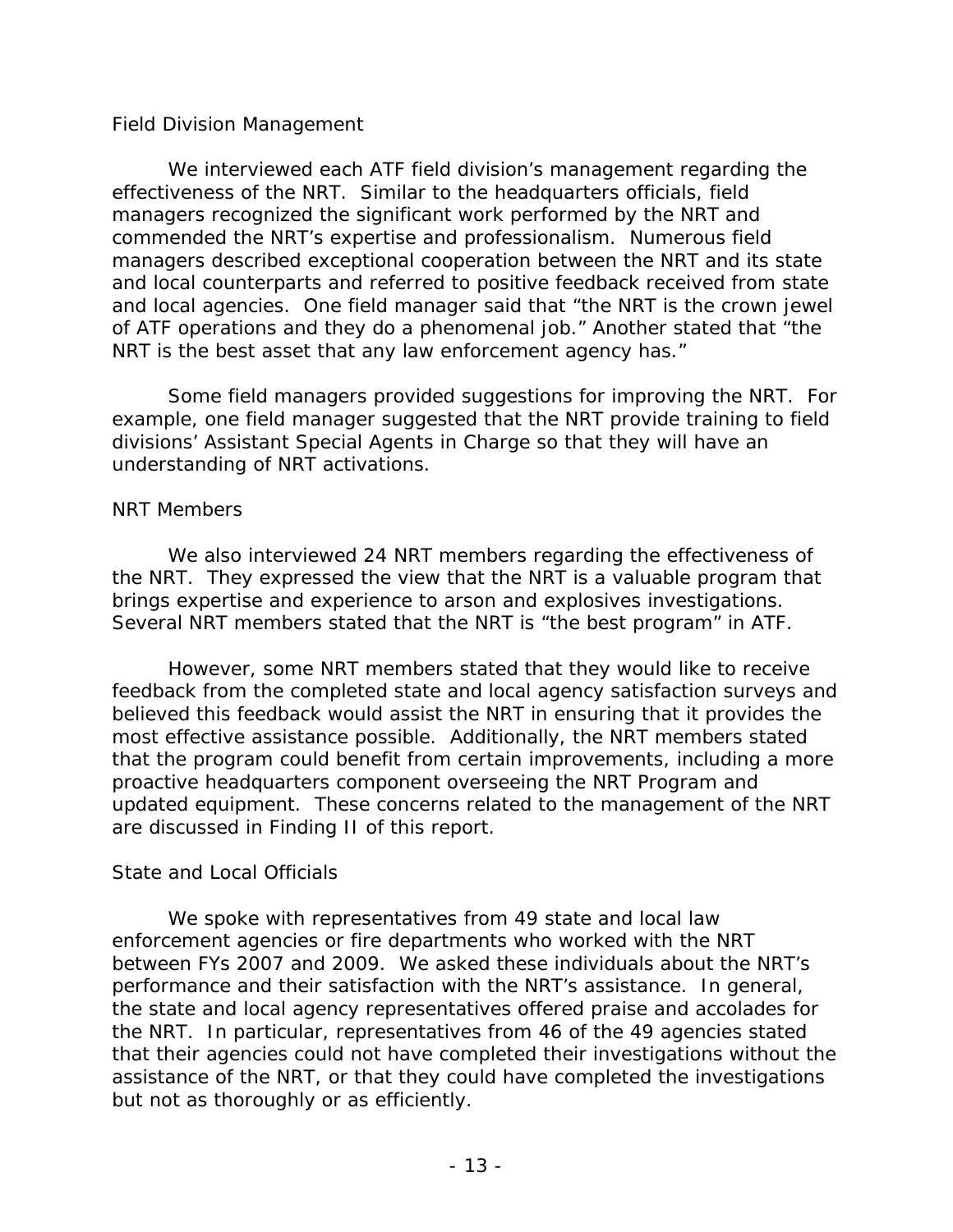Besides the positive remarks, a few state and local agency representatives suggested minor improvements for the NRT, including the purchase of updated equipment and assembly of larger, more readily available teams. Even with those recommended improvements, these state and local agency representatives stated the NRT's assistance was fully effective.

Despite the overall praise for the NRT's efforts, we believe that ATF should establish internal metrics by which to measure the effectiveness of the NRT. For example, ATF should collect feedback regarding the effectiveness of the NRT from the field division Special Agents in Charge. Doing so would enable the Arson and Explosives Programs Division to identify what aspects of the NRT provided the greatest benefit to the field divisions and which areas need improvement. Additionally, ATF should consider developing objective measurements to further assess the team's effectiveness, such as the timeliness of NRT deployments. ATF executive management agreed with our belief that obtaining input from Special Agents in Charge would be beneficial to improving the NRT Program.

We also believe ATF should pursue a higher return rate for the state and local agency satisfaction surveys. Moreover, feedback obtained from the surveys should be shared with NRT members who could use that information to learn how the NRT may be able to better assist state and local agencies in arson and explosives investigations.

#### **Conclusion**

ATF officials stated the NRT is a valuable program comprised of highly skilled and experienced personnel. Representatives from state and local agencies who we interviewed praised the work of the NRT and stated they could not have completed their investigations without the NRT's assistance or that their investigations would not have been as effective or efficient.

We found an uneven use of the NRT among ATF field divisions. During FYs 2007 through 2009, ATF initiated at least 631 cases that met its Priority 1 criteria for requesting the NRT's assistance, and the NRT was used a total of 63 times. Twelve of the 25 field divisions with Priority 1 cases either did not use the NRT or only used the NRT once during our review period. These divisions had 254 cases that met the Priority 1 criteria for requesting the NRT's assistance. Although ATF officials provided plausible explanations for field divisions' limited and dissimilar use of the NRT, we found that ATF does not evaluate NRT usage or perform analyses similar to those we performed for this audit.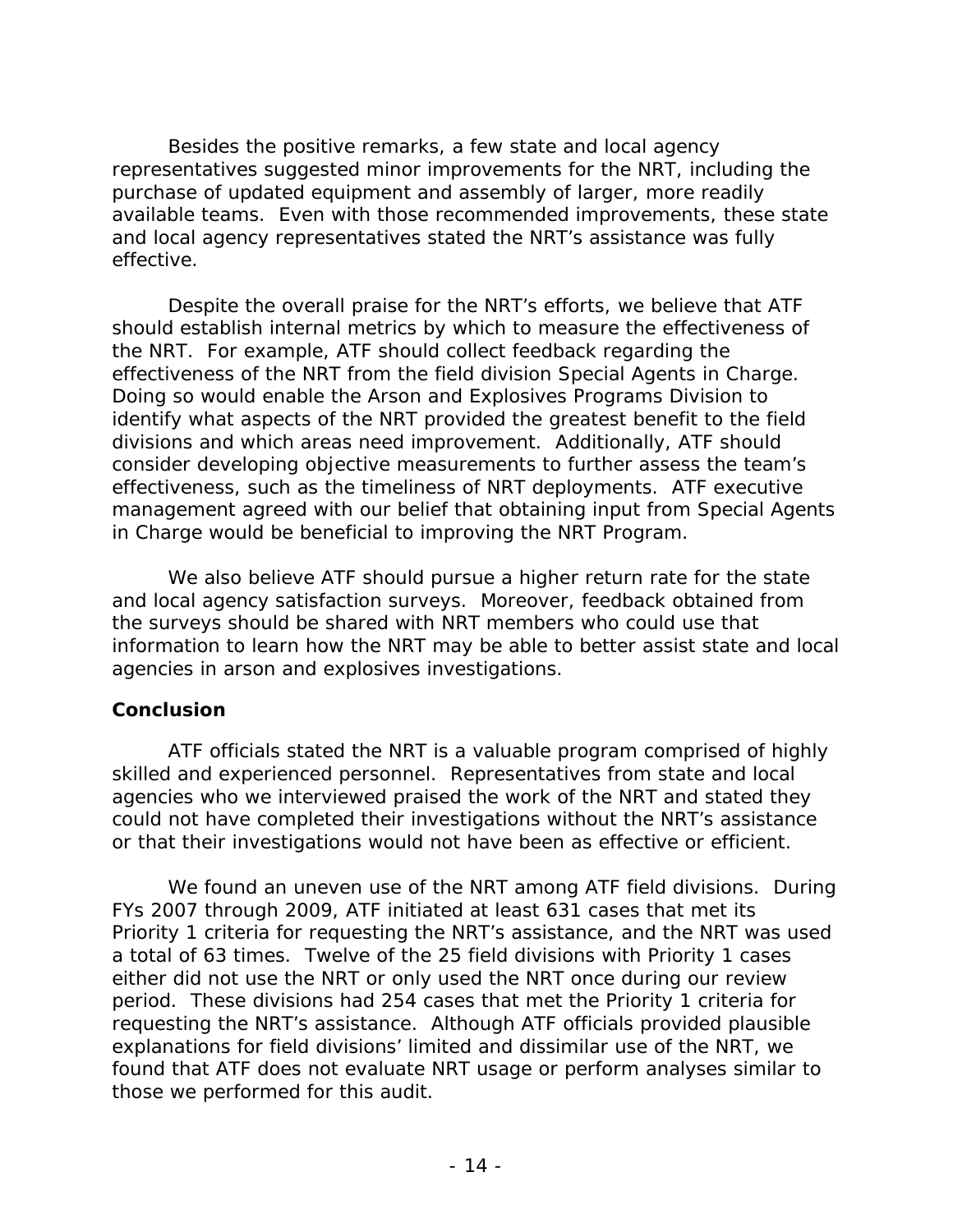In addition, we believe that ATF should improve its outreach to state and local agencies about the NRT Program. We also believe that ATF could improve its process for assessing the effectiveness of the NRT, including the establishment of internal metrics. Although ATF sent satisfaction surveys to those state and local agencies that worked with the NRT, it received a limited number of responses, did not follow up with the non-responding agencies, and rarely provided the survey results to the NRT members. Additionally, ATF does not have a mechanism to gather input from the field divisions on the effectiveness of the NRT.

#### **Recommendations**

We recommend that ATF:

- 1. Analyze arson and explosives case data on a regular basis to examine field division use of the NRT to help ensure field divisions are using the NRT to its full potential. Follow up on instances of significant use or non-use to recognize any best practices that could be shared throughout ATF or identify field divisions that could benefit from management reinforcement of the availability of NRT assistance.
- 2. Modify N-FORCE to require the population of the fields used to identify arson and explosives investigations according to NRT priority status.
- 3. Enhance outreach efforts to state and local agencies to increase awareness of the NRT and its capabilities.
- 4. Establish metrics by which to measure the effectiveness of the NRT.
- 5. Place a greater emphasis on the state and local agency satisfaction surveys, establish a process for following up with non-respondents, and share with NRT members the feedback received through the surveys.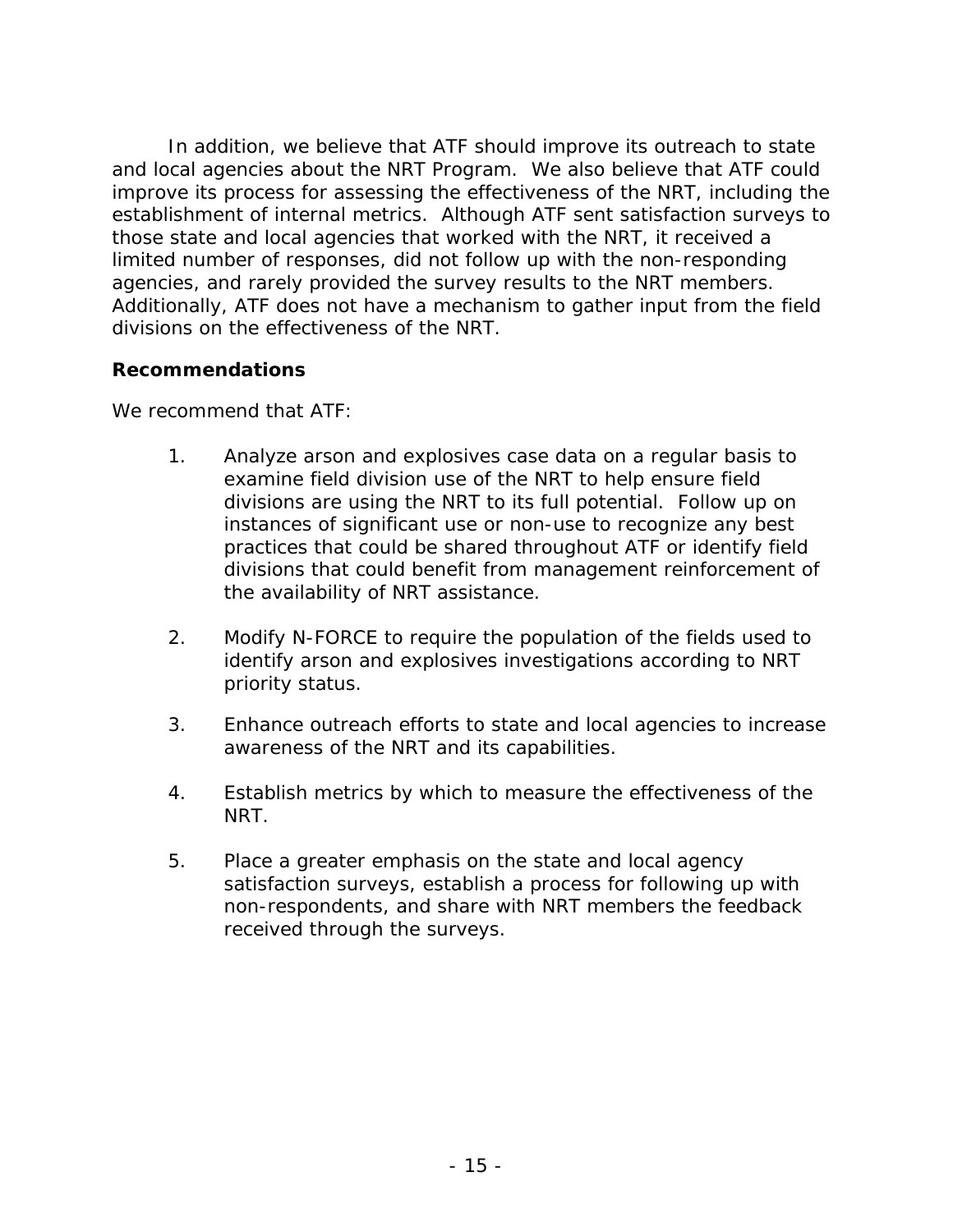#### **II. MANAGEMENT OF THE NRT**

ATF management was not monitoring the use of NRT equipment or ensuring that NRT policies and regulations were being followed, including regular inspections of NRT equipment. These weaknesses could hinder the NRT from operating efficiently or jeopardize the safety of NRT members and others. We found additional issues associated with the management of the NRT Program, such as frequent turnover in NRT management positions and a lack of communication. NRT members indicated that these issues had affected their morale and their confidence in NRT management.

#### **Non-Compliance with Policies and Regulations**

The NRT Handbook contains the policies and procedures governing the management and operation of the NRT Program. Additionally, the NRT Program must comply with relevant Occupational Safety & Health Administration (OSHA) requirements regarding hazardous material (hazmat).

#### *NRT Handbook*

 $\overline{a}$ 

vehicle maintenance and equipment inventory records are maintained.<sup>13</sup> The NRT Handbook states that NRT team leaders must ensure that all NRT response vehicles and equipment are inspected annually and that However, NRT team leaders stated that a lack of funding and time constraints prevented them from performing inspections of vehicles and equipment. One team leader stated that he occasionally inspected vehicles during an NRT activation, but he did not document those inspections. However, it is clear that NRT response vehicles and equipment are not being inspected annually, as required by the NRT Handbook.

The lack of regular inspections can have significant consequences. Routine inspections can identify inoperable equipment that can hinder the operations of the NRT while on-scene. For example, each NRT response vehicle contains a generator that is used to supply power to lights and other equipment needed for examining the scene. If the NRT arrives on-scene with an inoperable generator or other critical equipment, the NRT's ability to assist in an expeditious manner will be hampered. Additionally, the NRT

 $13$  As discussed later in this finding, ATF has 40 NRT response vehicles. These vehicles contain a variety of equipment and supply items to assist in the investigation of fire and explosives incidents.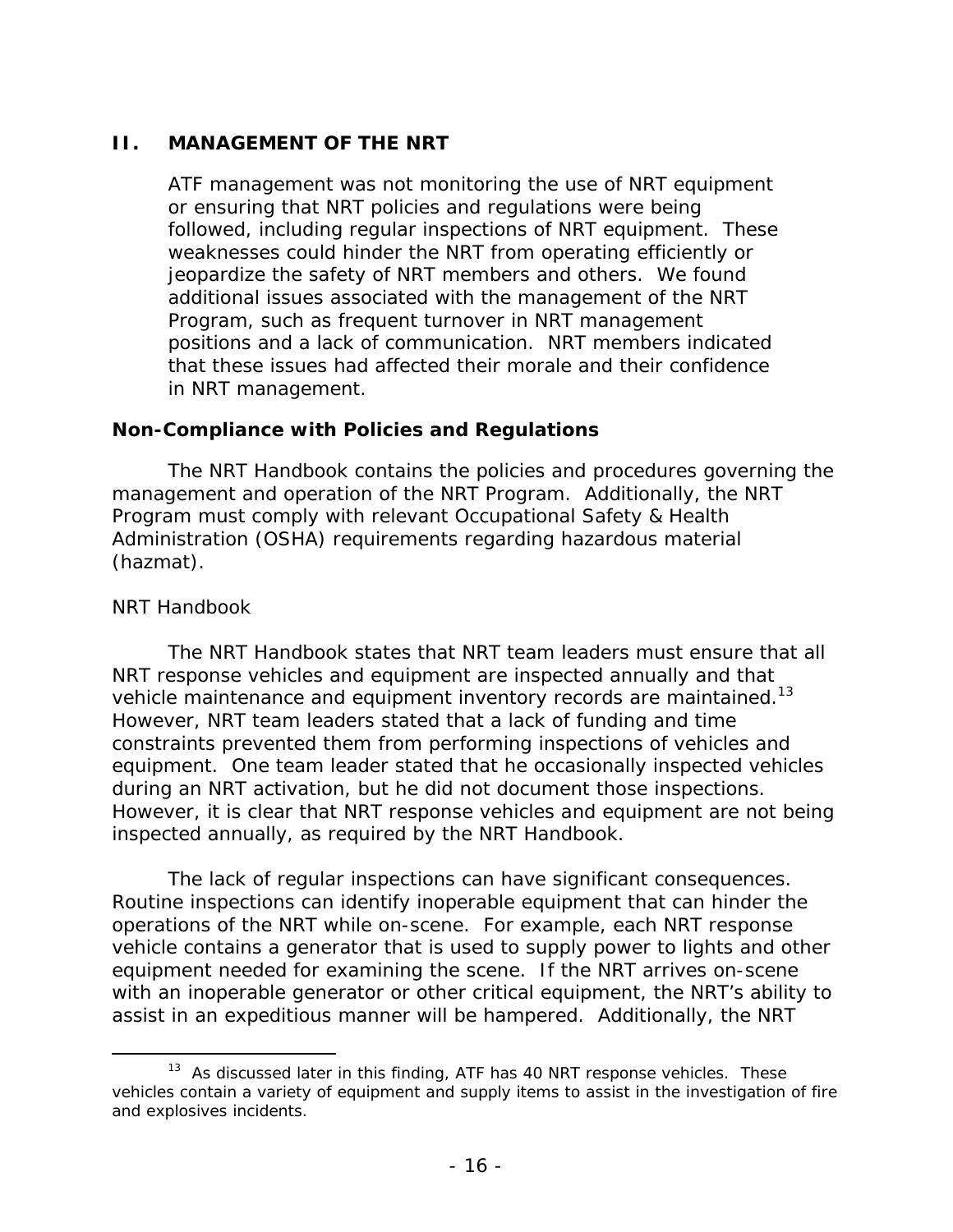may have to waste critical time following an incident on purchasing new equipment if the equipment has to be replaced immediately.

informed us that he never performed one of these internal reviews.<sup>14</sup> The NRT Handbook also states that the Arson and Explosives Enforcement Branch will conduct annual internal reviews of each NRT region. Although the guidelines require that these reviews be performed by the Arson and Explosives Enforcement Branch Chief and assisted by an NRT team leader from another region, the handbook does not describe what these reviews entail. The Arson and Explosives Enforcement Branch Chief Moreover, the three current NRT team leaders told us that they were unaware if the reviews were performed and had never assisted in a review of another team.

Internal reviews of team operations can reveal administrative deficiencies, such as the failure to obtain necessary approval for equipment purchases or to ensure that all activated team members have received the required training that is necessary to participate in an activation. Internal reviews can also provide an opportunity to identify best practices that can improve overall program operations.

According to the Arson and Explosives Enforcement Branch Chief, the NRT Program does not comply with all handbook requirements because the handbook is outdated. We believe that ATF needs to evaluate its existing NRT guidelines, particularly those that are not being followed, and determine if these policies and procedures are necessary or if new requirements should be added. ATF officials said they are in the process of updating the NRT Handbook. A revision was previously drafted in 2006, but this effort did not result in the issuance of updated guidance. ATF officials said they anticipate the new handbook will be completed in 2010.

#### *OSHA Requirements*

 $\overline{a}$ 

The NRT must comply with regulations set forth by OSHA for the inspection of hazmat equipment.<sup>15</sup> For example, according to OSHA regulations "[a]ll respirators maintained for use in emergency situations shall be inspected at least monthly and in accordance with the manufacturer's recommendations, and shall be checked for proper function before and after each use." The OSHA regulations require monthly

<sup>&</sup>lt;sup>14</sup> The current Chief has held the position since January 2008.

 $15$  As mentioned later in this finding, ATF has eight hazmat trailers. These trailers contain hazmat-related equipment such as self-contained breathing apparatuses.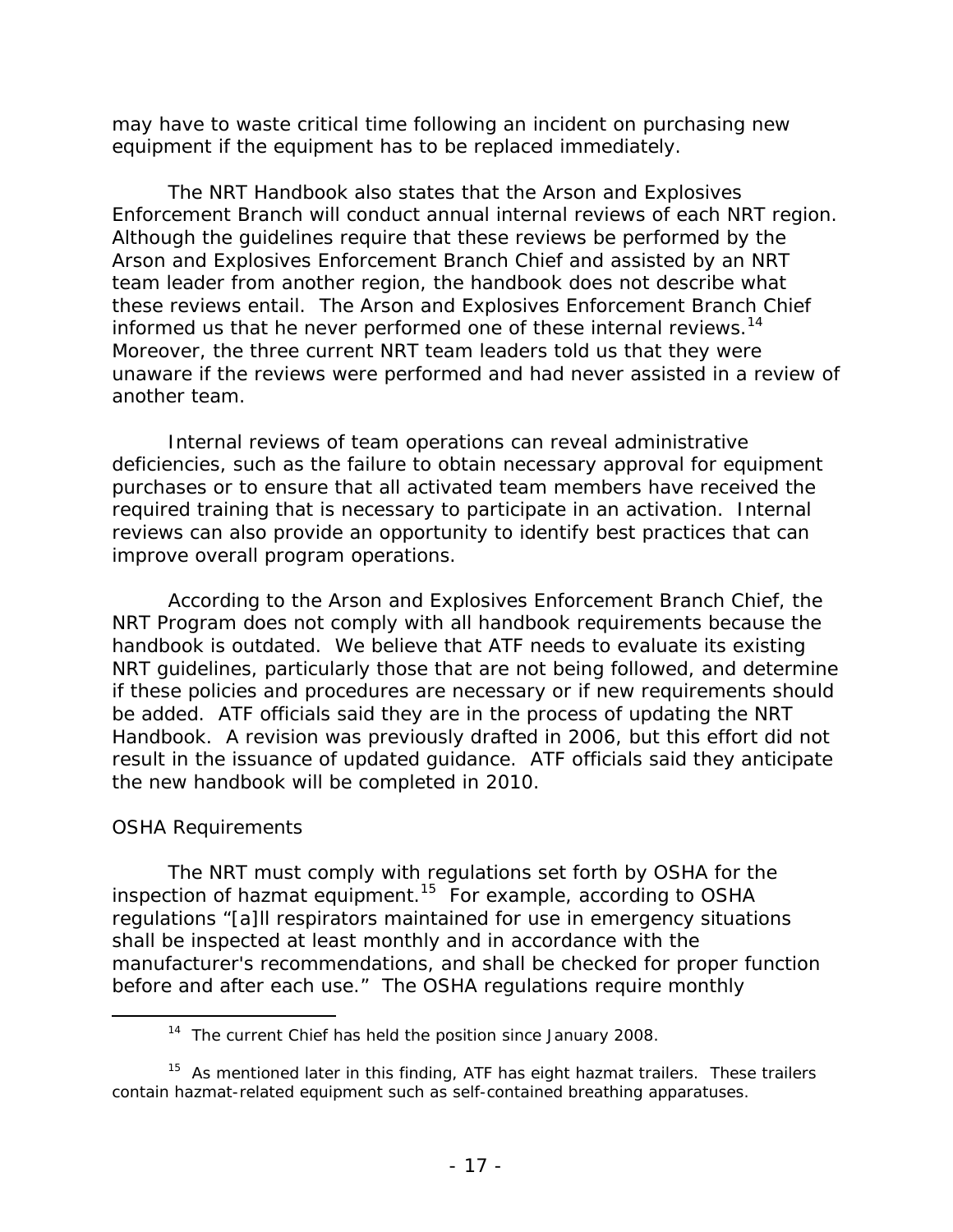inspections of self-contained breathing apparatuses (SCBA) and that these respirator inspections be documented and include the inspection date and signature of the individual performing the inspection.

The Chief of the Arson and Explosives Enforcement Branch told us that he thought that SCBA inspections only needed to be performed annually and reported annual inspections were performed. In addition, one of the three NRT team leaders that we interviewed stated that the NRT has not inspected the hazmat equipment on a monthly basis. However, another team leader said that the OSHA regulations for inspecting SCBAs pertain to SCBAs that are maintained for emergency use, when SCBAs are used for instances of immediate response to potentially dangerous circumstances. This official stated that because the NRT is not the first responder to a potentially dangerous scene, the OSHA regulations to perform monthly inspections of SCBAs do not apply to the NRT Program.

Although the NRT may not be the first responder and typically responds to a small number of hazmat-related scenes, we believe the equipment should be regularly inspected to ensure it is operational when it is needed and these inspections should be documented.16 For example, one of the NRT team leaders informed us that upon arriving at a December 2009 hazmat scene, harnesses associated with the SCBAs had inoperable parts and the suits did not have necessary communication devices. Having proper radio communication equipment is important for individuals working in hazmat scenes because team members may be working in situations where they are not visible to other team members. Those overseeing the operation need to be able to communicate with these out-of-sight NRT personnel directly involved in these dangerous scenes to help monitor their safety. At the December 2009 hazmat scene, the NRT had to rely upon the communication equipment of the company under contract for the removal of the hazardous materials. According to ATF officials, ATF has since purchased the necessary radio communication equipment for use during hazmat-related investigations.

The Arson and Explosives Enforcement Branch Chief stated SCBA inspections would be completed on a monthly basis beginning in April 2010. ATF has created an inspection checklist to be used for all equipment contained in the hazmat trailers. We believe that the Arson and Explosives

 $\overline{a}$ 

<sup>&</sup>lt;sup>16</sup> Based upon our examination of ATF case data, we determined that only 3 (or 5 percent) of the 63 NRT activations during FYs 2007 through 2009 involved a hazmat scene. According to Arson and Explosives Enforcement Branch officials, the NRT used a hazmat trailer on just one of those three activations.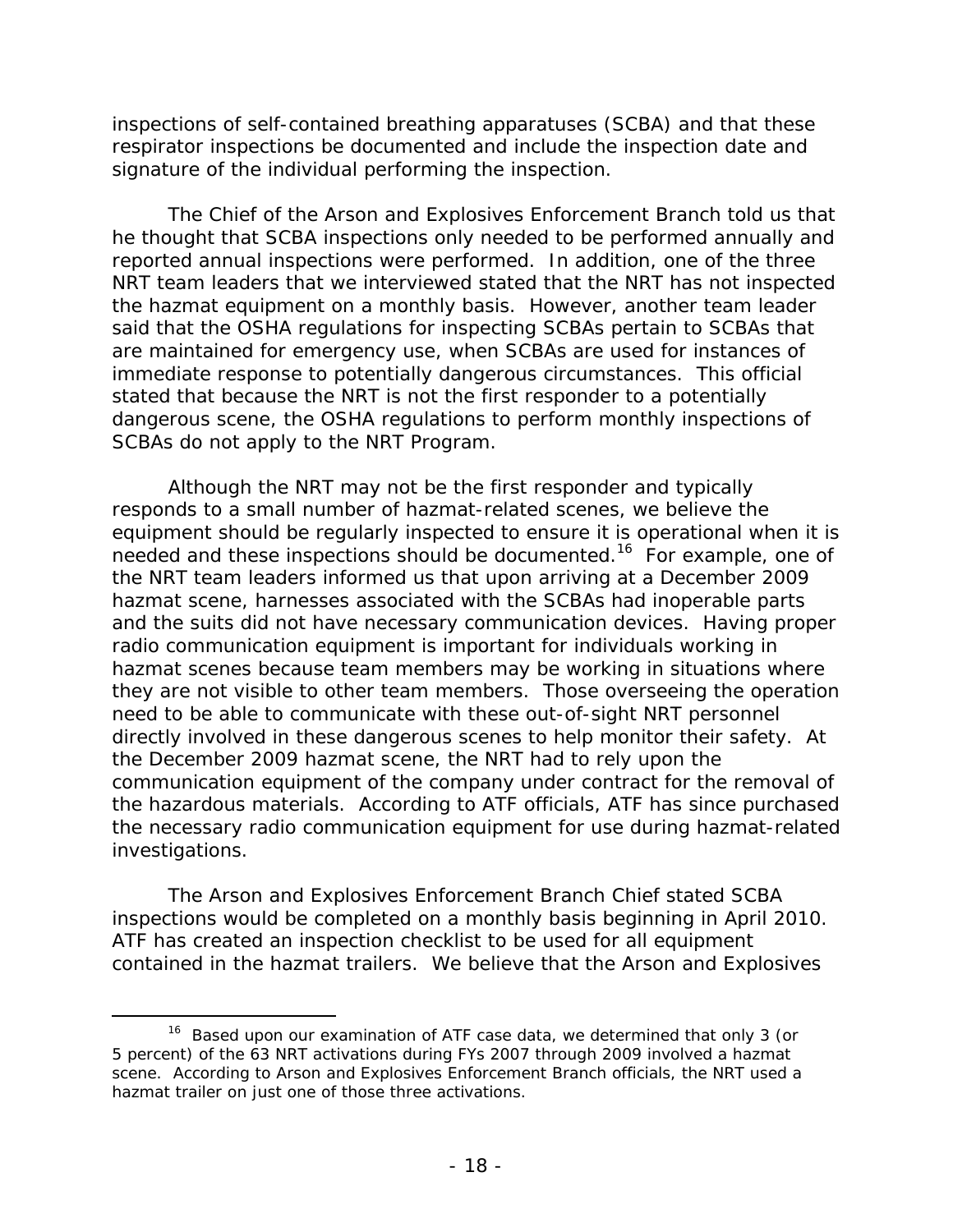Programs Division needs to track the inspections and ensure that they continue to be completed.

## **Equipment**

The NRT members have two primary types of equipment to aid their investigation during an activation: (1) NRT response vehicles, and (2) hazmat trailers. Exhibit 2-1 contains photographs of these equipment items.



Source: ATF

 $\overline{a}$ 

#### *NRT Response Vehicles*

Between 1997 and 2004, the Arson and Explosives Programs Division spent nearly \$7 million to purchase 40 NRT response vehicles.<sup>17</sup> These vehicles contain necessary equipment for conducting on-site investigations of fire and explosives incidents, including items such as power tools, evidence collection kits, and gloves. The vehicles were given to the field divisions, which can use the vehicles for their regular operations, but the vehicles must be available for any NRT activation.

Although not required to do so until ATF issued a policy in June 2010, some field divisions maintained vehicle usage logs documenting all uses of the NRT response vehicles. We reviewed 13 vehicle usage logs to determine for what purposes the vehicles had been used between FYs 2007 and 2009.18 Based on the descriptions of the events, we grouped the 123 log

<sup>&</sup>lt;sup>17</sup> Appendix III contains a map showing the locations of the NRT response vehicles.

 $18$  We requested the vehicle usage logs for all 40 NRT response vehicles. The Arson and Explosives Programs Division contacted each field division to obtain these logs, if available. Based upon this inquiry, we found that vehicle usage logs were only maintained for 13 of the 40 vehicles.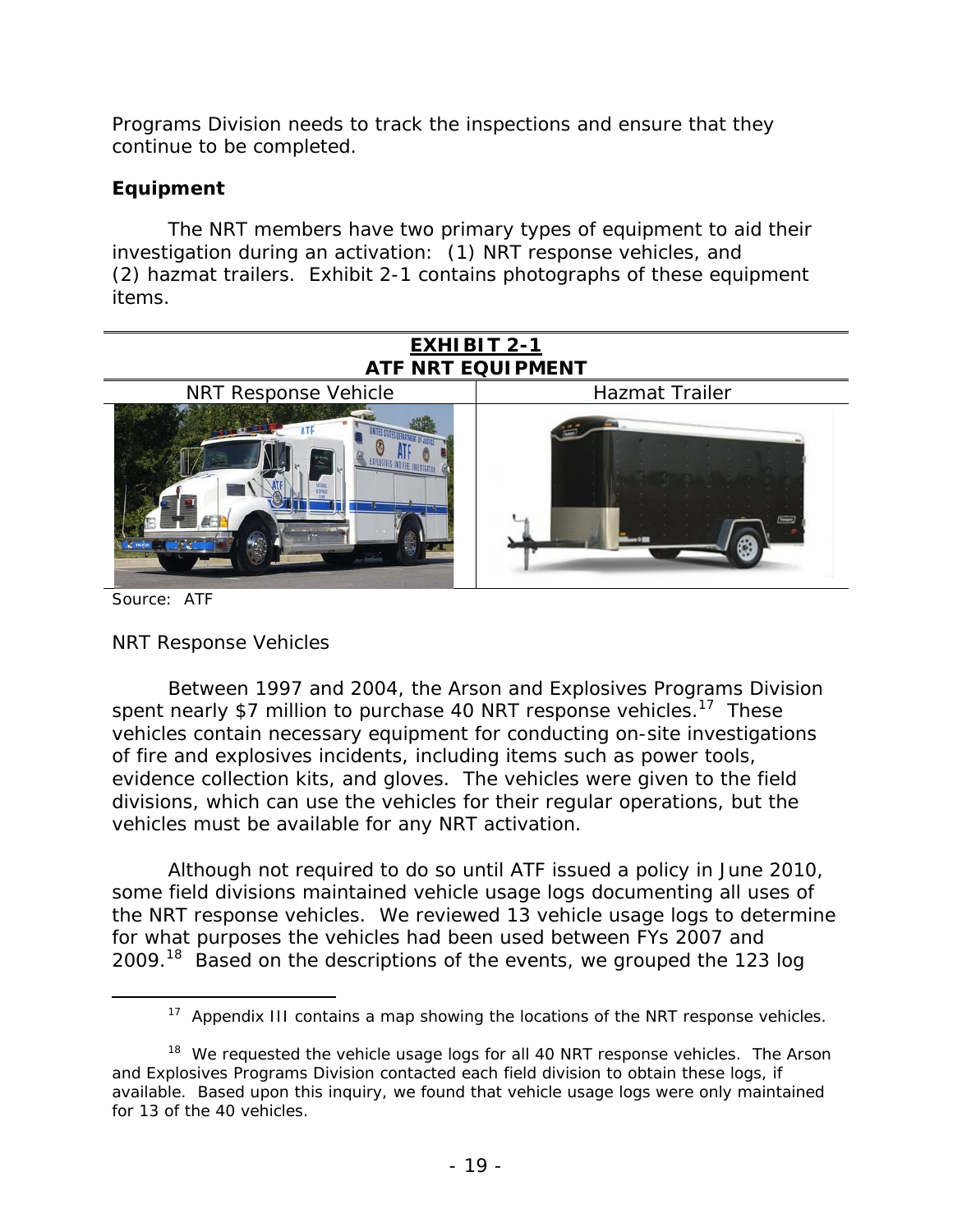investigations, (3) training, (4) community events, and (5) special events.<sup>19</sup> entries into 5 categories: (1) NRT activations, (2) non-NRT field division As shown in Exhibit 2-2, the NRT response vehicles were used primarily (51 percent of the time) for community events, such as state fairs, parades, response vehicle demonstrations, and law enforcement career days. Of the 123 total entries, the response vehicles were only used 29 times (or 24 percent) for investigative purposes (both NRT activations and non-NRT investigations).



Source: OIG analysis of NRT response vehicle usage logs

Arson and Explosives Enforcement Branch officials acknowledged that the vehicles are often used for community events. These officials stated that the field divisions use the vehicles on investigations whenever necessary and that the vehicles are always available first and foremost for investigative purposes. During our interviews with management from all 25 ATF field divisions, we inquired about the usage rate of the vehicles. Five managers said the vehicles were used very often, while 19 stated the vehicles were

 $\overline{a}$ 

 $19$  ATF provides assistance at special events, such as the Super Bowl, presidential inaugurations, and world economic summits.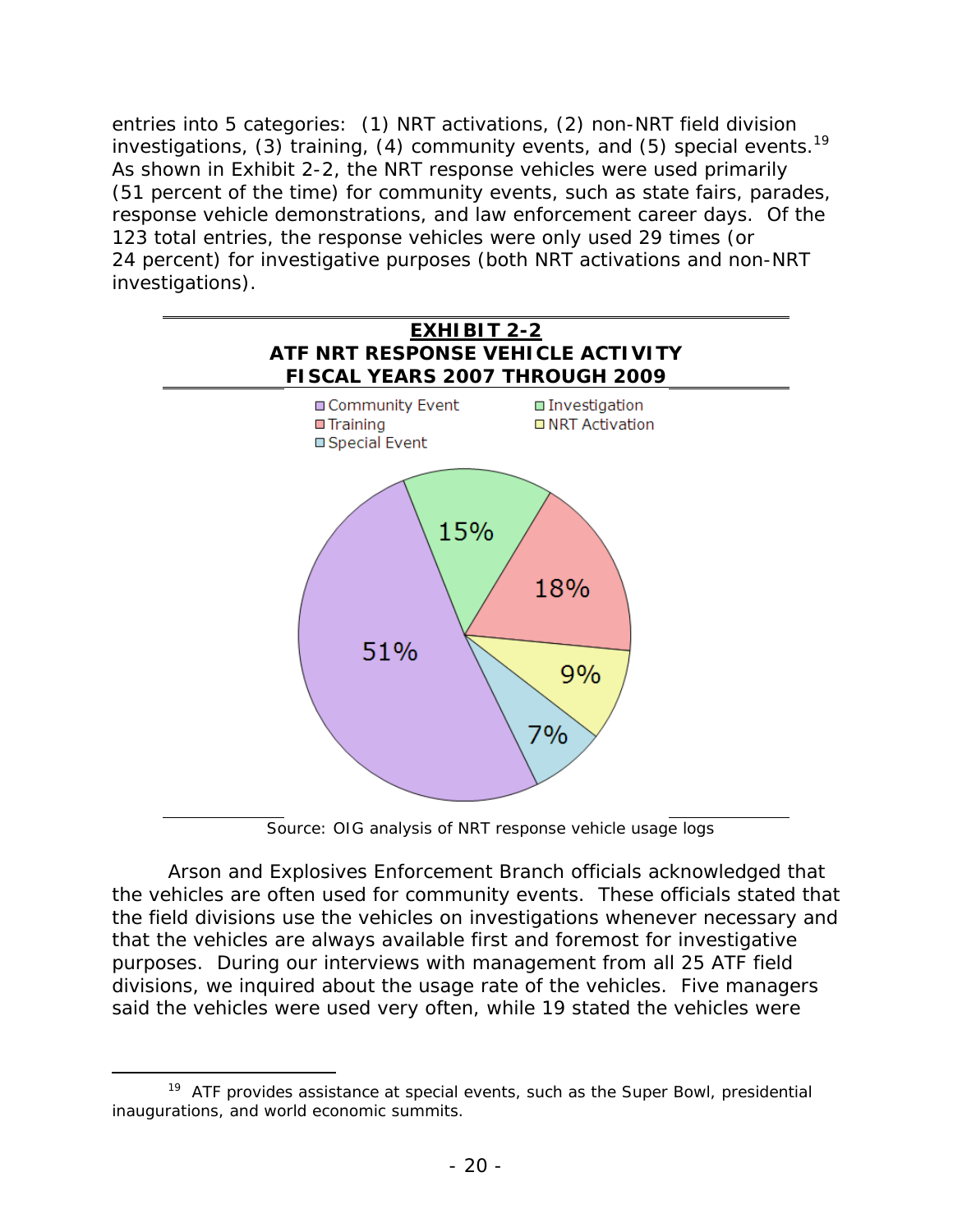used occasionally.<sup>20</sup> In general, these managers reported usage of the vehicles for the same five purposes mentioned above.

We believe that ATF should routinely monitor the use of these vehicles to ensure that they are being used in the most efficient manner and for the highest priority matters. During our audit, a few individuals stated that ATF should purchase additional NRT response vehicles, while one headquarters official believed the number of vehicles could be reduced. Without routine monitoring and complete usage data, NRT management is not in a position to make informed decisions about the number and placement of these vehicles.

In June 2010 the Arson and Explosives Enforcement Branch issued a policy directive requiring all field divisions to maintain a vehicle usage log for the NRT response vehicles. We believe this requirement will assist ATF headquarters when determining whether to replace, upgrade, or relocate the existing vehicles.

#### *Hazmat Trailers*

 $\overline{a}$ 

Between 2005 and 2006, the Arson and Explosives Programs Division purchased eight hazmat trailers to be used by the NRT. $^{21}$  These trailers contain items such as protective equipment and respiratory aids for use at hazmat scenes. According to the Arson and Explosives Enforcement Branch Chief, the initial cost of the trailers totaled about \$20,000, and the equipment to outfit all the trailers cost nearly \$515,000.

Based upon our examination of ATF documentation, we determined that 3 (or 5 percent) of the 63 NRT activations between FYs 2007 through 2009 involved a hazmat scene. According to an Arson and Explosives Enforcement Branch official, the NRT used a hazmat trailer in one of those three activations. Several full-time members confirmed that hazmat trailers were rarely used. They stated that at least three of the eight hazmat trailers had not been used since their purchase.

We believe ATF should evaluate the usage of the hazmat trailers to assist it with any future decision-making regarding the trailers and equipment.

 $20$  One field manager stated that his field division did not have an NRT response vehicle.

 $21$  Appendix IV contains a map showing the locations of the hazmat trailers.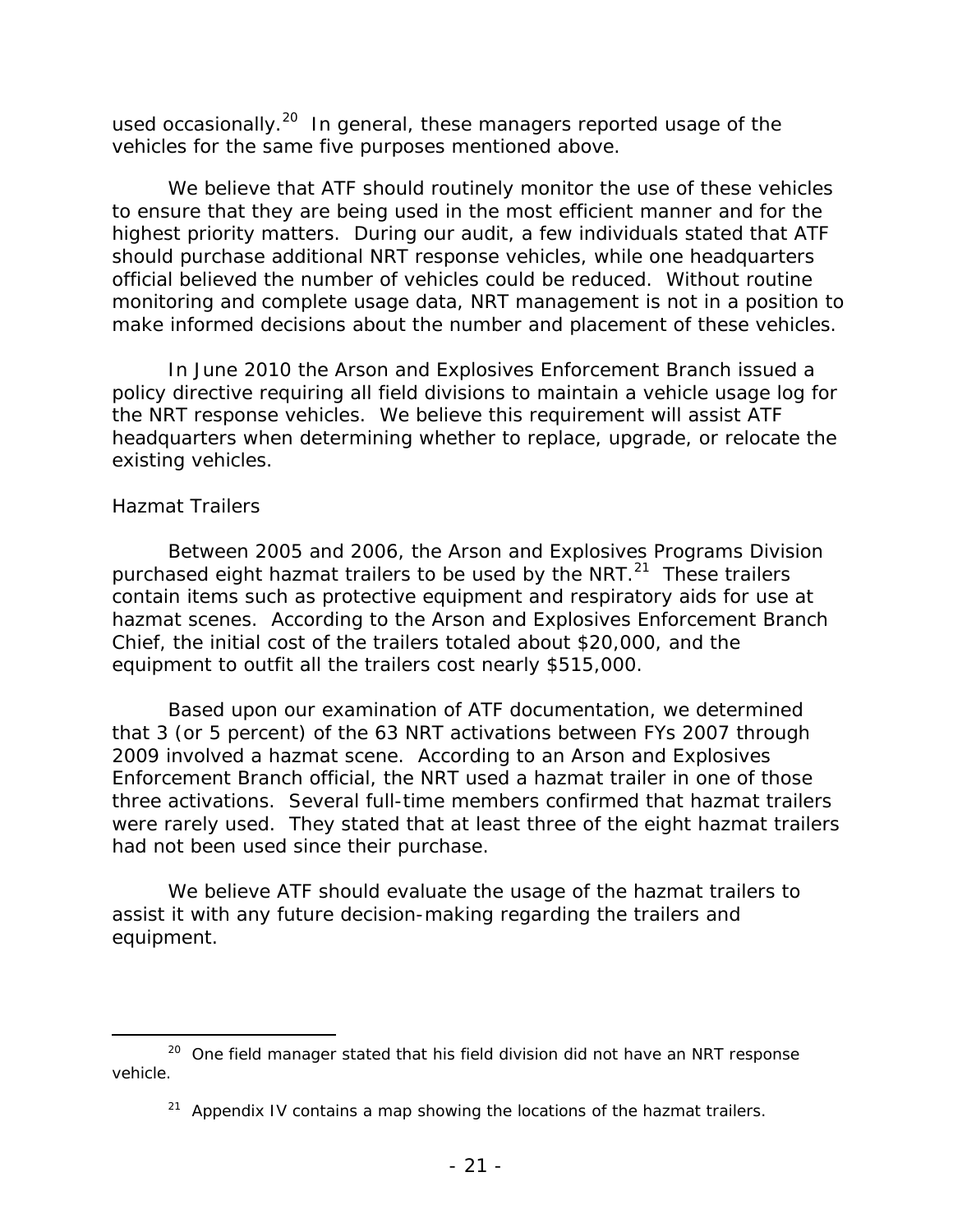## **Program Oversight**

As mentioned earlier in the report, the NRT is part of ATF's Arson and Explosives Enforcement Branch within the Arson and Explosives Programs Division. As illustrated in Exhibit 2-3, the Arson and Explosives Enforcement Branch is responsible for overseeing four programs: (1) the NRT Program, (2) the Certified Fire Investigator Program, (3) the Certified Explosives Specialist Program, and (4) the Criminal Profilers Program.



Source: ATF

In April 2010 ATF initiated an organizational restructuring and transferred the Arson and Explosives Programs Division from the Office of Enforcement Programs and Services to the Office of Field Operations.

Prior to April 2010, several ATF officials commented to us about weaknesses in communication between the NRT Program and the Office of Field Operations. Before the organizational change, on-scene communication from the NRT about its operations, procedures, and methodology generally traveled through the chain of command in the Office of Enforcement Programs and Services. However, this information was not always provided to the Office of Field Operations. Given that field divisions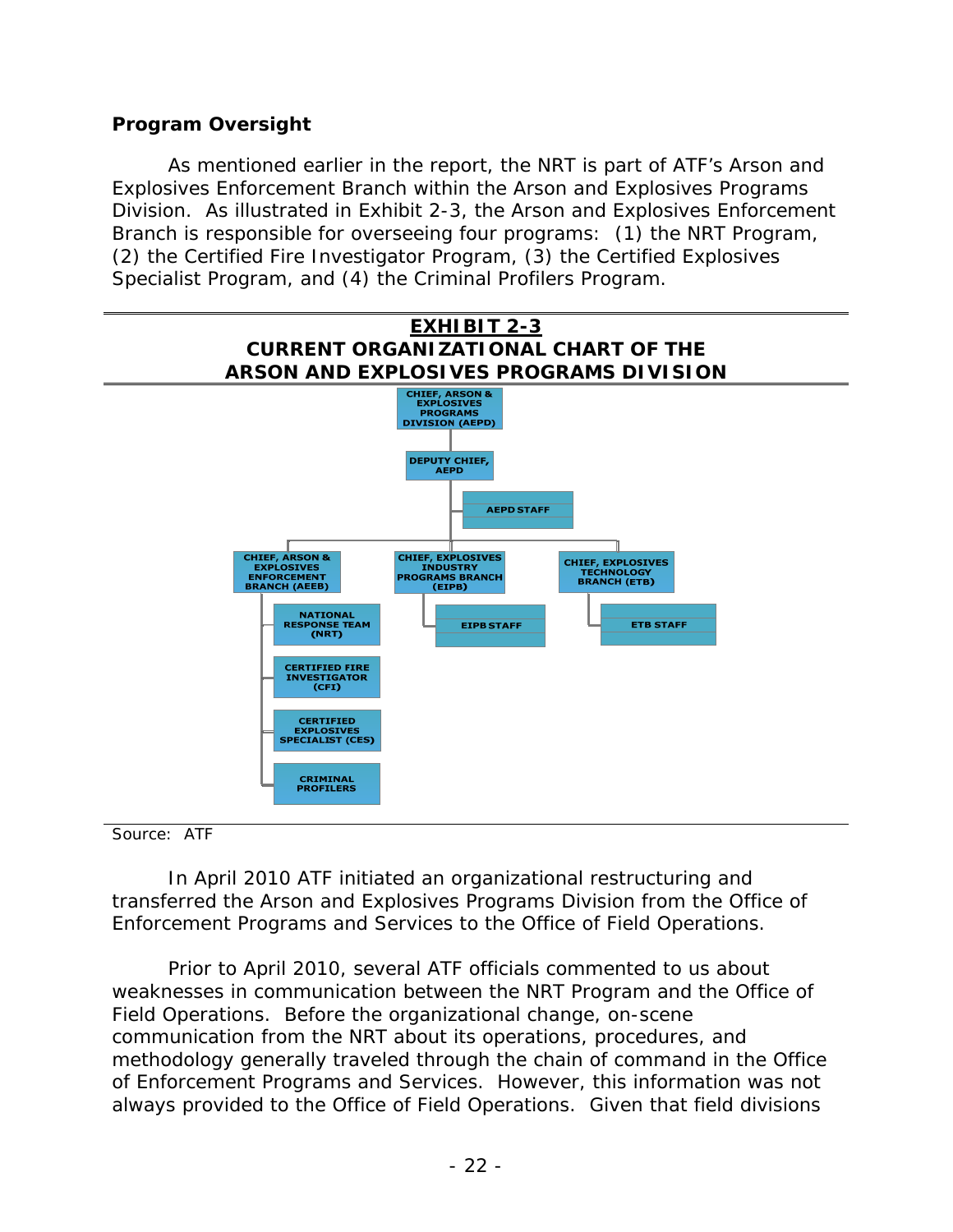are responsible for the investigations related to the scene with which the NRT is assisting, it is important for the Office of Field Operations to be aware of the NRT's plans for assisting in the investigation.

During our review, ATF officials acknowledged the communication breakdown during NRT deployments and reorganized its headquarters structure, moving the NRT Program under the Office of Field Operations. ATF headquarters officials believe that this restructuring will resolve the communication issues that we identified.

## *Program Changes*

In FY 2009 ATF headquarters restructured the NRT regions, eliminating the Northeast region from the structure of the NRT. An Arson and Explosives Programs Division official stated that the NRT was restructured into three regions to align with the Office of Field Operations' regional structure. The Chief of the Arson and Explosives Enforcement Branch further explained that the Northeast region was eliminated because that region responded to the fewest number of NRT activations, as noted in our analysis in Exhibit 1-3.

NRT members told us that they were surprised by the announcement of this change because they had no previous knowledge of management's intentions. According to an NRT member, the elimination of the region affected the NRT's operations because the NRT had to operate at the same level with fewer resources. Specifically, there was a reduction in the number of team leaders from four to three, and we were told that some part-time members in the Northeast region left the NRT.

The Arson and Explosives Programs Division management also recently changed the policy for individuals who fill the Team Special Agent in Charge position during an NRT activation. Prior to July 2010, the position was filled by an NRT member who held the position of Assistant Special Agent in Charge in a field division. As a result of the policy change, the position is now filled by an Assistant Special Agent in Charge from the field division requesting NRT assistance, and the individual is not required to be an NRT member. According to the Chief of the Arson and Explosives Enforcement Branch, many teams were activated without a Team Special Agent in Charge because it was difficult to find an available NRT member to fill the position. In his opinion, filling the NRT Team Special Agent in Charge position with an Assistant Special Agent in Charge from the requesting field division will eliminate this staffing problem.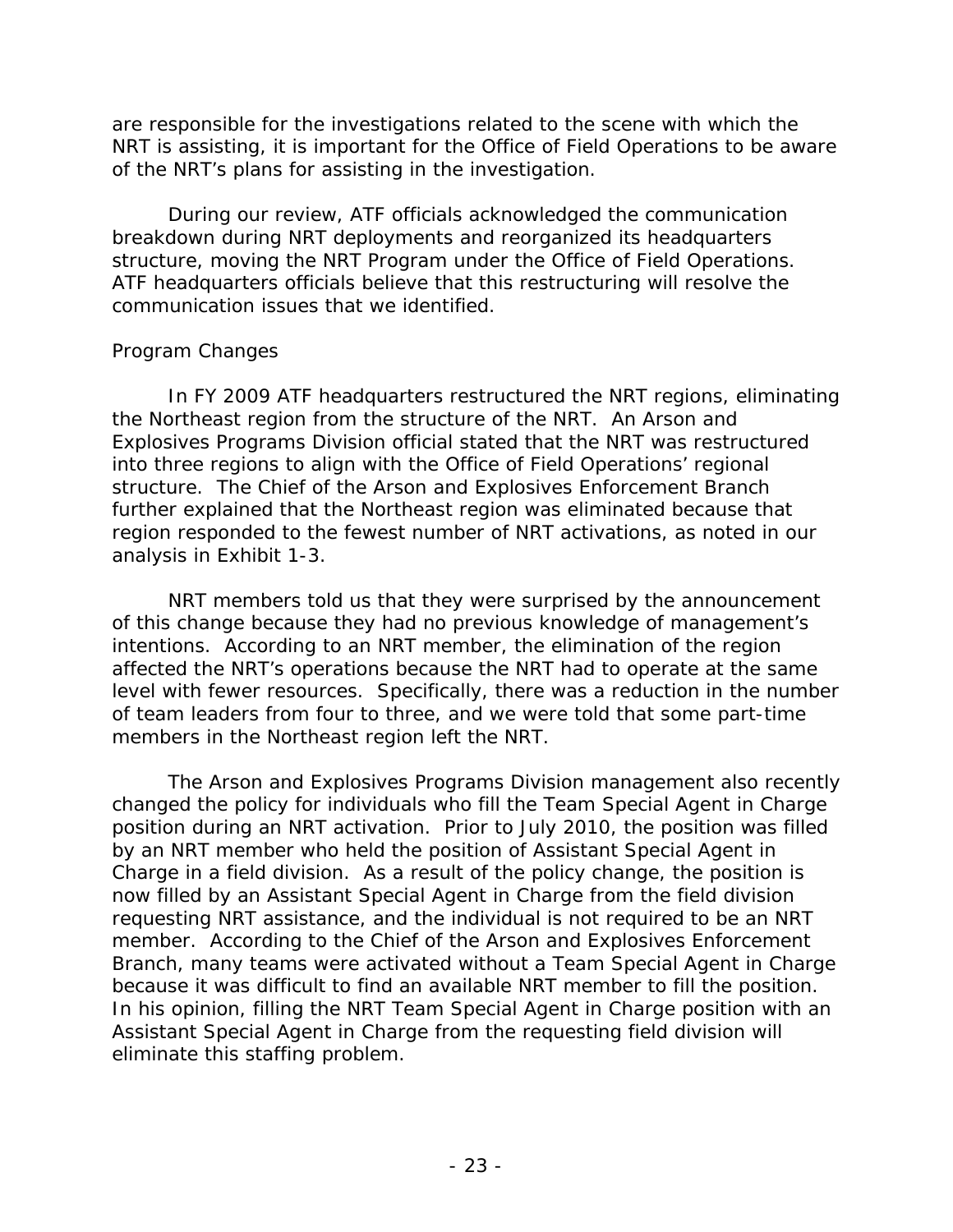We solicited input from 25 field division managers regarding this policy change and found that 21 agreed with and 1 was indifferent to the change in the Team Special Agent in Charge position. These field managers explained that local non-NRT Assistant Special Agents in Charge already have a relationship with the state and local agencies responding to the scene and are better suited to continue the investigation once the NRT completes its work. The remaining three field managers disagreed with the policy change, believing the new requirement might leave their division shorthanded if one of their Assistant Special Agents in Charge was assisting the NRT and the other was unavailable due to leave or a detailed assignment.

Many NRT members, including former Team Special Agents in Charge, were concerned that a local non-NRT Assistant Special Agent in Charge may not have sufficient experience with arson and explosives incidents or knowledge of NRT operations to coordinate such events. Prior to the policy change, NRT guidelines required Team Special Agents in Charge to have attended advanced arson and explosives training; initiated, investigated, and conducted arson or explosives cases under ATF's jurisdiction; and at least 2 years of arson and explosives investigative experience.

We concluded that ATF officials offered a reasonable rationale for the recent organization changes. However, we believe that ATF should address the concerns of NRT members and ensure that the local non-NRT Assistant Special Agents in Charge have sufficient knowledge of NRT operations to coordinate arson and explosives operations where the NRT is responding.

#### *Turnover in Management Positions*

There has been a high rate of turnover among ATF headquarters management positions associated with the NRT Program. According to an Arson and Explosives Programs Division official, management positions at ATF headquarters are filled by field personnel who rotate into headquarters every 2 to 3 years. These individuals generally remain in these positions for short periods of time, and these positions also remain vacant for extended intervals. A 2007 ATF Inspection Report cited that the Arson and Explosives Enforcement Branch Chief position had been vacant for 2 years and that, at the time, the Arson and Explosives Programs Division Deputy Chief and NRT Program Manager positions were also vacant.

there have been 15 NRT Program Managers within the past 20 years. According to NRT headquarters staff, seven different individuals have held the Arson and Explosives Enforcement Branch Chief or Acting Chief position from 2001 to 2010. The NRT Program Manager informed us that Moreover, several full-time NRT members stated that there is no continuity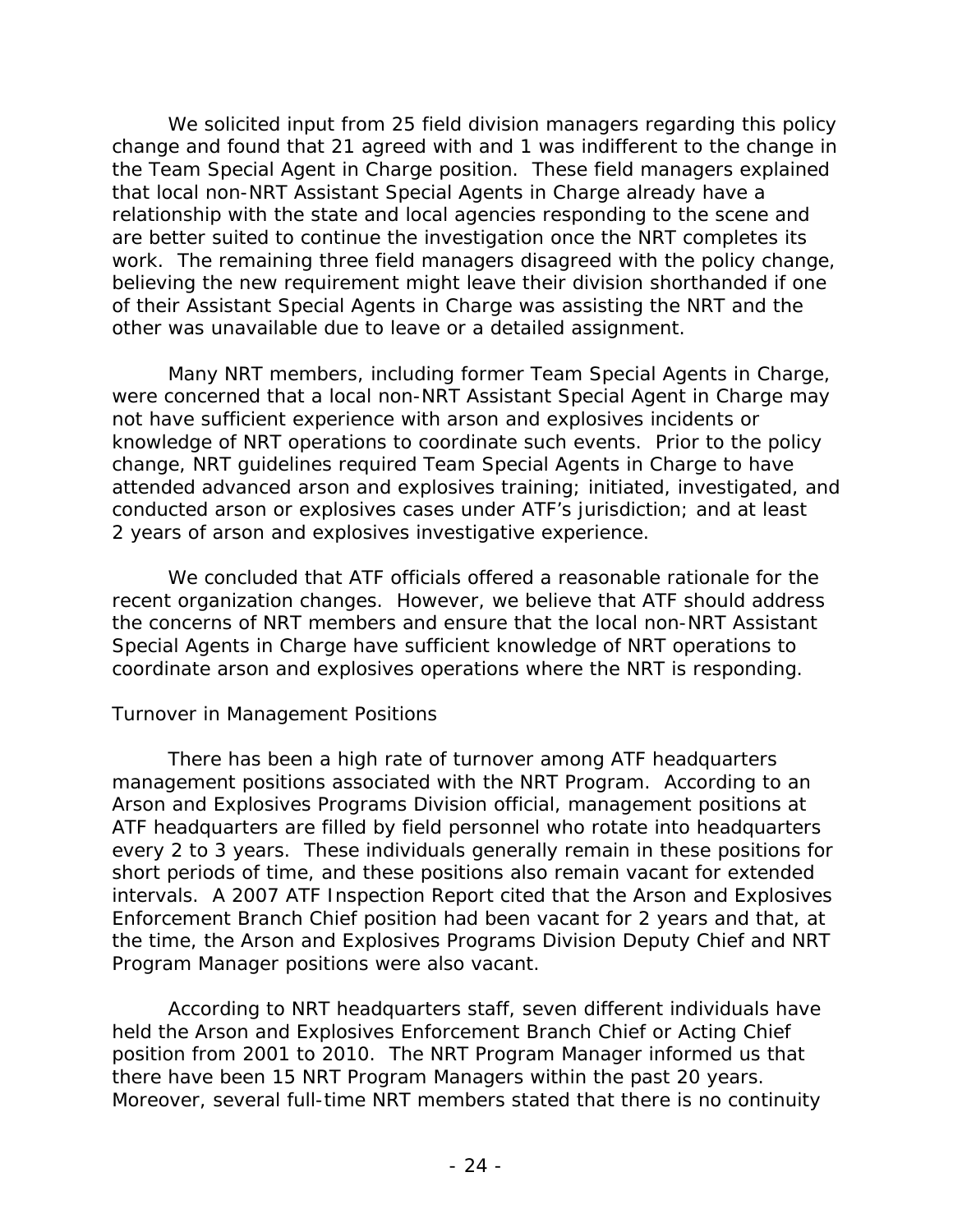of management at headquarters and likened the situation to a "revolving door." One full-time NRT member further said that there typically has not been a transition period where the individual who is leaving trains the incoming manager about the NRT.

We recognize that turnover is inherent with management positions in headquarters operations. However, frequent management–level changes and a lag in filling such positions contribute to a lack of continuity in overseeing the NRT Program.

## *Inability to Provide Basic Program Information*

During this audit, in September 2009 we requested a listing of all ATF employees who participated on the NRT. The Arson and Explosives Enforcement Branch provided a roster of the current NRT members as of September 28, 2009. However, when we requested a list of NRT members for FYs 2007 through 2009, the Arson and Explosives Enforcement Branch could not readily provide a list of members for this period. According to an Arson and Explosives Enforcement Branch official, providing a list of historical information would be a labor-intensive process and require extra manpower to review team leader reports for the necessary information. We believe maintaining information on NRT members could assist supervisors with managing the program. For example, team leaders could use the information as a resource in the event that previous NRT members must be called upon because there is difficulty in assembling a full team for an NRT activation.

In October 2009 we requested a summary of all NRT activations for FYs 2007 through 2009 from the Arson and Explosives Enforcement Branch. This information also was not readily available. In December 2009 we received the listing we had requested of all activations that occurred during our review period. According to an ATF program analyst, the provided information was generated from a tracking mechanism used solely by the Arson and Explosives Enforcement Branch, which requires a manual consolidation of data from multiple sources and was not reconciled to the information contained in N-FORCE. Moreover, this analyst's comparison of pre-FY 2007 information reflected in the Arson and Explosives Enforcement Branch's report to N-FORCE data revealed 464 instances where N-FORCE failed to identify investigations using the NRT.

In our opinion, basic information on NRT Program activity should be maintained and readily available to those responsible for overseeing the program. ATF uses information contained in N-FORCE to report statistics to ATF executive management, the Attorney General, and Congress. ATF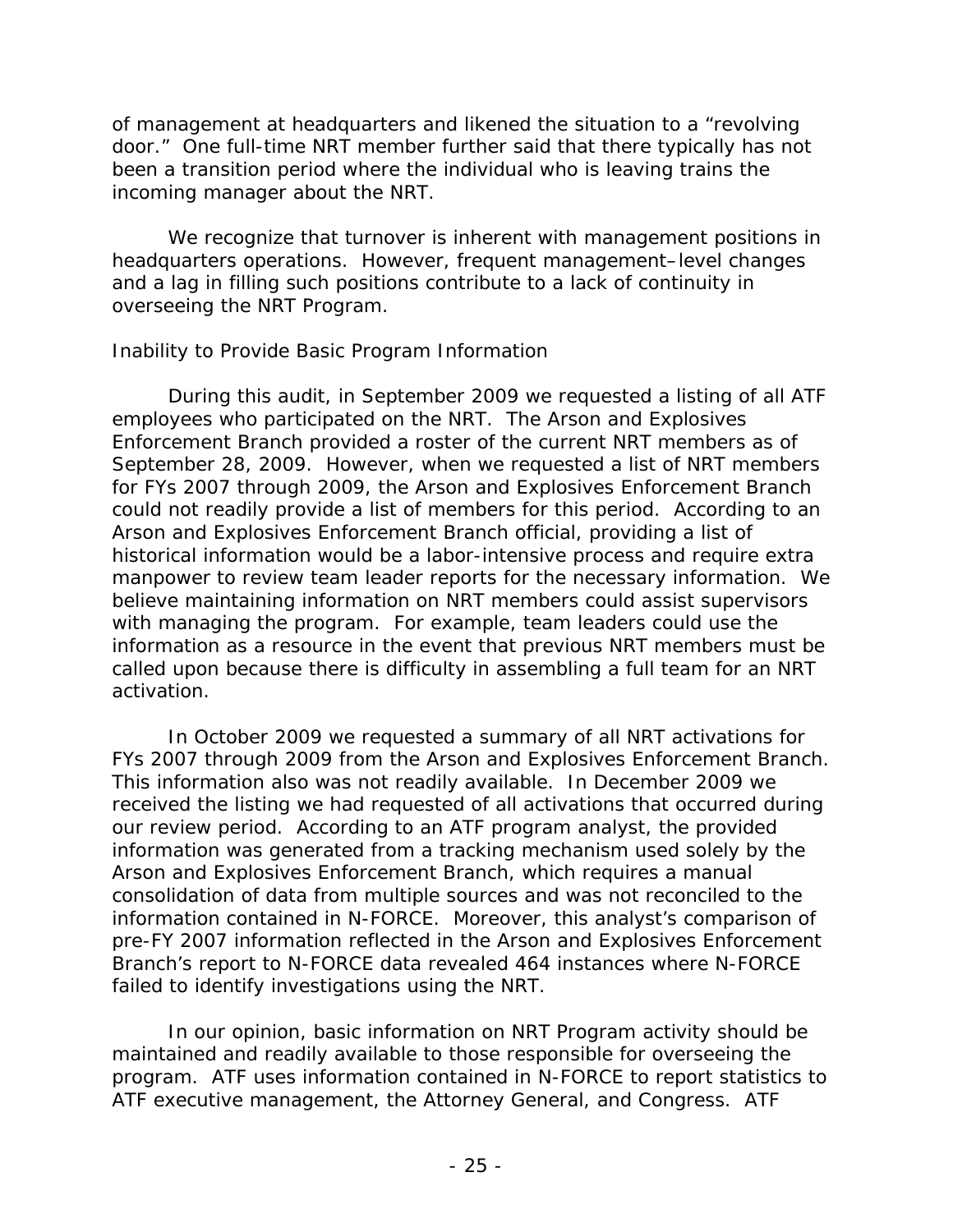executive managers told us they were concerned that the Arson and Explosives Enforcement Branch was not using N-FORCE to manage its NRT operational information and was instead maintaining a separate, stand alone system on NRT operations. Although these managers acknowledged that N-FORCE was a somewhat antiquated system, they questioned why the Arson and Explosives Enforcement Branch was utilizing another mechanism for collecting statistics and stated that the organization should be using N-FORCE. Because ATF uses data from N-FORCE to report information to its executive management, the Attorney General, and Congress, we believe it is important for officials to ensure that the information pertaining to NRT activations is accurate in the system.

#### *Limited Management Involvement*

The full-time NRT members we interviewed commented that they had little contact with NRT Program management. The limited interaction was caused in part by the physical distance between management staff, who are stationed at ATF headquarters, and the NRT members, who are located within field divisions across the country.

The full-time members also told us that NRT management rarely observed the NRT while deployed. This practice would allow them to witness the work performed by NRT personnel when on the scene, interact with the NRT members, and obtain face-to-face feedback from NRT members, as well as state and local agency personnel regarding the performance of the NRT, the effect NRT involvement had on an investigation, and potential changes to improve the program.

NRT Program management must complete performance evaluations for all full-time NRT members. Yet, a full-time NRT member stated that headquarters management conducted their performance evaluations without interacting with the NRT members, while another full-time member said his performance appraisal was solely based on comments received from the NRT team leaders.

The Chief of the Arson and Explosives Enforcement Branch acknowledged that it has been difficult to manage the full-time members who are stationed throughout the country. To address this issue, in April 2010 ATF changed the NRT team leader position description to make the position supervisory in nature. As a result, the NRT team leaders are responsible for directly supervising the full-time members. We believe that this change will help ensure that the full-time members have first-line supervisors who have regular interaction with them.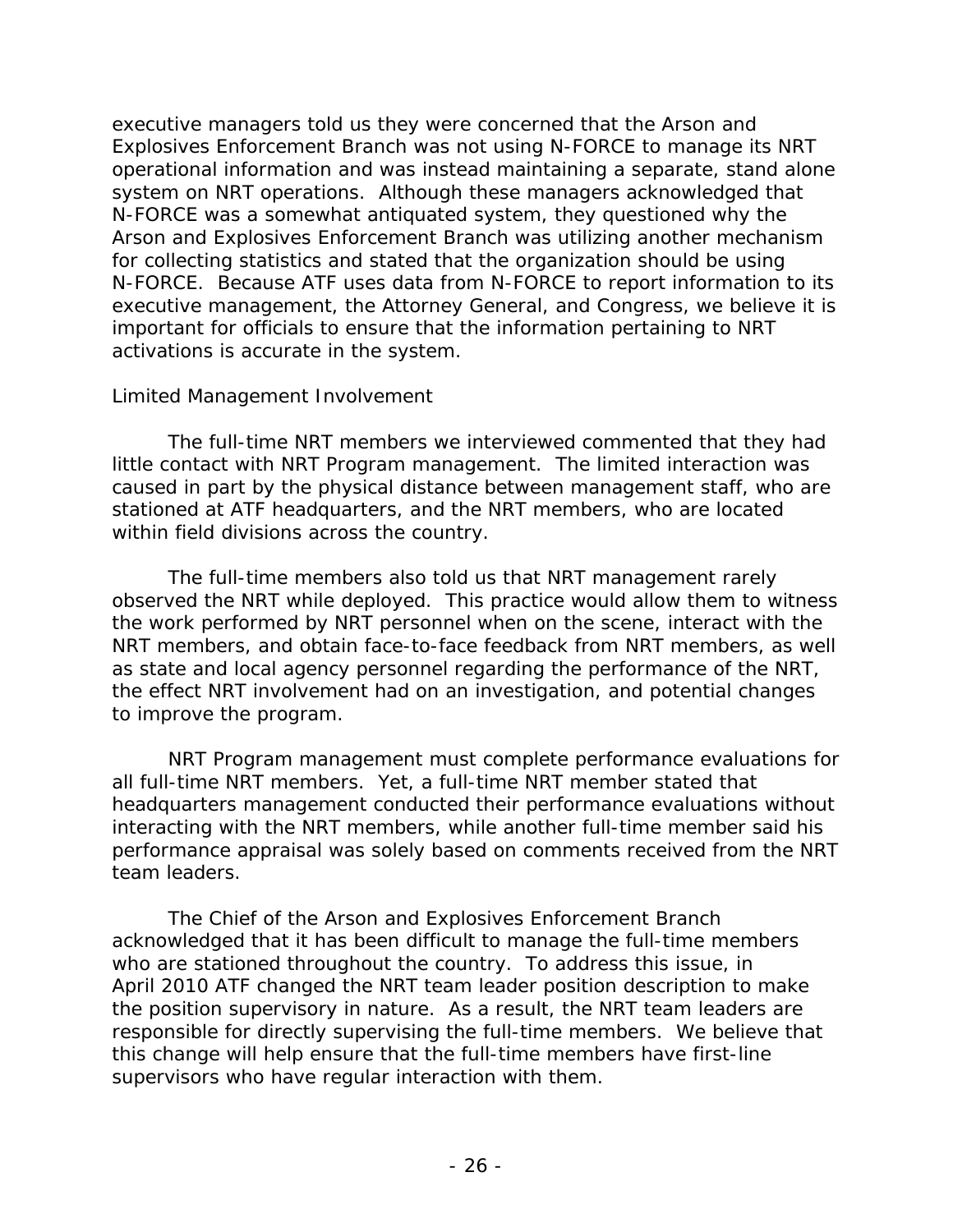#### **Low NRT Member Morale**

During our interviews with NRT members, many discussed the previously mentioned management issues and stated that those matters caused low morale among the team members and negatively affected their confidence in NRT management. These management issues caused some members to remove themselves from the NRT, while other NRT members told us that they will consider leaving the NRT if the current conditions persist. We believe the departure of additional members could adversely affect the NRT's operations by making it more difficult for team leaders to field a complete team when the NRT is activated.

We met with ATF executive managers and informed them that a majority of the NRT team members we interviewed indicated they had low morale and a lack of confidence in headquarters management. ATF officials told us that they were aware of the issues and explained that, partly to address this issue, in April 2010 ATF moved the Arson and Explosives Programs Division to the Office of Field Operations and added 10 additional full-time member positions. They believe that these changes will improve morale and overall program management. In our opinion, promoting open communication and interaction among NRT management and members can improve the morale of the NRT members, as well as help ensure the continued effectiveness of the NRT.

#### **Conclusion**

Our evaluation of ATF's management of the NRT Program revealed several weaknesses. Although regulations associated with NRT equipment require regular inspections of response vehicles and hazmat trailers, ATF was not performing these inspections. In addition, at the time of fieldwork, ATF did not require staff to maintain usage logs for the NRT response vehicles and hazmat trailers. We believe ATF should regularly inspect the response vehicles and trailers and monitor their use to aid in determining the utility of NRT equipment and future decisions regarding the number and placement of this equipment. We also believe that ATF should complete its efforts to update the NRT Handbook, which ATF officials have identified as outdated.

We identified other issues associated with the oversight of the NRT Program. For example, several ATF officials commented about weaknesses in communication caused, in part, by a disconnected reporting structure between two headquarters entities. In April 2010 ATF executive management initiated an organizational restructuring that included transferring the NRT Program to the Office of Field Operations.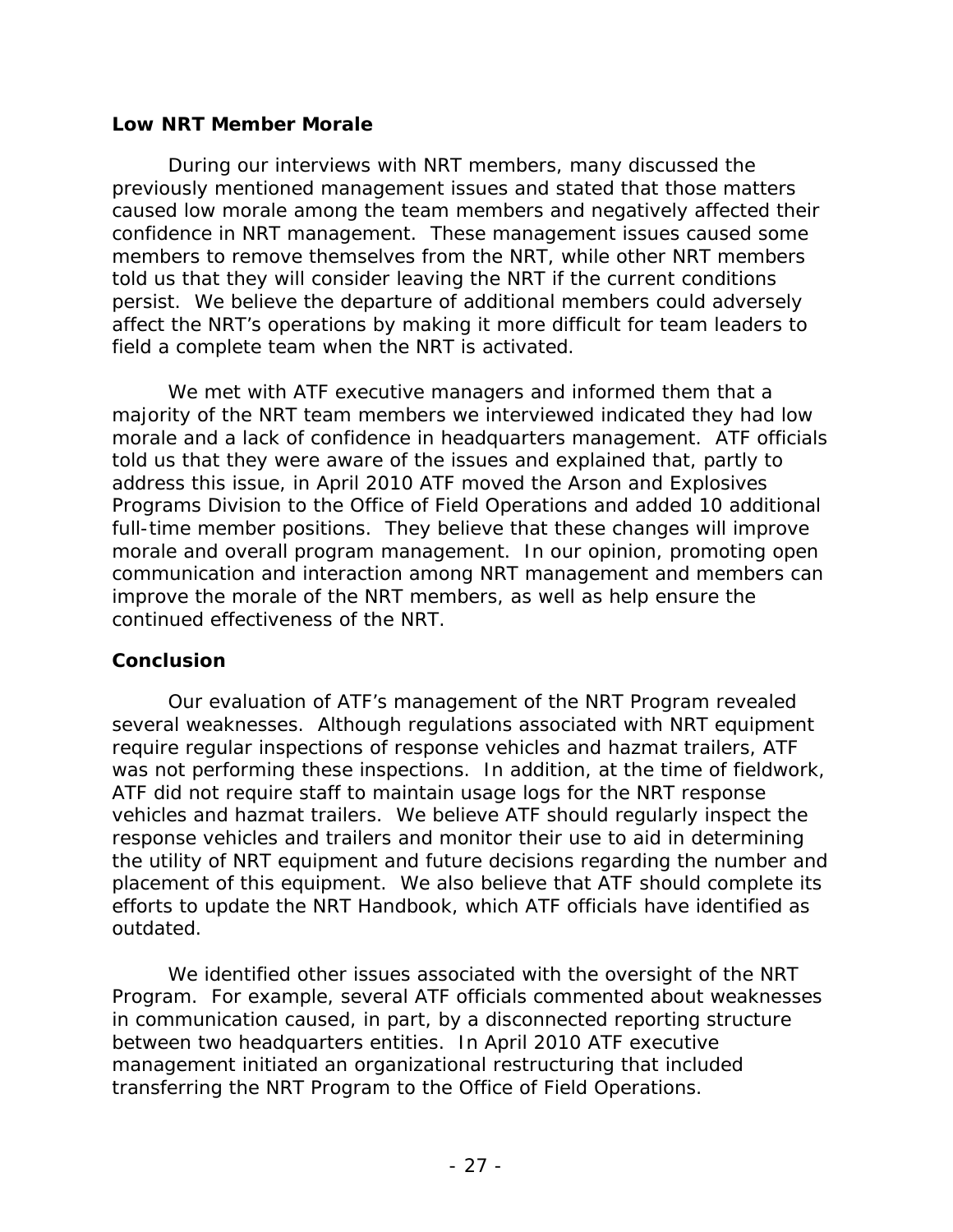We also found that there was frequent turnover in NRT management positions, and this resulted in a lack of program continuity. Additionally, the NRT was unable to readily provide basic program information such as data on NRT activations.

Several NRT members we interviewed discussed NRT management-related issues, including a lack of interaction with NRT managers in headquarters. Some NRT members explained that these matters caused low morale among the team members and negatively affected their confidence in NRT management. ATF executive management informed us that they were aware of the low morale and waning confidence in NRT management and stated that they believed the recent organizational changes will help address these concerns.

#### **Recommendations**

We recommend that ATF:

- 6. Examine and update existing NRT policies and procedures, including the handbook, and ensure all NRT members and field management are aware of and follow the policies.
- 7. Regularly monitor the usage of the response vehicles and hazmat trailers and ensure that required regular inspections of the response vehicles and hazmat trailers are completed and documented.
- 8. Ensure that local non-NRT Assistant Special Agents in Charge have sufficient knowledge of NRT operations to coordinate arson and explosives operations when called on to fill the position of an NRT Team Special Agent in Charge.
- 9. Improve oversight and administration of the NRT Program, including developing a plan for management transitions and maintaining accurate program data, such as data on activations and program participants.
- 10. Implement a structure, such as regular site visits by management and teleconferences or video conferences between management and staff, to improve communication and interaction between NRT management and members.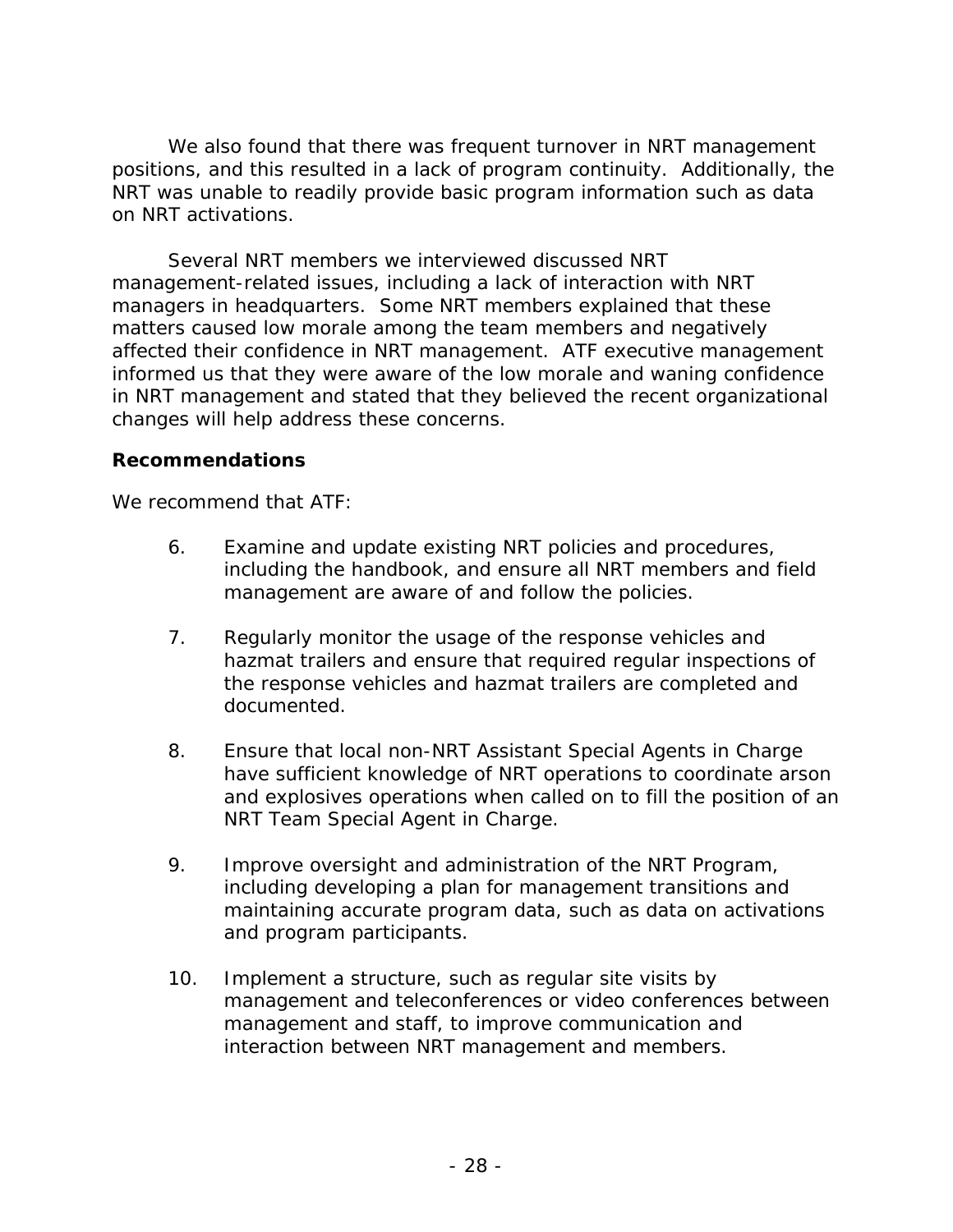# **STATEMENT ON INTERNAL CONTROLS**

As required by the *Government Auditing Standards*, we tested, as appropriate, internal controls significant within the context of our audit objectives. A deficiency in an internal control exists when the design or operation of a control does not allow management or employees, in the normal course of performing their assigned functions, to timely prevent or detect: (1) impairments to the effectiveness and efficiency of operations, (2) misstatements in financial or performance information, or (3) violations of laws and regulations. Our evaluation of the ATF NRT Program's internal controls was *not* made for the purpose of providing assurance on its internal control structure as a whole. ATF's management is responsible for the establishment and maintenance of internal controls.

As noted in the Findings and Recommendations section of this report, we identified deficiencies in ATF's internal controls that are significant within the context of the audit objectives and based upon the audit work performed that we believe adversely affect ATF's ability to properly manage the NRT. Frequent turnover in management positions has contributed to a lack of consistent oversight and the maintaining of basic program information. Further, management was not ensuring that certain policies and regulations were being followed. Overall, the NRT Program may not be operating as efficiently and effectively as it could and some weaknesses have the potential to jeopardize the welfare of NRT members and others. These matters are discussed in detail in the body of this report.

Because we are not expressing an opinion on ATF's internal control structure as a whole, this statement is intended solely for the information and use of ATF. This restriction is not intended to limit the distribution of this report, which is a matter of public record.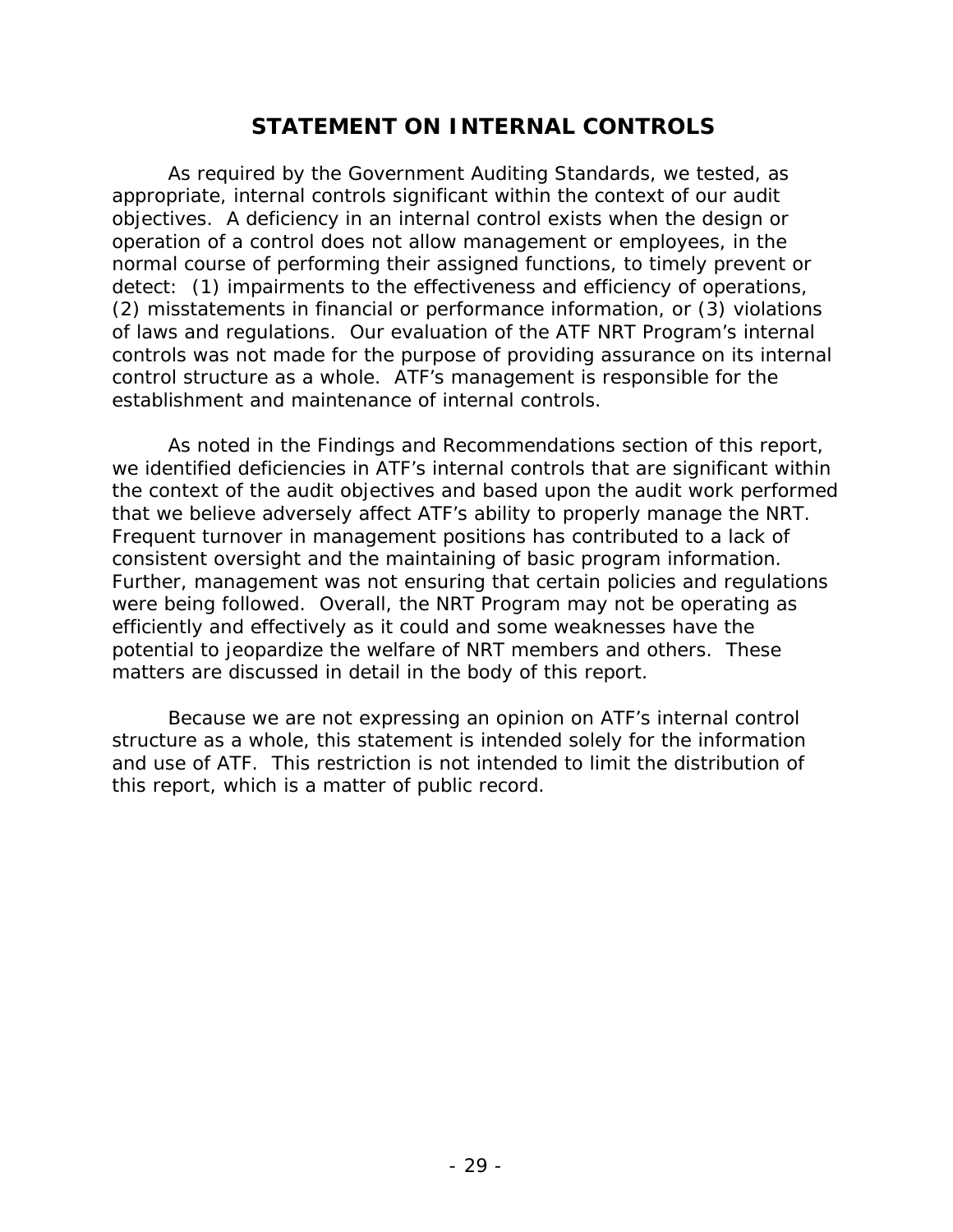# **STATEMENT ON COMPLIANCE WITH LAWS AND REGULATIONS**

As required by the *Government Auditing Standards* we tested, as appropriate given our audit scope and objectives, selected records, procedures, and practices, to obtain reasonable assurance that ATF's management complied with federal laws and regulations, for which noncompliance, in our judgment, could have a material effect on the results of our audit. ATF's management is responsible for ensuring compliance with federal laws and regulations applicable to ATF. In planning our audit, we identified the following laws and regulations that concerned the operations of the auditee and that were significant within the context of the audit objectives:

- 18 U.S.C.A. § 1961 (2010).
- 18 U.S.C.A. § 928 (2010).
- 29 C.F.R. § 1910.134(h)(3) (2010).

Our audit included examining, on a test basis, ATF's compliance with the aforementioned laws and regulations that could have a material effect on ATF's operations, through obtaining and examining arson and explosives case data, interviewing ATF personnel, observing an NRT activation, and surveying state and local agency representatives who requested the NRT's assistance. As noted in the Findings and Recommendations section of this report, we found that ATF did not comply with OSHA regulations in 29 C.F.R. § 1910.134(h)(3). OSHA regulations require hazmat equipment to be inspected monthly and that the inspections be documented, including the inspection date and signature of the individual performing the inspection. We found that the NRT did not have a formal checklist to ensure complete and consistent inspections were performed, and that the inspections were documented. These matters are discussed in detail in the body of this report.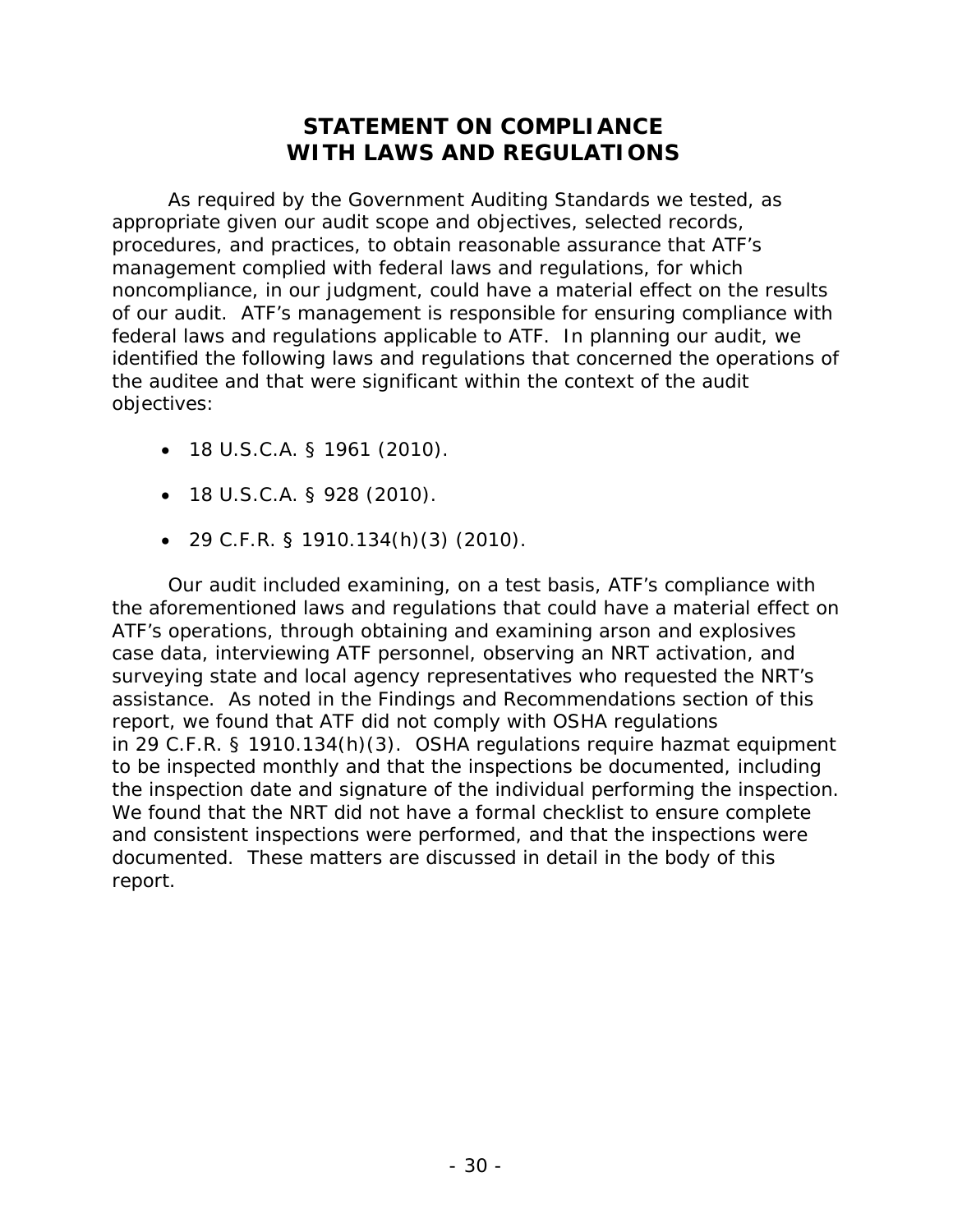# **OBJECTIVES, SCOPE, AND METHODOLOGY**

#### **Objectives**

The objectives of this audit were to: (1) examine ATF's use of the NRT, including its effectiveness; and (2) examine the management of the NRT Program.

#### **Scope and Methodology**

We conducted this performance audit in accordance with generally accepted government auditing standards. Those standards require that we plan and perform the audit to obtain sufficient and appropriate evidence to provide a reasonable basis for our findings and conclusions based on our audit objectives. We believe that the evidence obtained provides a reasonable basis for our findings and conclusions based on our audit objectives.

To accomplish our audit objectives, we examined arson and explosives case data between FYs 2007 and 2009 from ATF's official case management system, N-FORCE, and reviewed ATF documentation, including NRT policies and procedures as articulated in its handbook. We also interviewed officials within several ATF headquarters' offices, including the Assistant Directors of the Office of Field Operations and Office of Enforcement Programs and Services and the Chief of the Arson and Explosives Enforcement Branch, and executive management, including the acting ATF Director and Executive Assistant Director. We also interviewed field division personnel and NRT members while conducting fieldwork in Chicago, Illinois; Dallas, Texas; Houston, Texas; Jacksonville, Florida; Louisville, Kentucky; and Philadelphia, Pennsylvania; as well as conducted telephone interviews with field management at all 25 ATF field divisions. In total, we interviewed 73 ATF officials. Moreover, we spoke to representatives from 49 state and local agencies that had requested the NRT's assistance between FYs 2007 and 2009.

To assist in accomplishing our audit objectives, we examined data provided by ATF. Specifically, for FYs 2007 through 2009 we performed analyses of ATF arson and explosives cases to determine the number of cases where field divisions could have requested the NRT's assistance, as well as the number of times field divisions utilized the NRT. In total, this data amounted to 10,056 records.

The N-FORCE data contained arson and explosives cases with several types of determinations. According to a senior ATF headquarters official,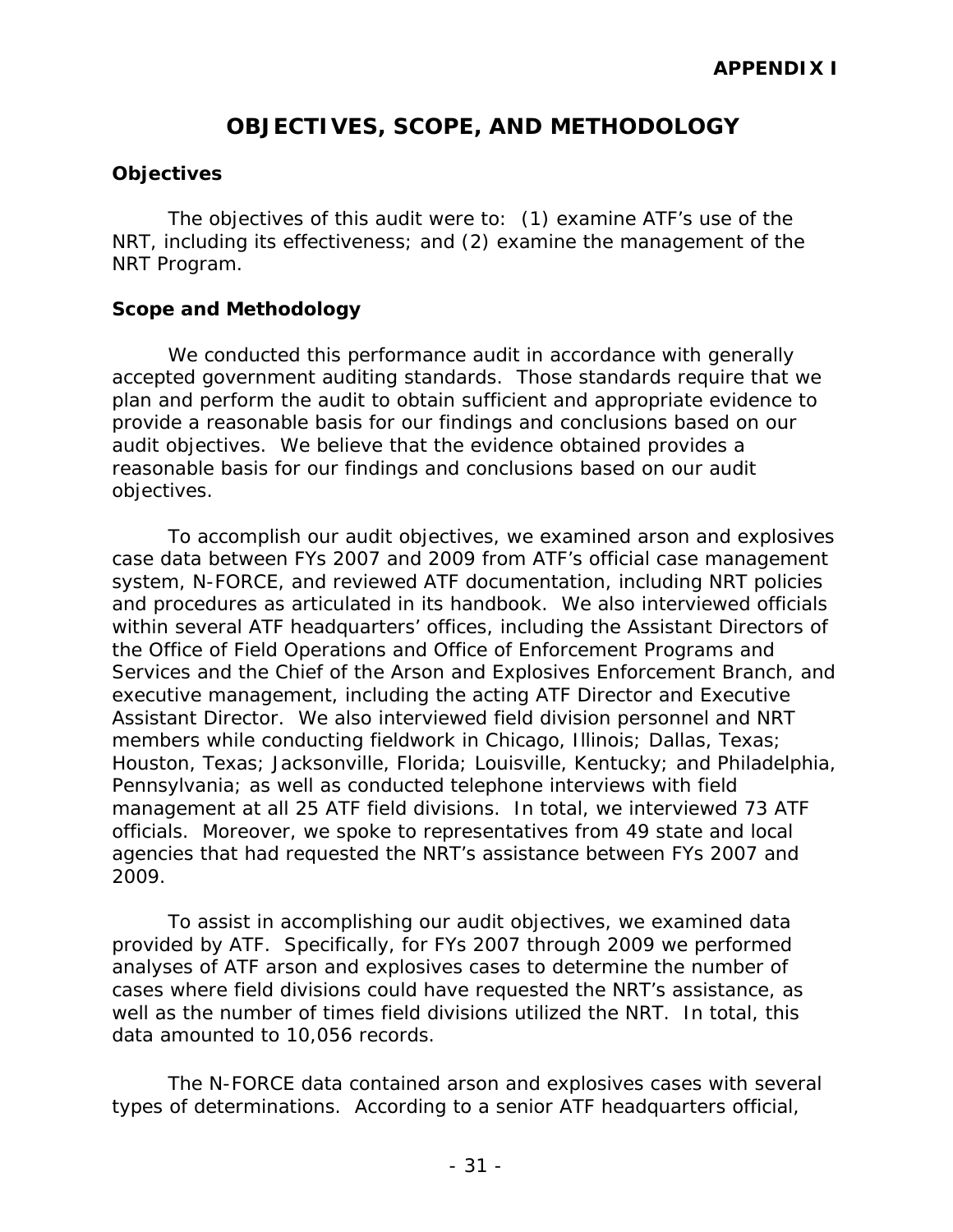only three of the determinations (accidental, incendiary, or undetermined) would encompass incidents where the NRT's assistance would be requested. Therefore, we focused our analysis on cases with these types of determinations. We then examined the data to identify those cases meeting Priority 1 criteria as articulated in the NRT Handbook. Specifically, we queried the data to identify those cases that involved estimated damages of \$1 million or more, at least 1 death, or more than 10 injuries. The results of this analysis provided us with the number of arson and explosives cases for which ATF field divisions could have requested the NRT's assistance. Within the data file, we also identified those cases on which the NRT was utilized. We did not perform an independent, overall assessment of the reliability of the data contained in N-FORCE because we used the data for informational and contextual purposes to support our overall conclusions. The data did not provide the sole basis of our findings.

#### **Prior Reviews**

No recent reports by the DOJ Office of the Inspector General (OIG) or the Government Accountability Office have examined ATF's NRT. The ATF Inspection Division conducted a review of the Arson and Explosives Programs Division, which includes the NRT Program, in 2007. According to this review, the ATF Inspection Division found that the Arson and Explosives Programs Division lacked adequate funds for mandatory training and equipment.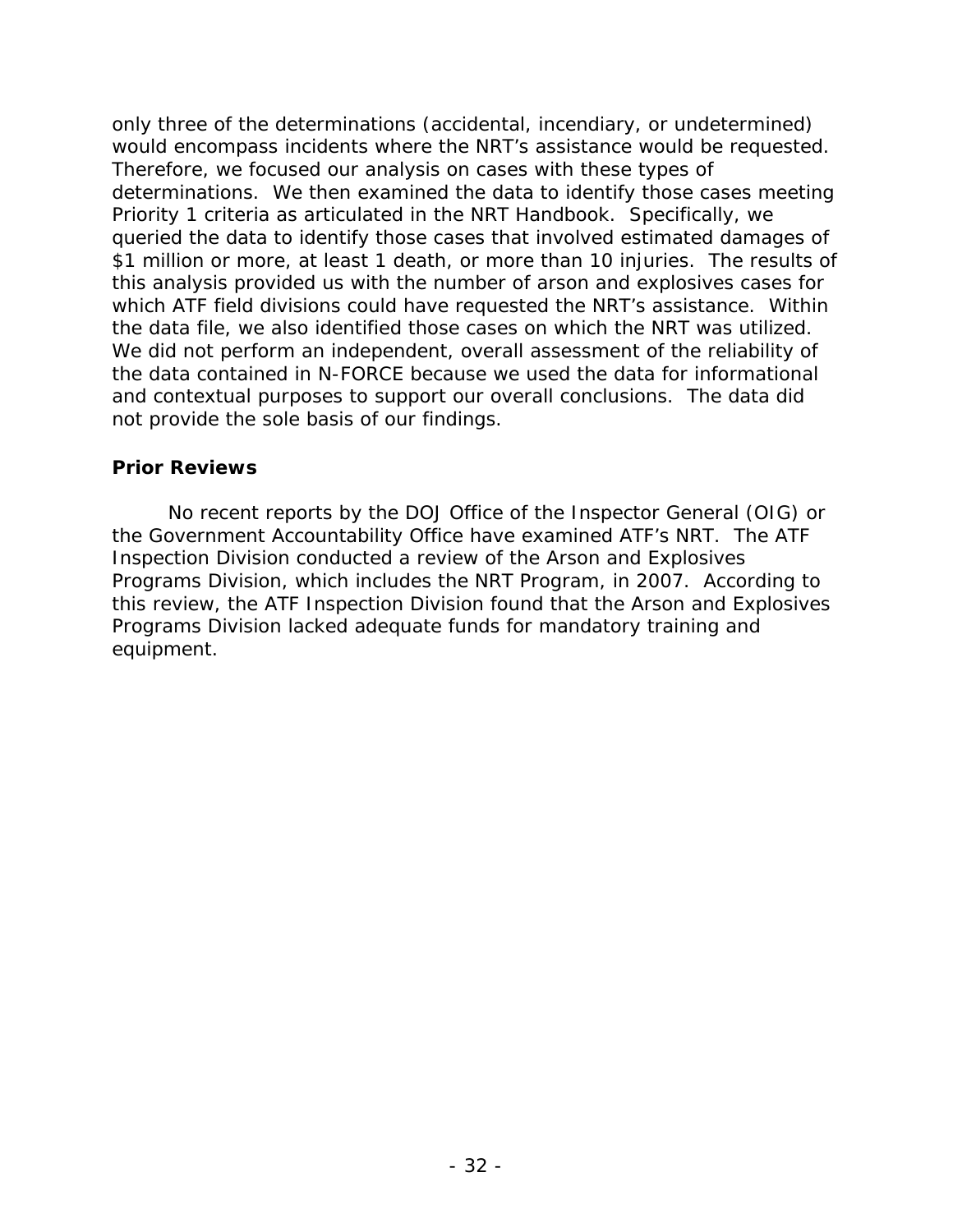# **CURRENT MAP OF ATF FIELD DIVISIONS**



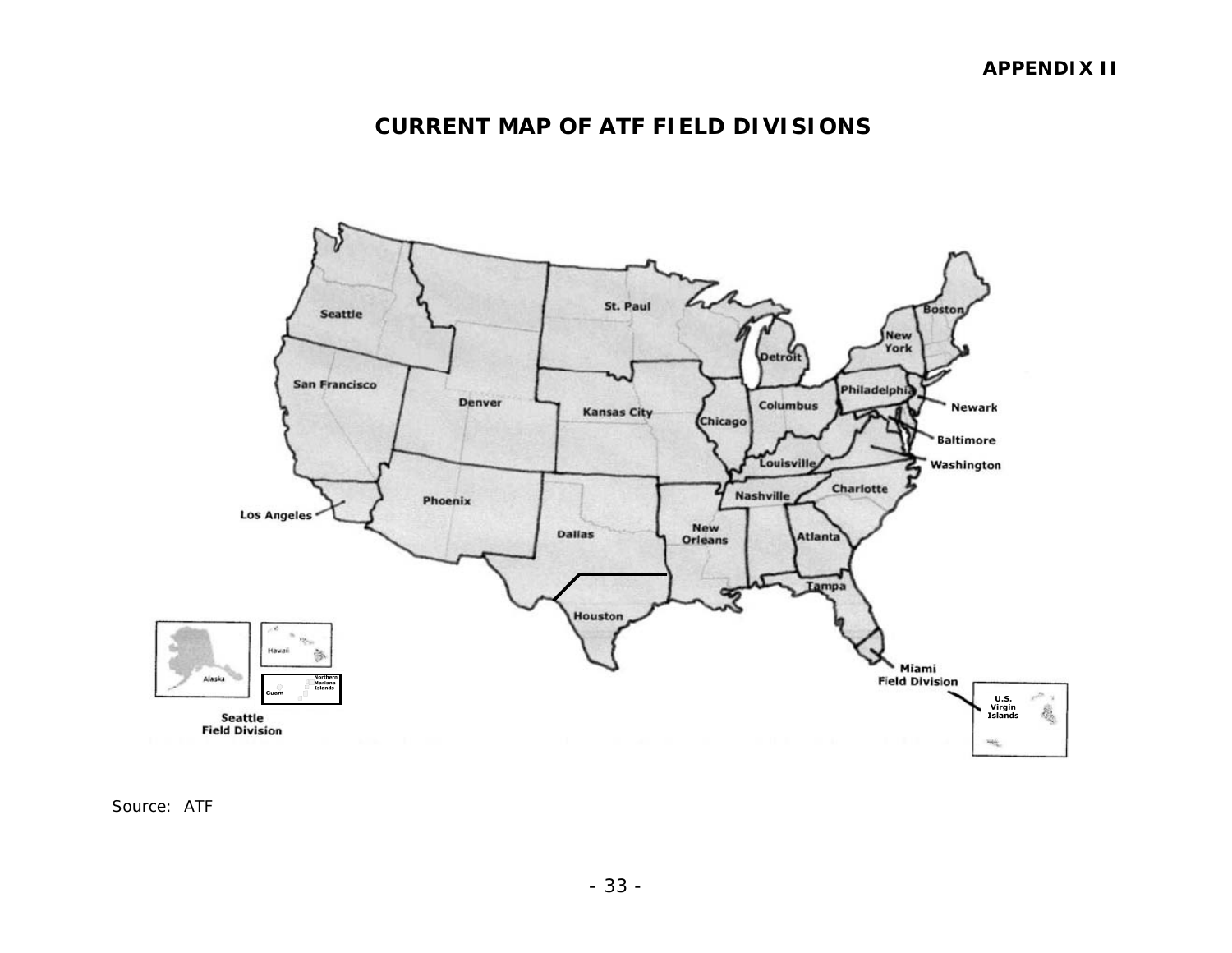#### **APPENDIX III**

#### **LOCATIONS OF NRT RESPONSE VEHICLES**



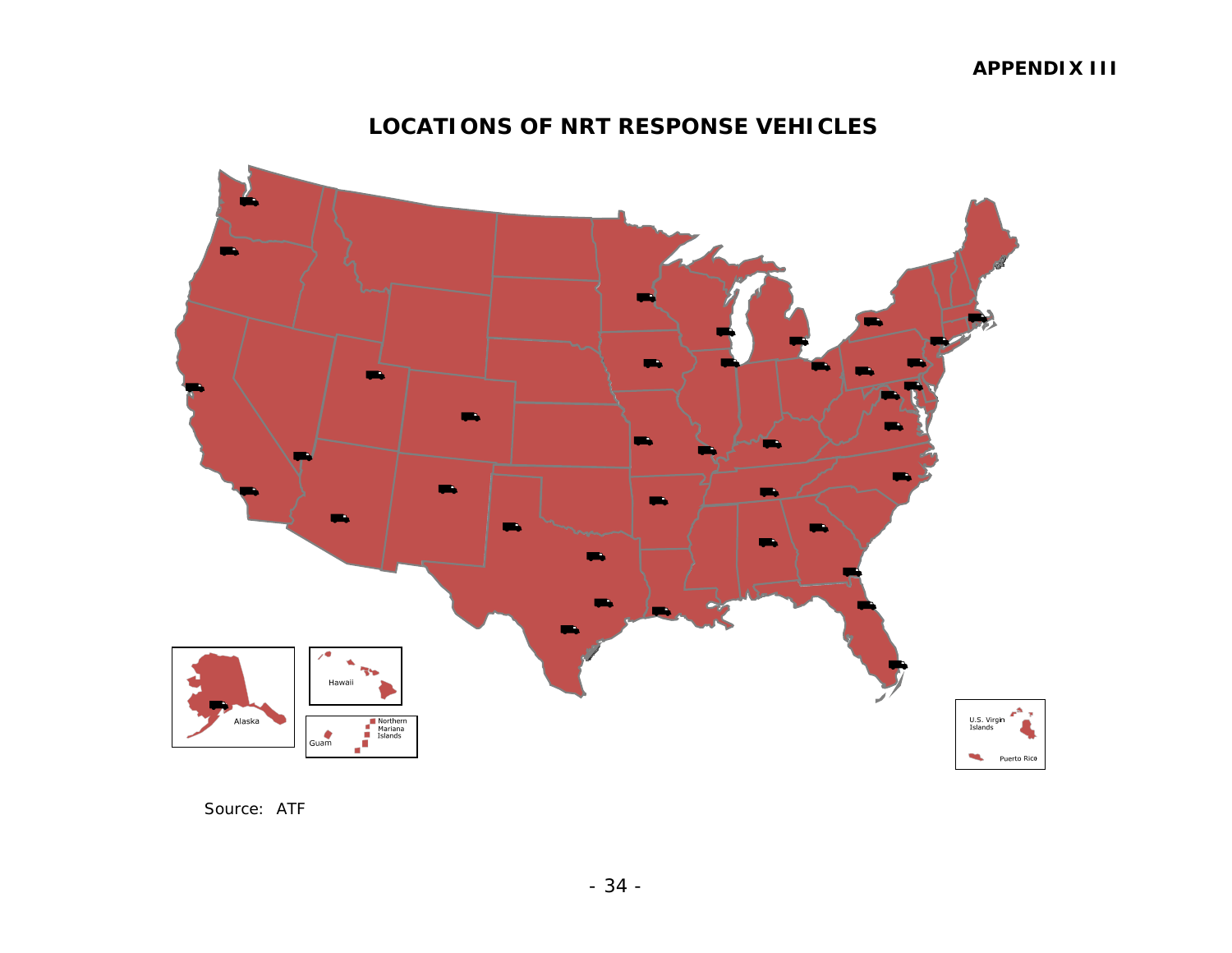# **LOCATIONS OF NRT HAZMAT TRAILERS**



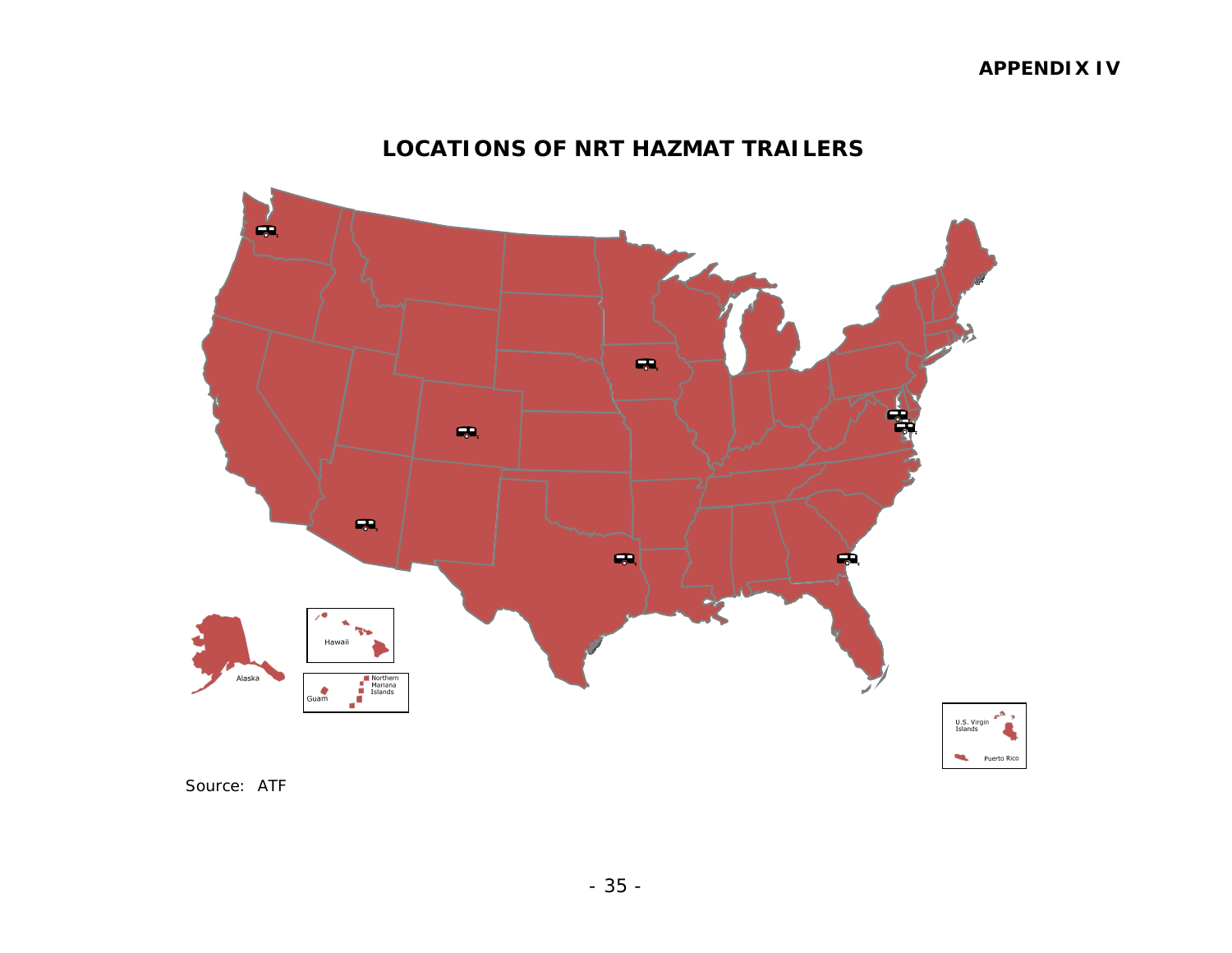# **THE BUREAU OF ALCOHOL, TOBACCO, FIREARMS AND EXPLOSIVES' RESPONSE**



#### **U.S. Department of Justice**

Bureau of Alcohol, Tobacco, Firearms and Explosives

*Office of the Director* 

www.atf.gov Washington, DC 20226

November 17, 2010

Mr. Raymond J. Beaudet Assistant Inspector General for Audit United States Department of Justice Office of the Inspector General 1425 New York Avenue, NW Suite 5000 Washington, DC 20530

Dear Mr. Beaudet:

 following responses to the OIG recommendations are provided: Thank you for allowing the Bureau of Alcohol, Tobacco, Firearms and Explosives (ATF) the opportunity to review and comment on the formal draft audit report entitled "Audit of ATF's National Response Team (NRT)." ATF appreciates not only the positive findings of this audit, but also the opportunity to identify areas in which this vital program may be strengthened. The

division use of the NRT to help ensure field divisions are using the NRT to its full potential. **Recommendation 1:** Analyze arson and explosives case data on a regular basis to examine field Follow-up on instances of significant use or non-use to recognize any best practices that could be shared throughout ATF or identify field divisions that could benefit from management reinforcement of the availability of NRT assistance.

beneficial for statistical and performance management purposes, it does not concur that such **ATF's Response:** While ATF agrees that analyses of NRT usage by field divisions would be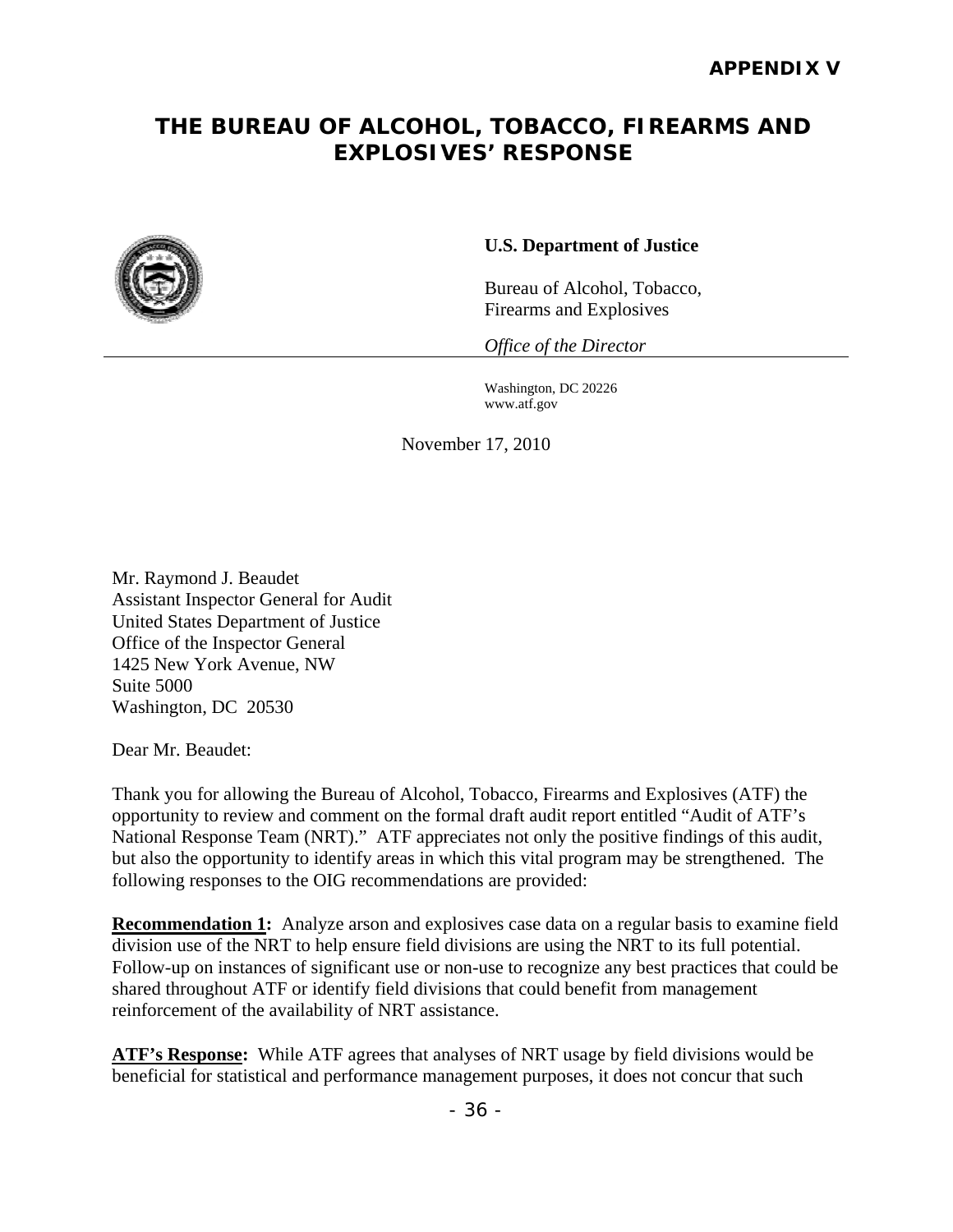analyses would result in practices that would significantly impact NRT usage. All arson and explosives cases are currently evaluated for NRT potential. At the onset of an investigation, the field division considers the factors with potential to affect the investigation, including the complexity of the incident and the capability of the field division and or State and local resources to manage the incident. Regardless of the delineated criteria for a response, when local (including ATF) resources are sufficient, the investigation is handled at that level. ATF believes that this ensures that resources for NRT operations are used in the most productive and efficient manner possible. ATF is in the process of re-writing the NRT Handbook. The 10-year-old handbook specifies the criteria for a response. A panel will soon be convening to discuss the direction of the NRT, and will evaluate the criteria for responses to determine if they are still valid or even necessary. ATF plans to send the NRT Handbook for coordination this fiscal year.

**Recommendation 2:** Modify N-Force to require the population of the fields used to identify arson and explosives investigations according to NRT priority status.

**ATF's Response:** ATF does not concur with this recommendation because both the criteria for NRT activation and the current N-Force system are targeted for restructuring. As stated in the response to Recommendation 1, above, the need for an NRT activation is evaluated at the onset of the investigation, and the criteria currently defined in the NRT Handbook is outdated. It is unlikely that the current structure (Priority 1, 2, or 3) will be retained. Furthermore, modifications to N-Force are not highly feasible at this time. In recognition of the limitations of its existing case management system(s), collectively referred to as the National Field Office Case Information System (NFOCIS), and with the objective of providing better information integration throughout its regulatory and law enforcement missions, ATF in early September 2010, awarded a contract to begin business process reengineering (BPR) of its case management and related business processes. This BPR effort will examine the flow of information throughout ATF. The BPR effort will run for approximately 15 to 18 months, with completion expected during mid FY 2012. The BPR will produce a set of reengineered business processes and requirements for ATF's next-generation case management system. A new case management solution has not been identified at this time, nor has a funding stream been identified. ATF does not contemplate identifying, acquiring, and implementing an automated solution in order to resolve this recommendation before FY 2014.

**Recommendation 3:** Enhance outreach efforts to State and local agencies to increase awareness of the NRT and its capabilities.

 **ATF's Response:** ATF concurs with this recommendation. ATF will increase awareness of the NRT and its capabilities through several avenues.

- ATF will insert a brief informational segment on the NRT in every arson or explosives training class it provides to State and local agencies.
- ATF will publish an advisory on the U.S. Bomb Data Center's Bomb and Arson Tracking System (BATS) website. All State and local agencies that contribute to BATS will then have ongoing access to information on the NRT.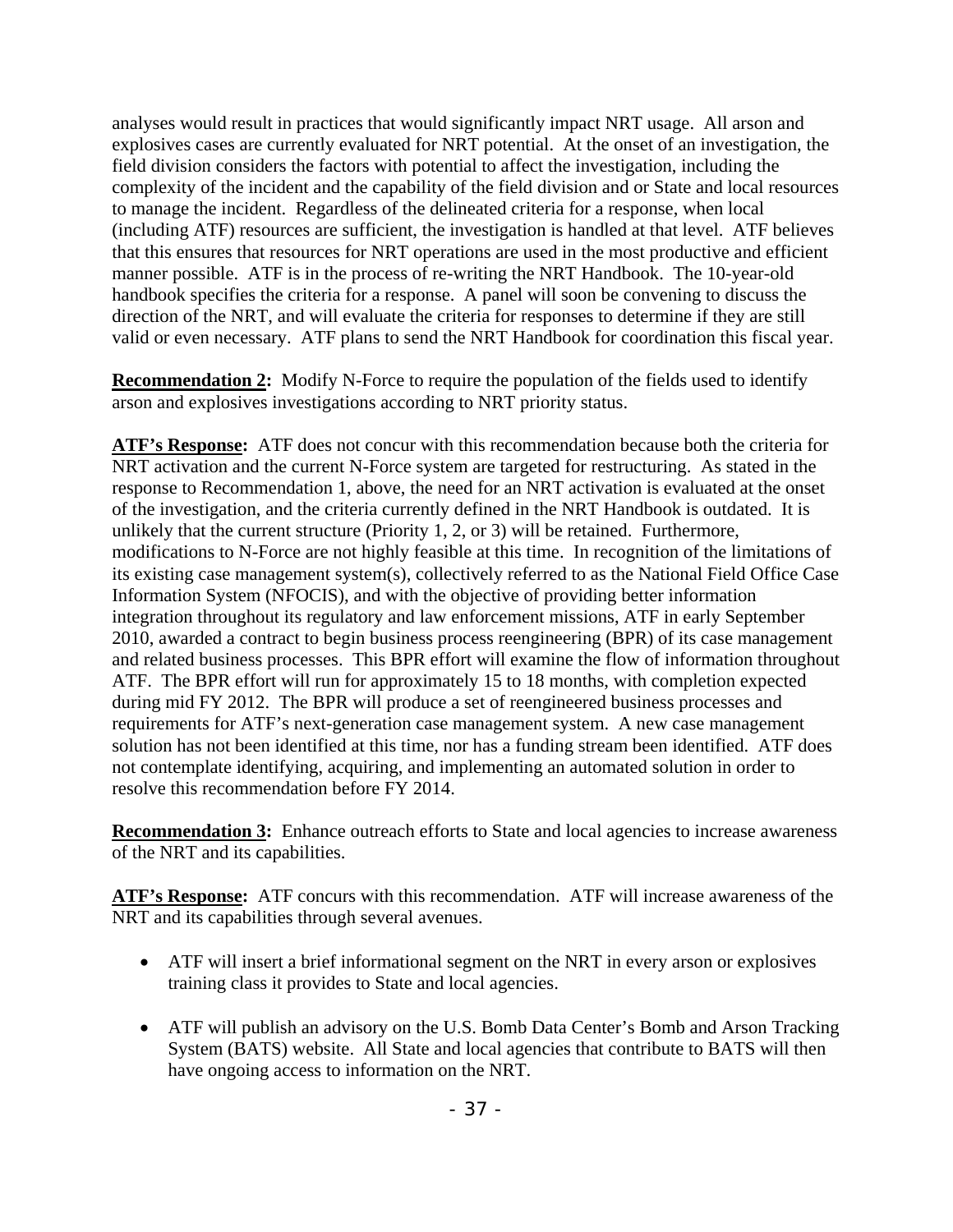• The Arson and Explosives Programs Division (AEPD) is currently updating an information pamphlet on the NRT. When published, this pamphlet will be distributed to the field divisions, which may then distribute them to State and local partners in the area. These pamphlets will also be distributed at conferences, professional association meetings, etc. Furthermore, team supervisors will have the pamphlets to distribute in the field throughout the course of their daily activities.

**Recommendation 4:** Establish metrics by which to measure the effectiveness of the NRT.

**ATF's Response:** ATF concurs with this recommendation. ATF will examine its processes, and based on this report and internal analysis, identify areas that need improvement and create metrics to track progress.

**Recommendation 5:** Place a greater emphasis on the State and local agency satisfaction surveys, establish a process for following up with non-respondents, and share with NRT members the feedback received through the surveys.

**ATF's Response:** ATF concurs with this recommendation and has already begun to take action. ATF has long recognized the low response rate attained through the distribution of paper copies of the NRT surveys. Even though letters and follow-up requests were sent, agencies have not been reliable in responding. To remedy this, ATF purchased an electronic survey tool from the Vovici Corporation. At the end of FY 2010, AEPD fielded the first surveys electronically. Although the distribution process may need small refinements, ATF has created a plan for sending the surveys and following up with non-respondents after 30 days. Additional procedures have been identified to increase the response rate. Team supervisors will be required to obtain an e-mail address and inform the department/agency contact at the onset of the NRT response that ATF will be sending the survey shortly after the completion of the activation. Team supervisors will be required to follow-up with a reminder phone call to coincide with the 30-day reminder e-mail. Beginning immediately, AEPD will share the survey results with NRT members each quarter.

**Recommendation 6:** Examine and update existing NRT policies and procedures, including the handbook, and ensure all NRT members and field management are aware of and follow the policies.

 action. AEPD is currently revising the NRT Handbook, which will update and/or incorporate all **ATF's Response:** ATF concurs with this recommendation and has begun to take corrective previous NRT policies. The NRT Handbook will be ready for coordination this fiscal year. As part of the coordination process prior to publication, all Special Agents in Charge (SACs) and NRT members will review, and have an opportunity to comment on, the NRT Handbook. The AEPD was recently moved to the Office of Field Operations. Because of this restructuring, AEPD and field supervisors both report to the same "chain of command." This eliminates any potential problems with ensuring that field managers adhere to policies.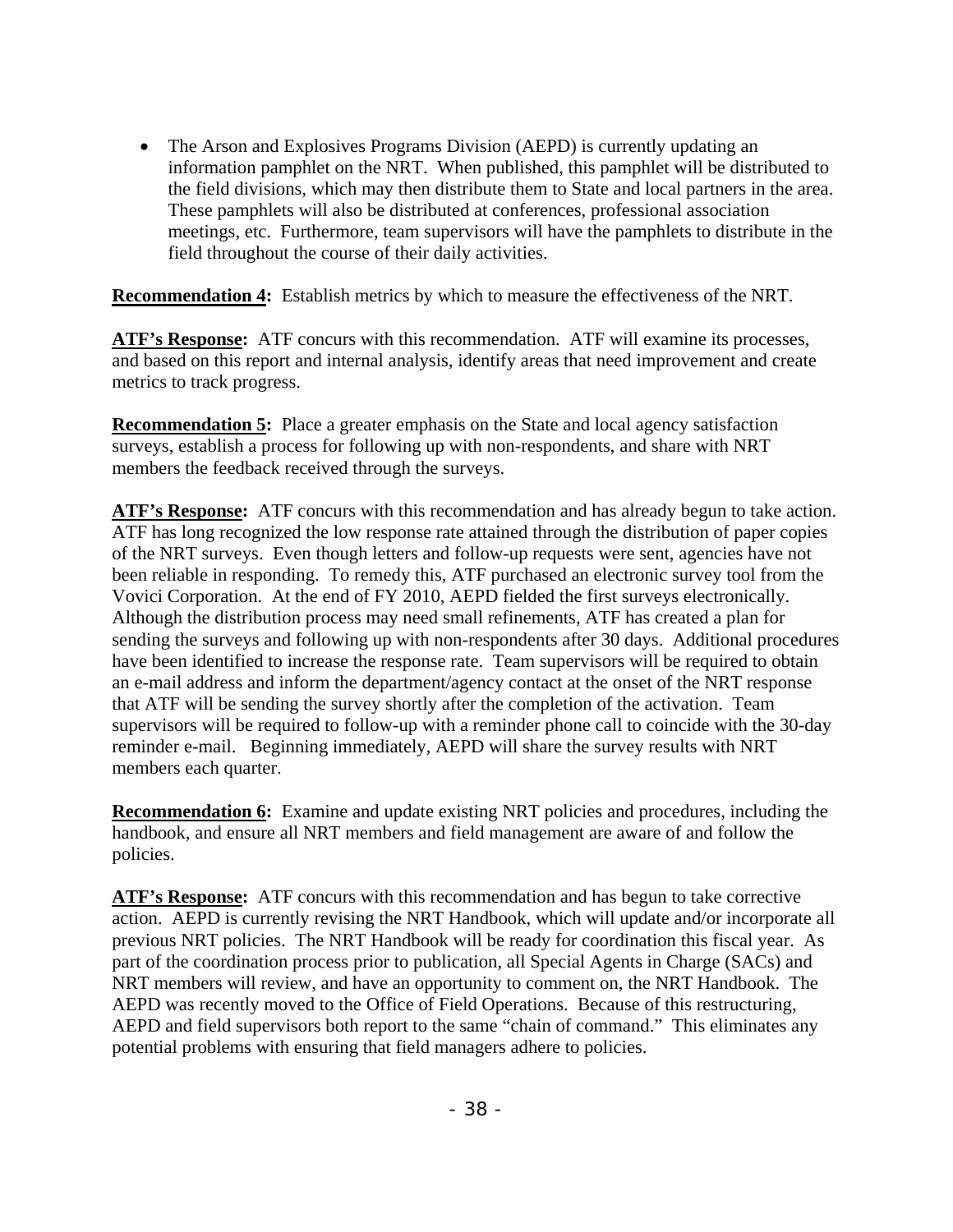**Recommendation 7:** Regularly monitor the usage of the response vehicles and HAZMAT trailers and ensure that required regular inspections of the response vehicles and HAZMAT trailers are completed and documented.

**ATF's Response:** ATF concurs with this recommendation. An inspection process will be included in the revised NRT Handbook. NRT Supervisors will be responsible for ensuring inspections are routinely conducted, and inspection procedures will also ensure the trucks are replenished after the conclusion of a response. Additionally, a process will be identified for inspecting the HAZMAT trailers. To make this process more efficient, several trailers may be moved to locations where there are full-time members. Specific members will be designated to perform the monthly inspections.

**Recommendation 8:** Ensure that local non-NRT Assistant Special Agents in Charge (ASACs) have sufficient knowledge of NRT operations to coordinate arson and explosives operations when called on to fill the position of an NRT Team Special Agent in Charge.

 **ATF's Response:** ATF concurs with this recommendation. ATF will ensure ASACs are well versed on NRT operations. However, it is important to note that ASACs at NRT activations are not in charge of the NRT, but of the progress of the local investigation (e.g., interagency coordination, approval of various procedures and actions, and processing interviews and leads). The team supervisor and the AEPD manage the NRT's activities on the scene. Currently, all GS-15's (which would include ASACs) receive a block of instruction on NRT operations at the Command and Control School. ATF will ensure that the ASAC's role at NRT activations is stressed. Additionally, ATF will allow any interested ASACs to attend an NRT recertification. This will give the ASAC more specific exposure to NRT operations, policies, and issues.

**Recommendation 9:** Improve oversight and administration of the NRT Program, including developing a plan for management transitions and maintaining accurate program data, such as data on activations and program participants.

**ATF's Response:** ATF concurs with this recommendation and is currently taking action in both areas. ATF is currently realigning its arson and explosives functions, consolidating programs and training along business lines, all under a single Deputy Assistant Director in the Office of Field Operations. This will greatly improve oversight and administration of the NRT Program, improve communication across functional areas, and ensure smooth management transitions. In terms of data maintenance, over the past 2 years, AEPD has developed and improved a computer process by which to quickly collect, extrapolate, and disseminate information on NRT personnel, activations, and other pertinent data. While this process was still under development at the onset of the OIG's audit, it has since been finalized and is working quite well. We believe this process sufficiently meets the need for information on program data.

**Recommendation 10:** Implement a structure, such as regular site visits by management and teleconferences or video conferences between management and staff, to improve communication and interaction between NRT management and members.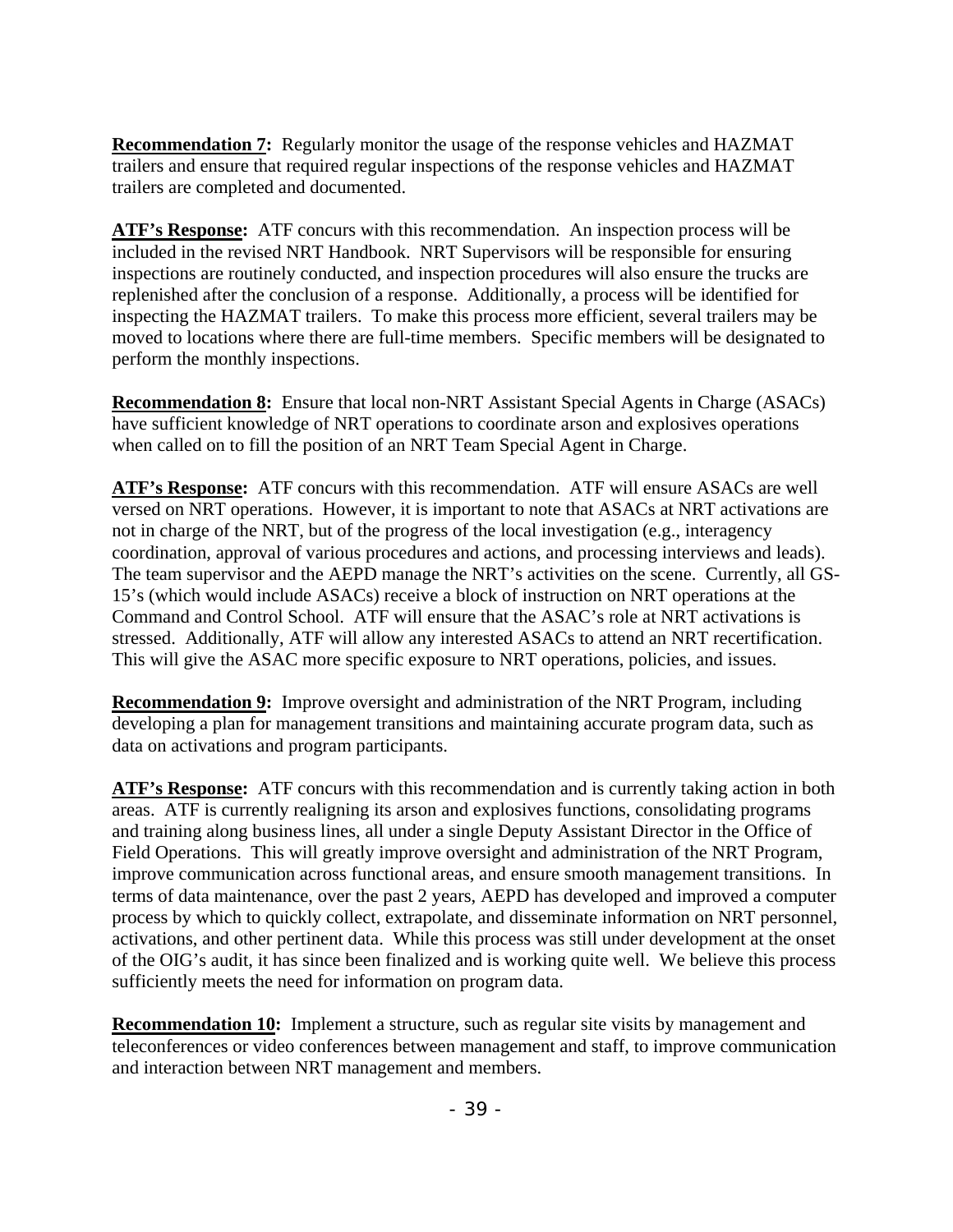**ATF's Response:** ATF concurs with this recommendation. ATF recognizes that there have been challenges in this area, most of which are expected to be corrected with the realignment and consolidation of arson and explosives programs and training. Any residual shortfall in communication is expected to improve now that the shift has been made from team "leaders" to team "supervisors." With this change, team members interact very closely with their immediate supervisors, who not only oversee their actions in the field but who are also in close contact with them in terms of their appraisals, personnel actions, etc. Team supervisors will be required to participate fully as part of the AEPD management team and to conduct weekly conference calls with their employees.

Should you have any questions regarding this response, please contact Melanie Stinnett, Assistant Director, Office of Professional Responsibility and Security Operations at (202) 648-7500.

Sincerely yours,

Kenneth Melson Deputy Director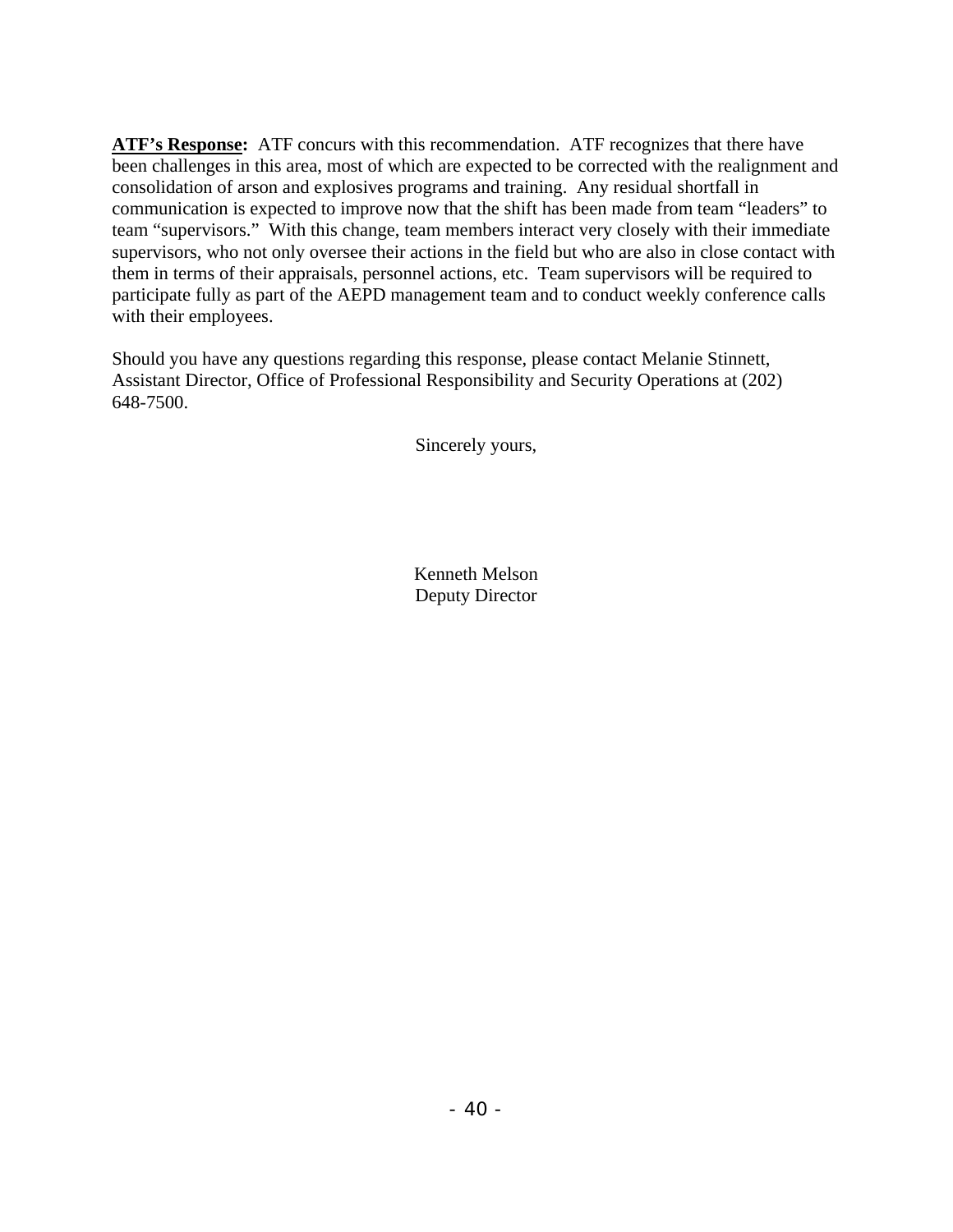# **OFFICE OF THE INSPECTOR GENERAL ANALYSIS AND SUMMARY OF ACTIONS NECESSARY TO RESOLVE THE REPORT**

The OIG provided a draft of this audit report to ATF. ATF's response is incorporated in Appendix V of this final report. The following provides the OIG analysis of the response and summary of actions necessary to resolve the report.

#### **Recommendation Number:**

1. **Resolved.** ATF concurred with our recommendation to analyze arson and explosives case data on a regular basis to examine field division use of the NRT. ATF said that performing such an analysis would be beneficial for statistical and performance management purposes. ATF also stated that it is in the process of rewriting the NRT Handbook, which specifies the criteria for using the NRT, and that a panel will meet to discuss the direction of the NRT. ATF stated that the panel will also evaluate the existing criteria for NRT responses to determine if the criteria are valid or necessary.

While ATF's response stated that it would conduct the analysis we recommended, ATF also stated that it did not believe that the suggested analyses would have a significant impact on NRT usage among field divisions. ATF stated that all arson and explosives cases are currently evaluated for the potential use of the NRT. However, our audit concluded that the analyses ATF currently conducts can be improved. Our analysis of ATF arson and explosives case data for FYs 2007 through 2009 revealed that ATF field divisions only requested NRT assistance on 63 of 631 cases that met the criteria for the NRT's assistance. In addition, 9 of ATF's 25 field divisions did not use the NRT at all, while an additional 3 field divisions only used the team once during those 3 years. The audit also found that ATF does not routinely identify the number of times field divisions use the NRT compared to the number of cases on which the NRT's assistance could have been requested. This type of analysis could be used to help ATF management assess the use of the NRT among field divisions and ensure that the NRT is used to its fullest potential. Moreover, during the audit's exit conference, ATF executive management stated that they believed there was a need to follow up with certain field divisions for the lack of NRT use on arson and explosives investigations.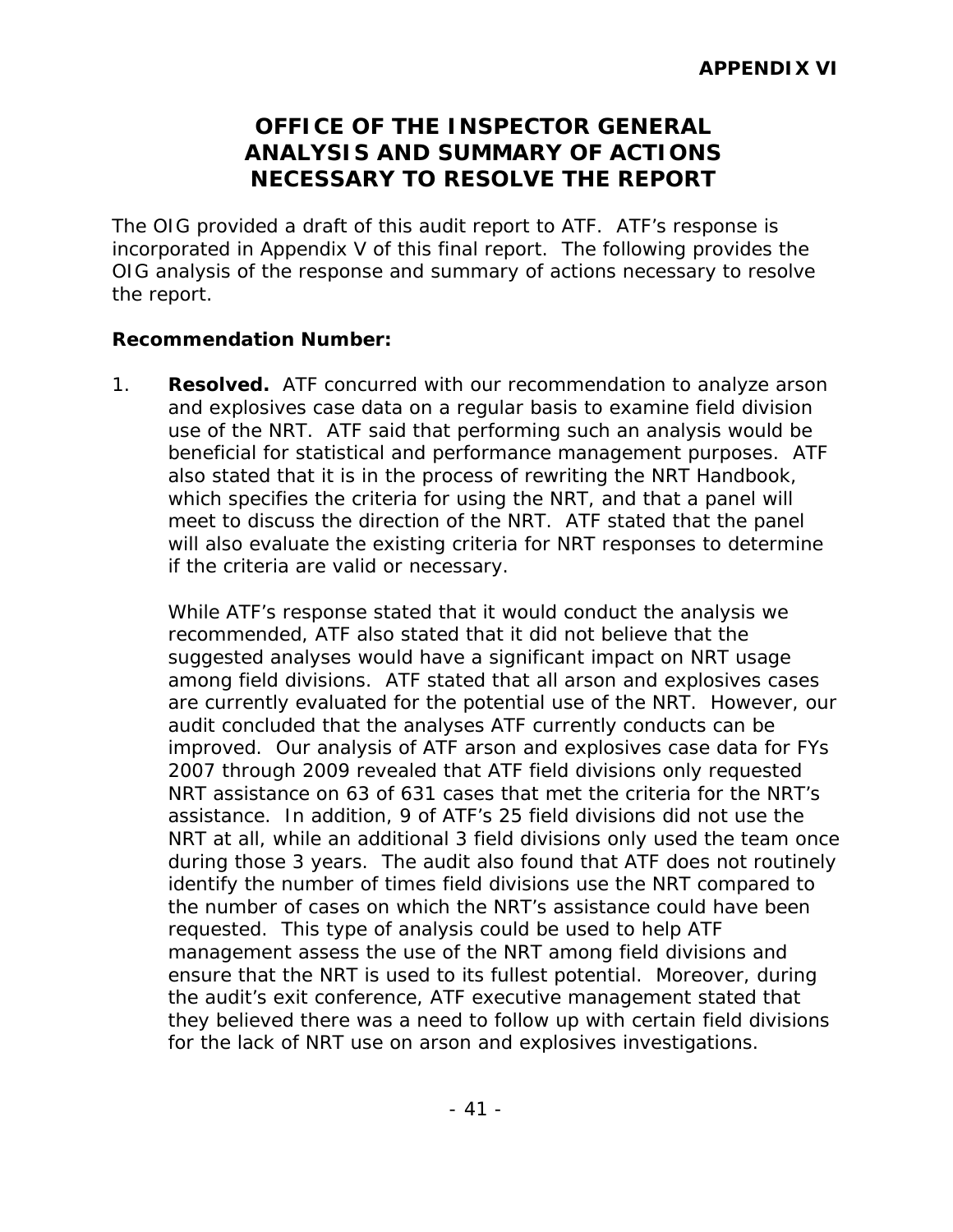We believe that the exit conference remarks and ATF's assertion that analyzing field divisions' use of the NRT would be beneficial for statistical and performance management meets the spirit and intention of our recommendation. Therefore, we consider this recommendation to be resolved.

This recommendation can be closed when we receive a copy of the updated NRT Handbook, including the new criteria to consider when using the NRT, and evidence that ATF is analyzing arson and explosives case data on a regular basis to examine field division use of the NRT. In addition, please provide evidence that ATF has developed an adequate system for following up on instances of significant use or non-use of the NRT by field divisions.

2. **Unresolved.** ATF did not concur with our recommendation to modify N-FORCE to require the population of the fields used to identify arson and explosives investigations according to NRT priority status because the criteria for activating the NRT and the current N-FORCE system are targeted for restructuring. ATF explained that the NRT Handbook, including the criteria for requesting the NRT and the definition of Priority 1, 2, and 3 investigations, is being evaluated and is unlikely to be retained. Additionally, ATF stated that modifications to N-FORCE are not currently feasible because ATF's case management system and related business processes are undergoing reengineering. ATF said that it does not contemplate identifying, acquiring, and implementing an automated solution to resolve this recommendation before FY 2014.

We understand that the criteria for using the NRT are likely to change and that it will take time to develop and implement a new case management system. However, according to the ATF's response to our first recommendation, the ATF is in agreement that analyzing the field divisions' use of the NRT would be beneficial for statistical and performance management purposes. As a result, we believe that it is essential for ATF to develop a system that provides a bureau-wide view of all arson and explosives cases eligible for requesting NRT assistance. Therefore, this recommendation can be resolved when ATF agrees to develop a tracking mechanism that identifies all arson and explosives investigations eligible for NRT use that are in line with the restructured criteria.

3. **Resolved.** ATF concurred with our recommendation to enhance its outreach efforts to state and local agencies to increase awareness of the NRT and its capabilities. ATF stated that it will increase the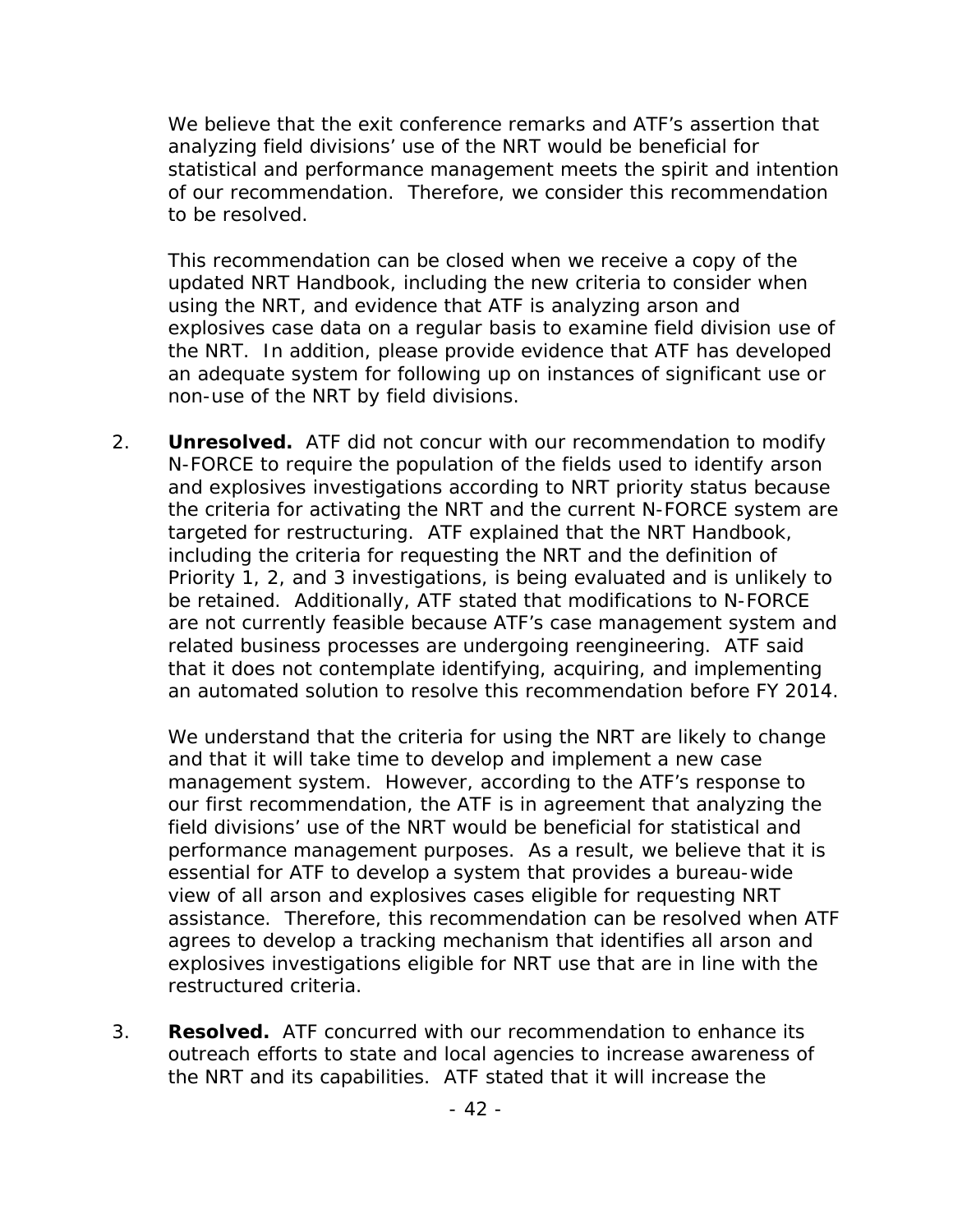awareness of the NRT by: (1) inserting a brief informational segment on the NRT in every arson and explosives training class provided to state and local agencies; (2) publishing an advisory on the U.S. Bomb Data Center's Bomb and Arson Tracking System website, which will provide NRT information to all state and local agencies using this system; and (3) updating and distributing an information pamphlet on the NRT that will be distributed to ATF field divisions and to agencies attending conferences and professional association meetings. ATF further stated that the information pamphlet *may* then be distributed by ATF field divisions to state and local agencies. However, we believe that ATF field divisions should actively distribute this information to their state and local counterparts to enhance NRT-related outreach efforts.

This recommendation can be closed when we receive evidence that ATF has appropriately enhanced its outreach to state and local agencies to increase awareness of the NRT and its capabilities.

4. **Resolved.** ATF concurred with our recommendation to establish metrics to measure the effectiveness of the NRT. ATF stated that it plans to examine its processes, identify areas needing improvement, and then create metrics to track the effectiveness of the NRT.

This recommendation can be closed when we receive evidence that ATF has established adequate performance metrics for measuring the NRT's effectiveness and that ATF is evaluating the NRT's effectiveness through the use of those metrics.

5. **Resolved.** ATF concurred with our recommendation to place greater emphasis on the state and local agency satisfaction surveys, establish a process for following up with non-respondents, and share with NRT members the feedback received through the surveys. ATF stated that it purchased an electronic survey tool that includes a mechanism to follow up with non-respondents via e-mail after 30 days. ATF also stated that NRT team supervisors will be required to follow up with non-respondents via telephone, which will coincide with the 30-day reminder e-mail. ATF further stated that, effective immediately, the Arson and Explosives Programs Division will share the survey results with NRT members each quarter.

This recommendation can be closed when we receive evidence of ATF's efforts to improve the response rate to the state and local agency satisfaction surveys, including efforts to follow up with non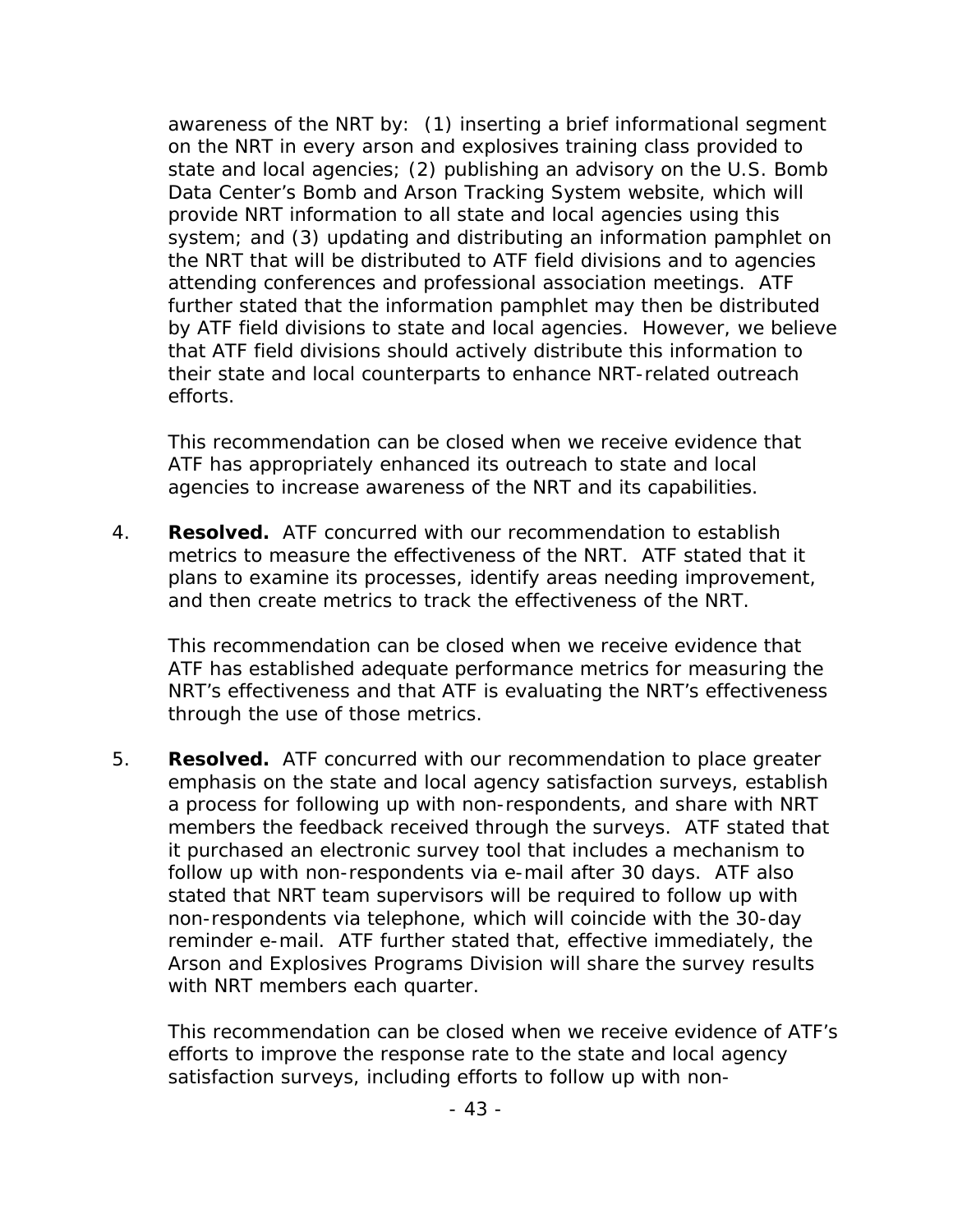respondents. In addition, please provide evidence that the Arson and Explosives Programs Division is sharing the survey results with NRT members on a quarterly basis.

6. **Resolved.** ATF concurred with our recommendation to examine and update existing NRT policies and procedures, including the NRT Handbook and ensure all NRT members and field management are aware of and follow the updated policies. ATF stated that the Arson and Explosives Programs Division is currently revising the NRT Handbook, which will be ready for coordination this fiscal year. ATF further stated that all Special Agents in Charge and NRT members will review and be given the opportunity to comment on the updated NRT Handbook prior to its publication. In addition, ATF stated that the restructuring of the Arson and Explosives Programs Division to the Office of Field Operations will improve field division compliance with NRT policies because the Arson and Explosives Programs Division and field managers are both under the oversight of the Office of Field Operations.

This recommendation can be closed when we receive the revised NRT Handbook and evidence that all NRT members and field managers are aware that the updated NRT policies must be followed.

7. **Resolved.** ATF concurred with our recommendation to regularly monitor the usage of the response vehicles and hazmat trailers and ensure that required regular inspections of the response vehicles and hazmat trailers are completed and documented. ATF stated that processes for inspecting the response vehicles and hazmat trailers will be included in the revised NRT Handbook. ATF further stated that NRT team supervisors will be responsible for ensuring inspections are routinely conducted, which will include ensuring the response vehicles are replenished after the conclusion of a response. ATF also stated that specific NRT members will be designated to perform the monthly inspections of the hazmat trailers and that the trailers may be moved to locations to make the inspection process more efficient. ATF did not specifically comment on its plans to monitor the usage of its response vehicles and hazmat trailers.

This recommendation can be closed when we receive evidence of the ATF's efforts to monitor the usage of its response vehicles and hazmat trailers, as well as evidence that inspection processes and procedures for the response vehicles and hazmat trailers are reflected in the new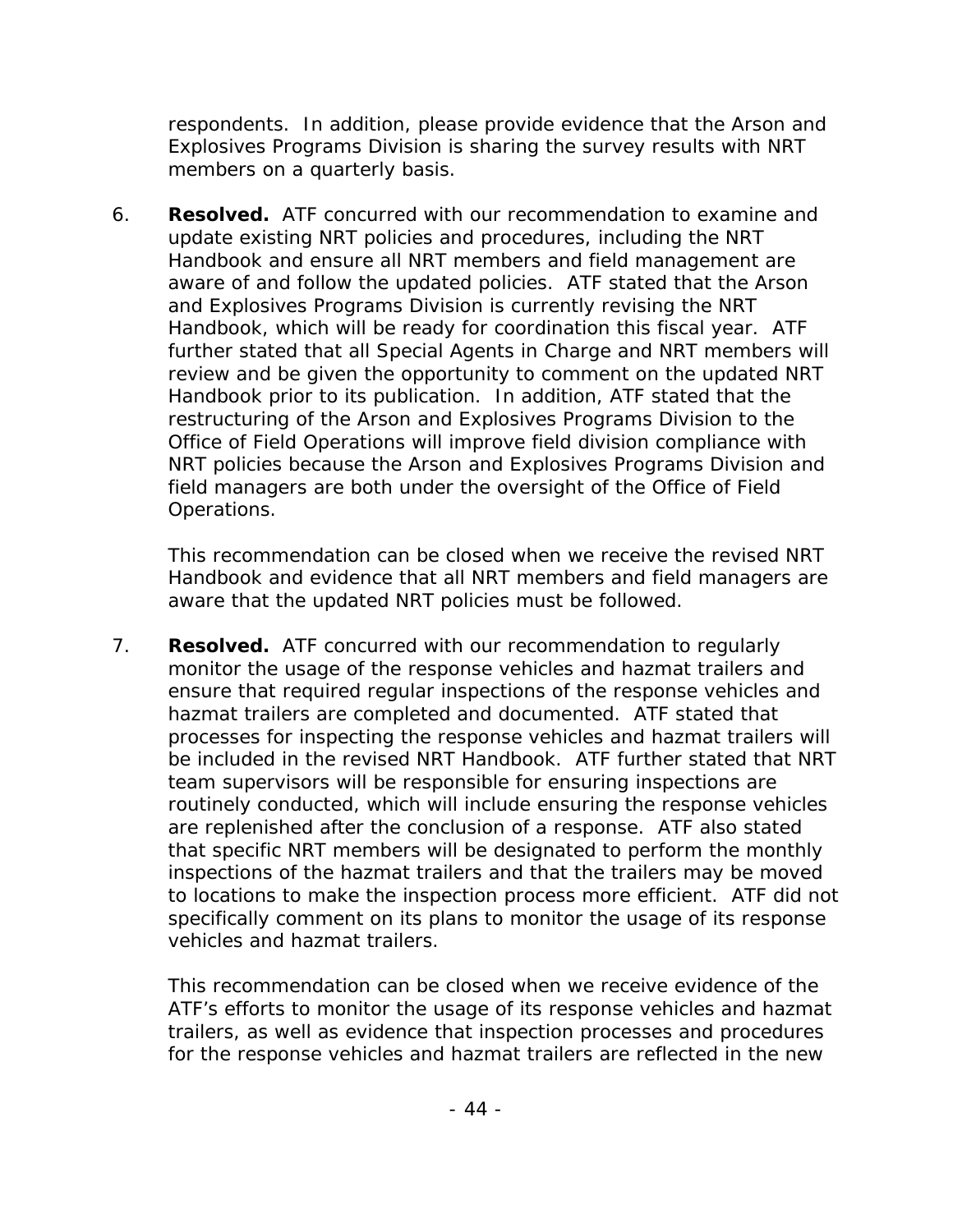NRT Handbook and that the required regular inspections are being conducted and documented.

8. **Resolved.** ATF concurred with our recommendation to ensure that local non-NRT Assistant Special Agents in Charge have sufficient knowledge of NRT operations to coordinate arson and explosives operations when called on to fill the position of an NRT Team Special Agent in Charge. ATF stated that it will ensure Assistant Special Agents in Charge are well versed in NRT operations and commented that all Assistant Special Agents in Charge receive a block of instruction on NRT operations at ATF's Command and Control School and will ensure that the Assistant Special Agent in Charge's role at NRT activations is stressed. In addition, ATF stated that it will allow any interested Assistant Special Agents in Charge to attend NRT team member training, which will give those individuals more specific exposure to NRT operations, policies, and issues.

This recommendation can be closed when we receive evidence that non-NRT Assistant Special Agents in Charge have sufficient knowledge of NRT operations, including documentation on the block of instruction provided at the Command and Control School and the local non-NRT Assistant Special Agents in Charge who attend the NRT recertification.

9. **Resolved.** ATF concurred with our recommendation to improve oversight and administration of the NRT Program, including developing a plan for management transitions and maintaining accurate program data. ATF stated that it is currently realigning its arson and explosives functions, as well as consolidating programs and training under a single Deputy Assistant Director in the Office of Field Operations. ATF stated that it believes these efforts will greatly improve the oversight and administration of the NRT Program, improve communication across functional areas, and ensure smooth management transitions. In addition, ATF stated that the Arson and Explosives Programs Division developed and improved a process to quickly collect, extrapolate, and disseminate information on NRT personnel, activations, and other pertinent data.

This recommendation can be closed when we receive evidence of the ATF's efforts to improve the oversight and administration of the NRT Program, including the realignment of functions, consolidation of programs, and a management transition plan. In addition, please provide evidence that the Arson and Explosives Programs Division's computer process is finalized; contains accurate and complete program